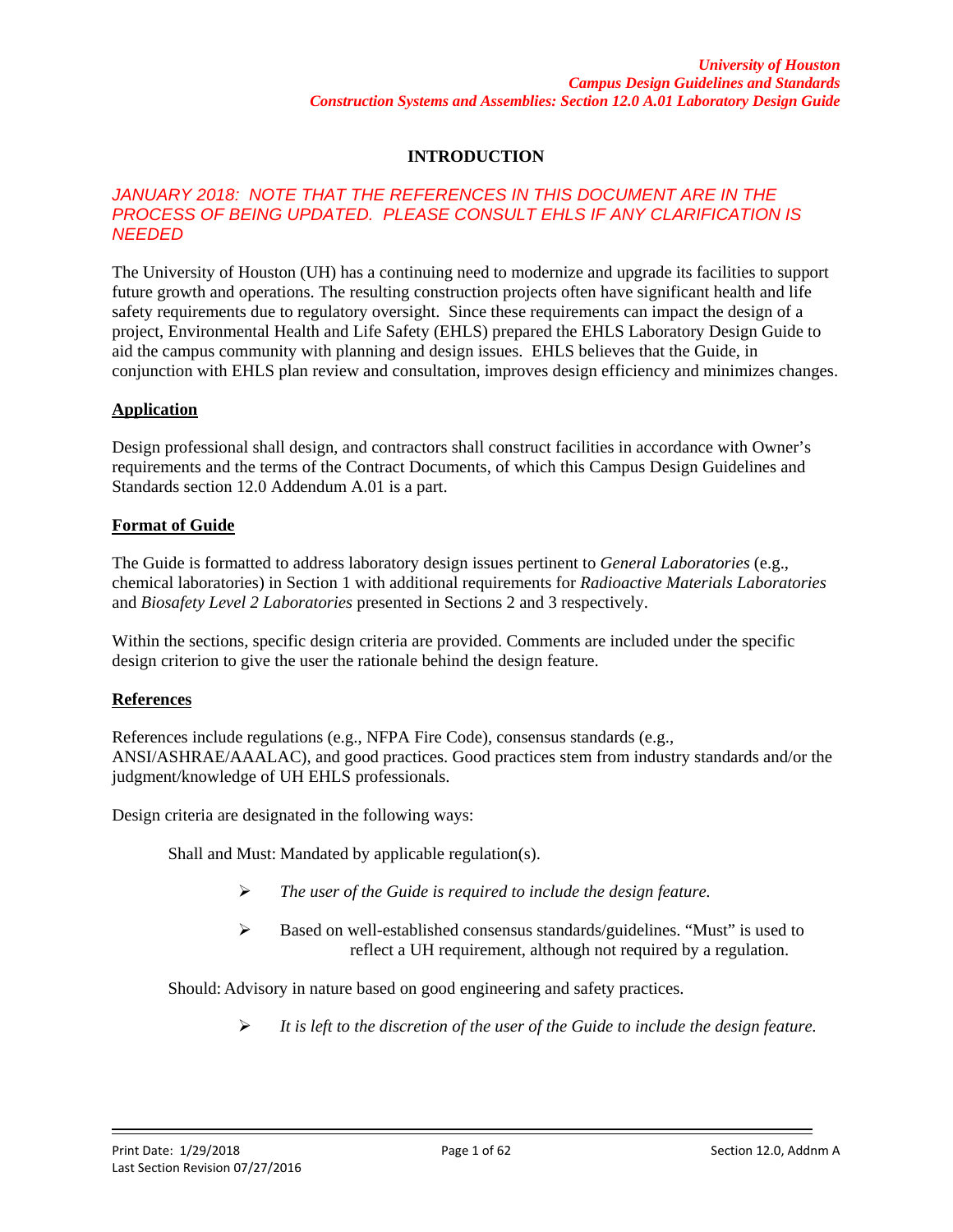### **Limitations of the Guide**

The EHLS Laboratory Design Guide is not all-inclusive. It does not cover all regulatory requirements nor does it cover all design situations. It is important to note that *use practices* and adjacent occupancy considerations must be considered during the design process, as they can directly influence how the laboratory will be designed (e.g., how hazardous materials are used impacts how they are stored, which is a design issue) Adjacent occupancy will affect the strength of magnets proposed to be used and this has to be taken into design considerations. In all cases, EHLS should be consulted on questions regarding health, safety, fire and environment.

## **ACKNOWLEDGEMENT**

The majority of this document was adapted from the NFPA Fire Code and ANSI Standards.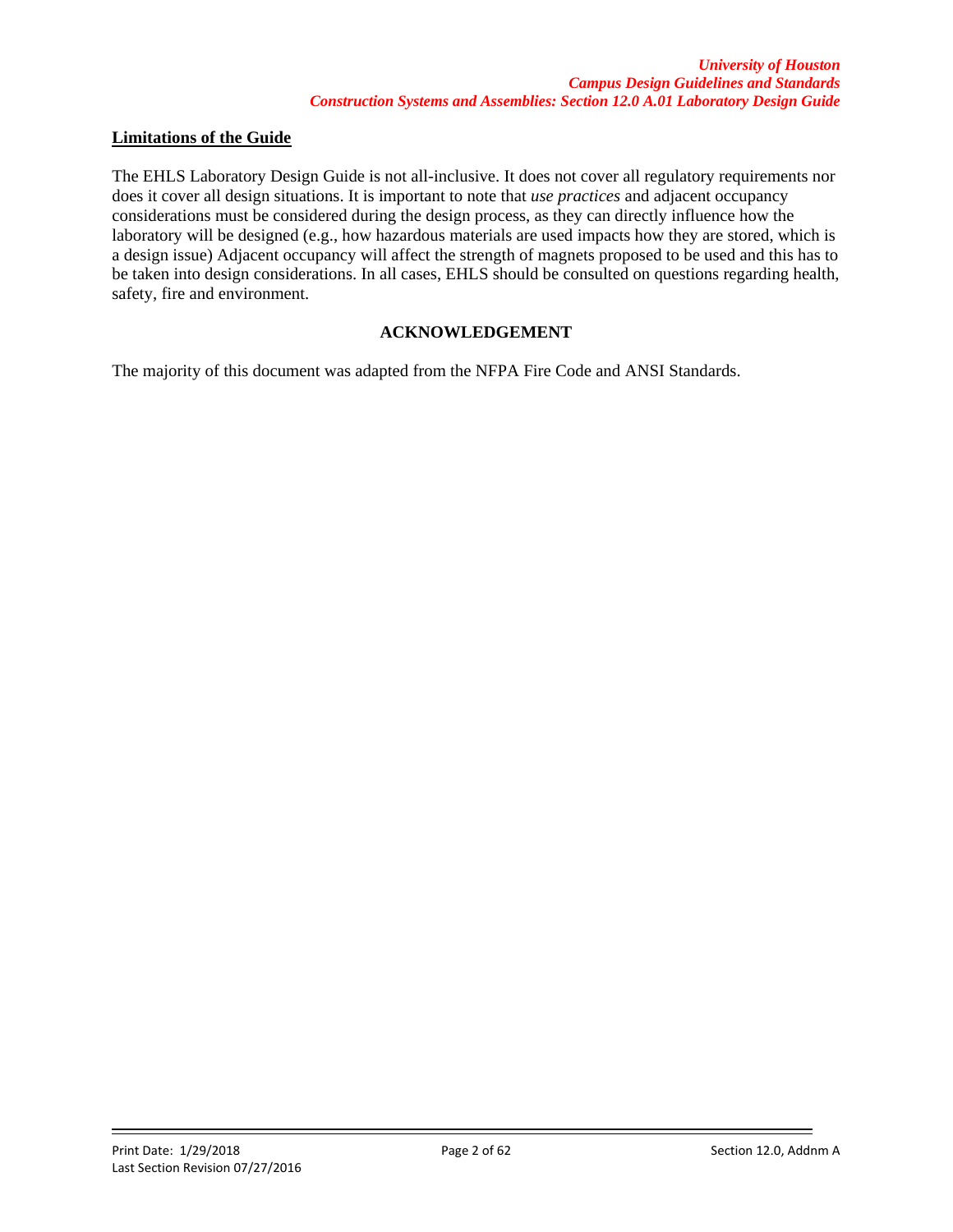## **Section 1.1**

### **VENTILATION**

|           |                                                                                                                                                                                                                                                                                                                                                                                                                                                         | Page       |
|-----------|---------------------------------------------------------------------------------------------------------------------------------------------------------------------------------------------------------------------------------------------------------------------------------------------------------------------------------------------------------------------------------------------------------------------------------------------------------|------------|
| A.        | Regulations, Standards and References                                                                                                                                                                                                                                                                                                                                                                                                                   | $1.1 - 3$  |
| <b>B.</b> | Scope                                                                                                                                                                                                                                                                                                                                                                                                                                                   | $1.1 - 3$  |
| C.        | <b>General Ventilation Considerations</b>                                                                                                                                                                                                                                                                                                                                                                                                               | $1.1 - 3$  |
| D.        | Lab Pressurization                                                                                                                                                                                                                                                                                                                                                                                                                                      | $1.1 - 6$  |
| E.        | <b>Supply Air Arrangements</b>                                                                                                                                                                                                                                                                                                                                                                                                                          | $1.1 - 6$  |
| F.        | Fume Hood Location                                                                                                                                                                                                                                                                                                                                                                                                                                      | $1.1 - 7$  |
| G.        | <b>Approved Equipment</b>                                                                                                                                                                                                                                                                                                                                                                                                                               | $1.1 - 8$  |
| Η.        | Fume Hood and Location Exhaust Ventilation<br>Selection/Types                                                                                                                                                                                                                                                                                                                                                                                           | $1.1 - 9$  |
|           | 1.0<br>General: Factors to Consider When Selecting<br>a Fume Hood<br><b>Constant Volume Hoods</b><br>2.0<br>Variable Air Volume (VAV) Fume Hoods<br>3.0<br>4.0<br>Supply or Auxiliary Fume Hoods<br><b>Ductless Fume Hoods</b><br>5.0<br>6.0<br>Perchloric/Hot Acid Hoods<br>7.0<br>Radioactive Material Use<br>American with Disabilities Act (ADA) Hoods<br>8.0<br>9.0<br><b>Glove Boxes</b><br>10.0 Walk-in Fume Hoods<br>11.0 Special Purpose Hoods |            |
| I.        | Labeling                                                                                                                                                                                                                                                                                                                                                                                                                                                | $1.1 - 14$ |

### **TABLE OF CONTENTS**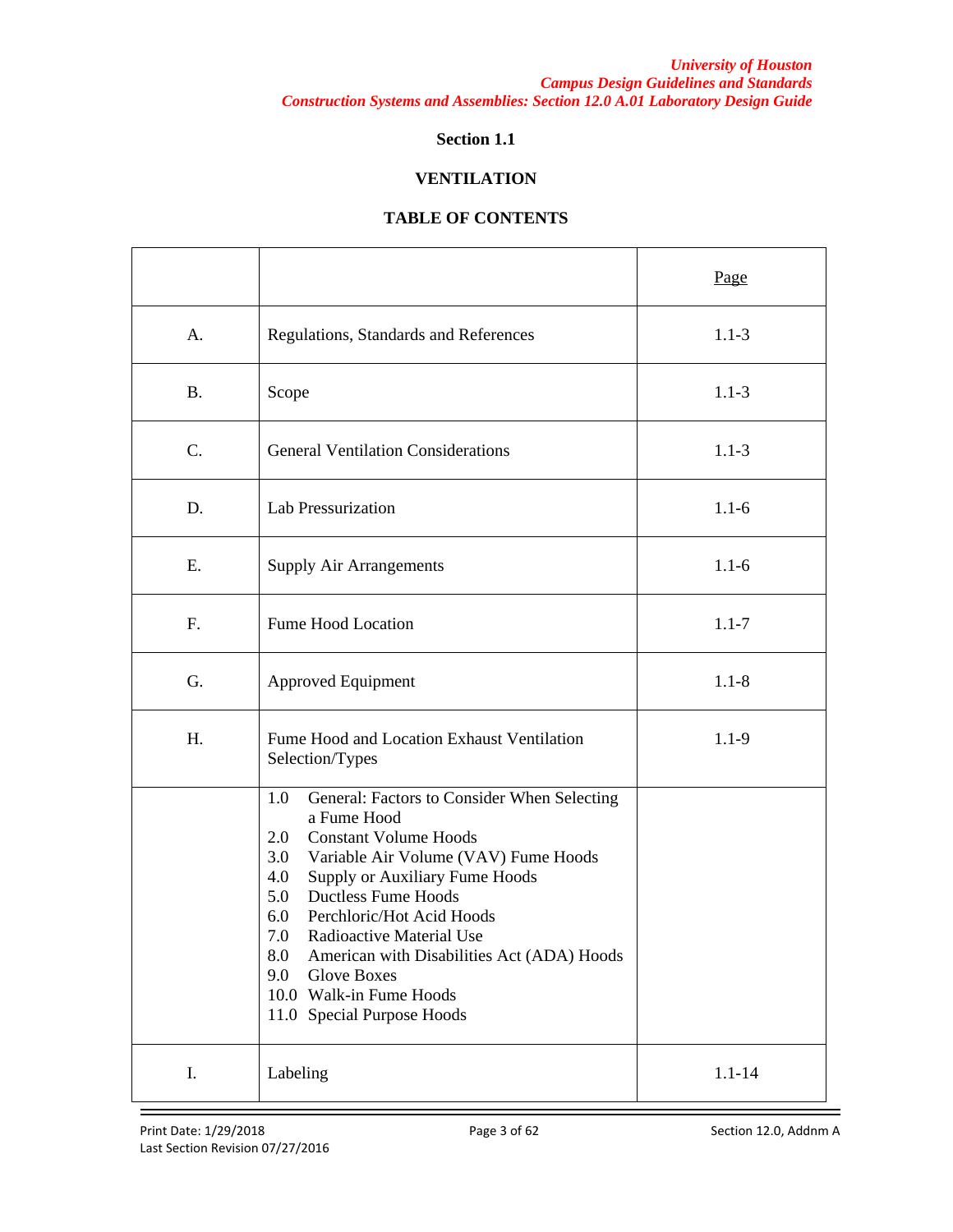#### *University of Houston Campus Design Guidelines and Standards Construction Systems and Assemblies: Section 12.0 A.01 Laboratory Design Guide*

| J. | Construction, Installation & Performance      | $1.1 - 14$ |
|----|-----------------------------------------------|------------|
| K. | Power and Electrical                          | $1.1 - 17$ |
| L. | <b>Sashes</b>                                 | $1.1 - 18$ |
| M. | Ducting                                       | $1.1 - 19$ |
| N. | Exhaust                                       | $1.1 - 20$ |
| O. | Wind Engineering                              | $1.1 - 22$ |
| P. | Decibel Levels                                | $1.1 - 23$ |
| Q. | Specialty, Controlled Climate, and Cold Rooms | $1.1 - 23$ |
| R. | Lab Fume Hood Commissioning                   | $1.1 - 23$ |
| S. | Animal Holding Rooms/Labs                     |            |
| T. | Lab Tracking System Controls                  |            |
| U. | <b>Backdraft Dampening Fume Hoods</b>         |            |

# **A. Regulations, Standards and References**

## *Regulations:*

Code of Federal Regulation (CFR) 10, Parts 20 and 35

National Fire Protection Association (NFPA) 101/Life Safety Code (current edition)

National Fire Protection Association (NFPA) Handbook 45 (current edition)

Standard on Fire Protection for Laboratories Using Chemicals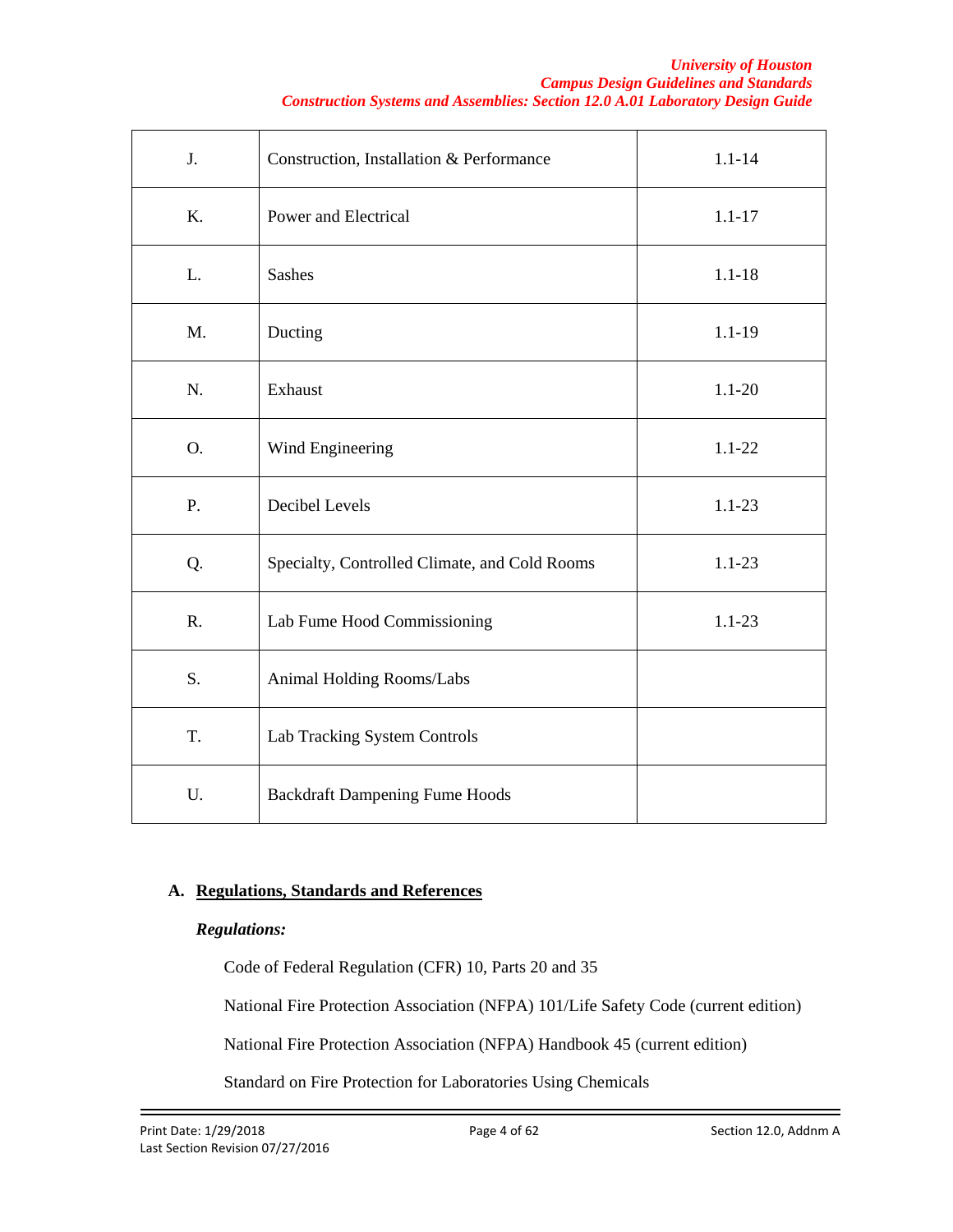National Fire Protection Association (NFPA) Handbook 99

Standard for Health Care Facilities

National Fire Protection Association (NFPA) 801 Facilities Handling Radioactive **Material** 

## *Consensus Standards and References:*

American National Standards Institute (ANSI), Z358.1

Emergency Eyewash and Shower Equipment

American National Standard for Laboratory Ventilation (ANSI/AIHA Z9.5)

American National Standard for Thermal Environmental Conditions for Human Occupancy (ANSI/ASHRAE 55-20**17**)

American Conference of Government Industrial Hygienists Threshold Limit Values for Chemical Substances and Physical Agents & Biological Exposure Indices (ACGIH)

ANSI Z136.1, American National Standard for Safe Use of Lasers

Texas Accessibility Standard

SSR-6 "Regulations for the Safe Transport of Radioactive Material (2012 Edition)

## **B. Scope**

The requirements of this Guide apply to any UH System, Campus Energy Research Park, or component laboratory space in which hazardous materials are used, handled or stored.

## **C. General Ventilation Considerations**

**1. The lab should have mechanically generated supply air and exhaust air. All lab rooms shall use 100% outside air and exhaust to the outside. There shall be no recirculated air from the fume hood or laboratory space.** 

Good Practice per UH EHLS Prudent Practices in the Laboratory NFPA 45 ANSI/AIHA Z9.5 ANSI/ASHRAE

- **2. Adjacent support offices may have recirculated air.**
- **3. All newly constructed or renovated laboratory spaces must have a third party Associated Air Balance and Certification (AABC) certified or National Environmental Balancing Bureau (NEBB) air balance performed.**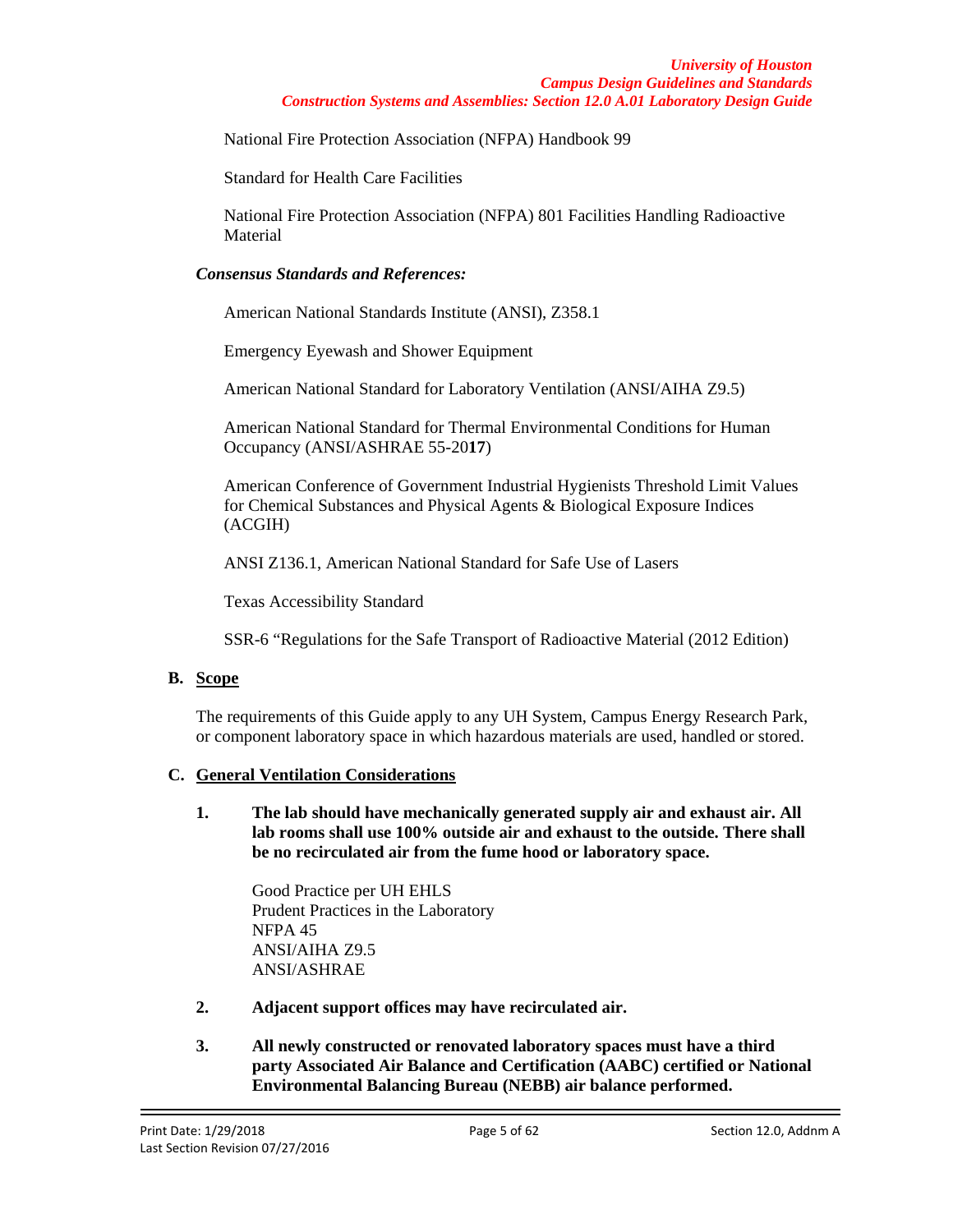**The air balance of the lab must not be adjusted unless the department of Environmental Health and Life Safety (EHLS) has been notified of such changes.**

**ASHRAE compliance is always required on any new installation of Chemical Fume hoods after air balancing has occurred.**

**4. Mechanical climate control shall provide adequate temperature and humidity thresholds to meet Uniform Mechanical Controls and International Mechanical Controls as required.**

Uniform Mechanical Code

• **Consult ASHRAE 55-2017, for comfortable temperature range in the summer and winter seasons.** 

ASHRAE also recommends that indoor relative humidity be maintained at or below 65% [ANSI/ASHRAE 2013b]. The EPA recommends maintaining indoor relative humidity between 30 and 60% to reduce mold growth [EPA 2012].

- **5. Additional equipment loads must be considered in the overall CFM design of lab/support offices.**
- **6. Labs shall not have open windows as this will change the air balance and create a lab directional airflow integrity deficiency.**
- 7. **Lab casework or other laboratory equipment must not impeded airflow throughout the lab. Air flow should be laminar and conducive to adequate air change rate.**

ASHRAE 55-**2017**

Many supply diffusers and room exhaust room openings are located along laboratory walls. Storage of boxes near these openings may obstruct the circulation of air and supply or exhaust air functioning.

8. **Normal expected Air Changes for laboratory facilities is set at the 6 ACH. This level will be modified on a case by case basis in collaboration with FPC, the design team and the EHSL team to address any specific high risk areas. Laboratories within animal holding rooms must meet AAALAC standards.**

National Research Council, Guide for the Care and Use of Laboratory Animals: Eighth Edition

OSHA Standard 29 CFR 1910.

ASHRAE Handbook, Chapter **16**

International Mechanical Code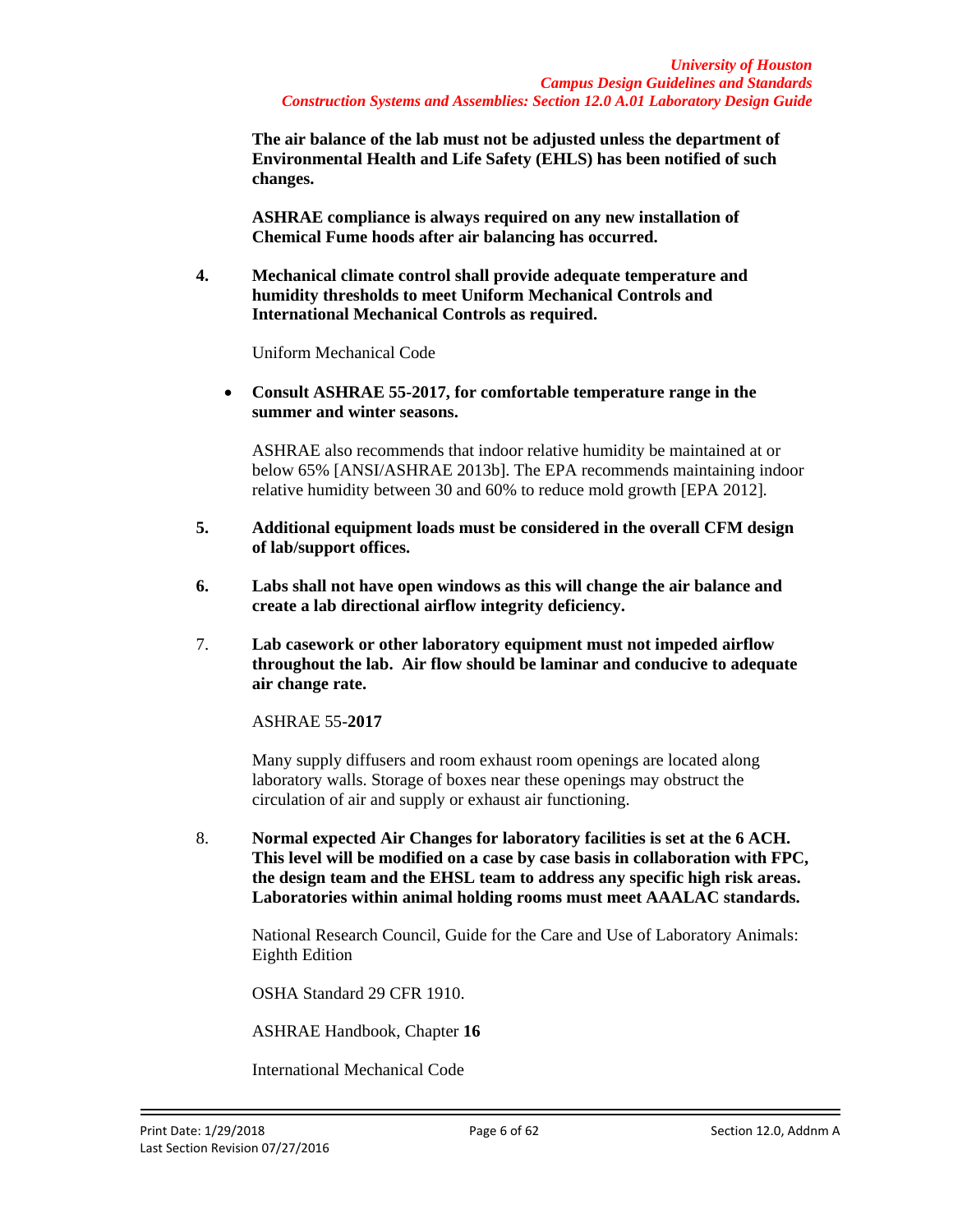*University of Houston Campus Design Guidelines and Standards Construction Systems and Assemblies: Section 12.0 A.01 Laboratory Design Guide*

9. **Laboratories must be maintained under negative pressure in relation to the corridor or other less hazardous areas. Clean rooms requiring positive pressure should have entry vestibules provided with door-closing mechanisms so that both doors are not open at the same time. Consult with EHLS Fire Marshal for design details.** 

ANSI/AIHA Z9.5 – **2012**

NFPA 45

As a general rule, directional airflow should be from areas of low hazard to a high hazard. Clean room or sterile room directional airflow shall be positive to the adjacent corridor or vestibules.

If there is a desire to modify to achieve sustainable initiatives or LEED certification those modifications must be approved by EHLS and the core team or the authority having jurisdiction.

10. **Where appropriate, general ventilation systems should be designed such that, in the event of an accident, they cannot be shut down.**

NFPA 45

11. **The transfer of duct work shall not be designed within laboratory spaces. All duct work shall be active, not passive in nature.**

NFPA 45

12. **The air velocity volume in each duct should be sufficient to prevent condensation or liquid or condensable solids on the walls of the ducts.**

NFPA 45

13. **Fume hoods should not be the sole means of room air exhaust. General room exhaust outlets shall be provided where necessary to maintain minimum air change rates and temperature control.**

ASHRAE 55-**2017**

14. **Operable windows shall be prohibited in new lab buildings and should not be used on modifications to existing buildings.**

Good Practice per UH EHLS

15. **Local exhaust ventilation – point of use exhaust devices (e.g., "snorkels" or "elephant trunks"), other than fume hoods, shall be designed to adequately control exposures to hazardous – materials (chemicals). An exhausted manifold or manifolds with connections to local exhaust may be provided as needed to collect potentially hazardous exhausts from gas chromatographs, vacuum pumps, excimer lasers, or other equipment which can produce**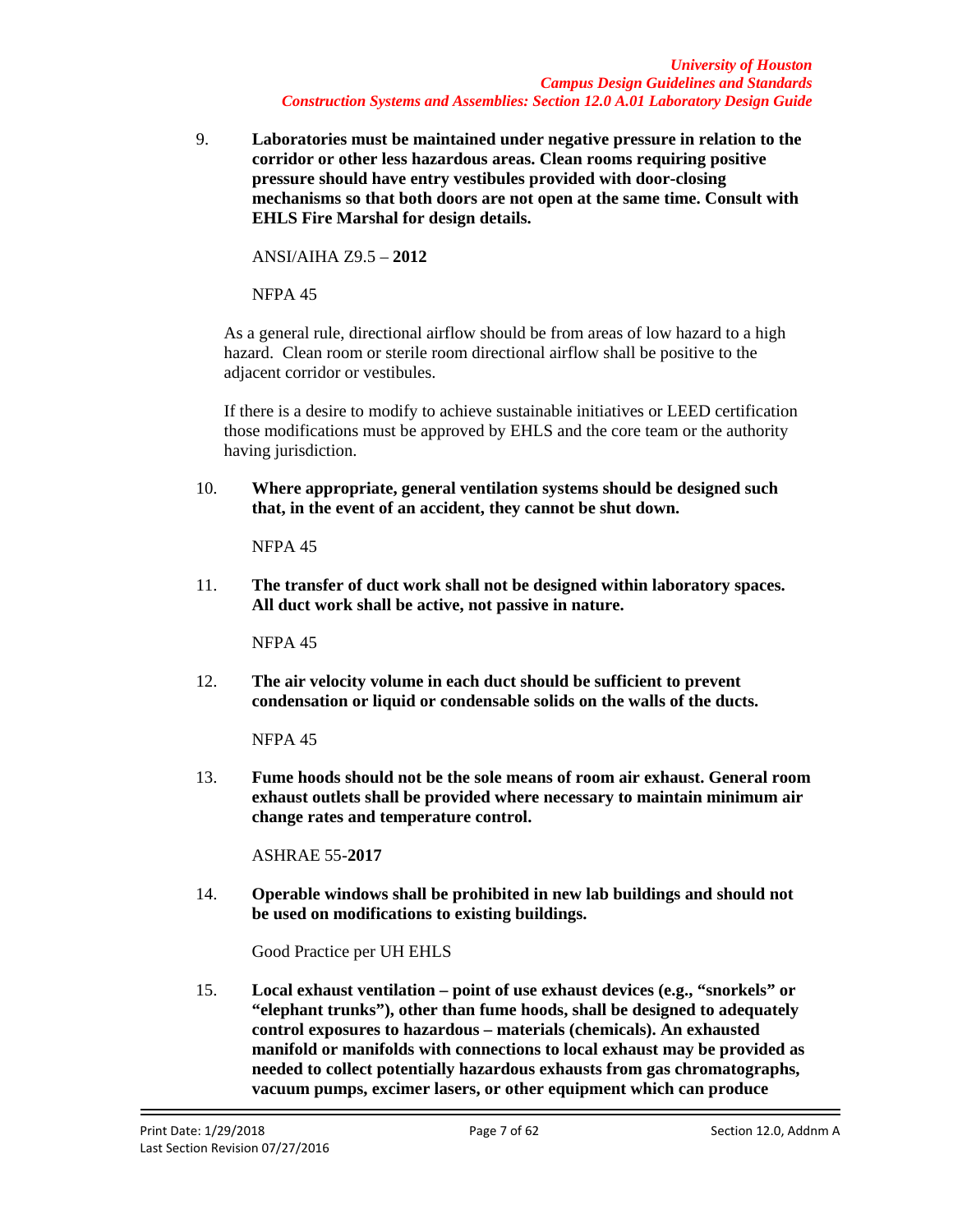**potentially hazardous air pollutants. The containment source needs to be enclosed as much as possible, consistent with operational needs, to maximize control effectiveness and minimize air handling difficulties and costs.**

ACGIH, Industrial Ventilation: A Manual of Recommended Practice, 23th edition, or latest edition

Enclosure minimizes the volume of airflow needed to attain any designed degree of containment control. This reduces fan size, motor horsepower, make up air volume, and make up air conditioning costs

16. **Fume hoods, exhaust fans, and electric starters shall be labeled to provide lab designation and which fan or ventilation system they are connected to**

Good Practice per UH EHLS NFPA 45

17. **No laboratory ventilation system ductwork shall be internally insulated. Sounds baffle or external acoustical insulation at the source should be used for noise control but designed so as not to provide static pressure drop and create condensables.**

NFPA 45

18. **Duct work design shall provide adequate static pressure for both constant volume and/or manifolded systems**

## **D. Negative Pressurization**

**1. Airflow shall be from low hazard to high hazard areas.**

Good Practice per UH EHLS CDC-NIH Biosafety in Microbiological and Biomedical Laboratories

Anterooms may be necessary for certain applications, such as clean rooms or tissues culture rooms. Potentially harmful aerosols can escape from the containment of the laboratory room unless the room air pressure is negative to adjacent non-laboratory areas.

It is recommended that laboratories should contain a fully integrated laboratory control system to control the temperature, ventilation rate and room pressurization. The control system should constantly monitor the amount of supply and exhaust air for the laboratory rooms and regulate the flow to maintain a net negative pressurization.

**2. An adequate supply of make-up air (90% of exhaust) should be provided to the lab.**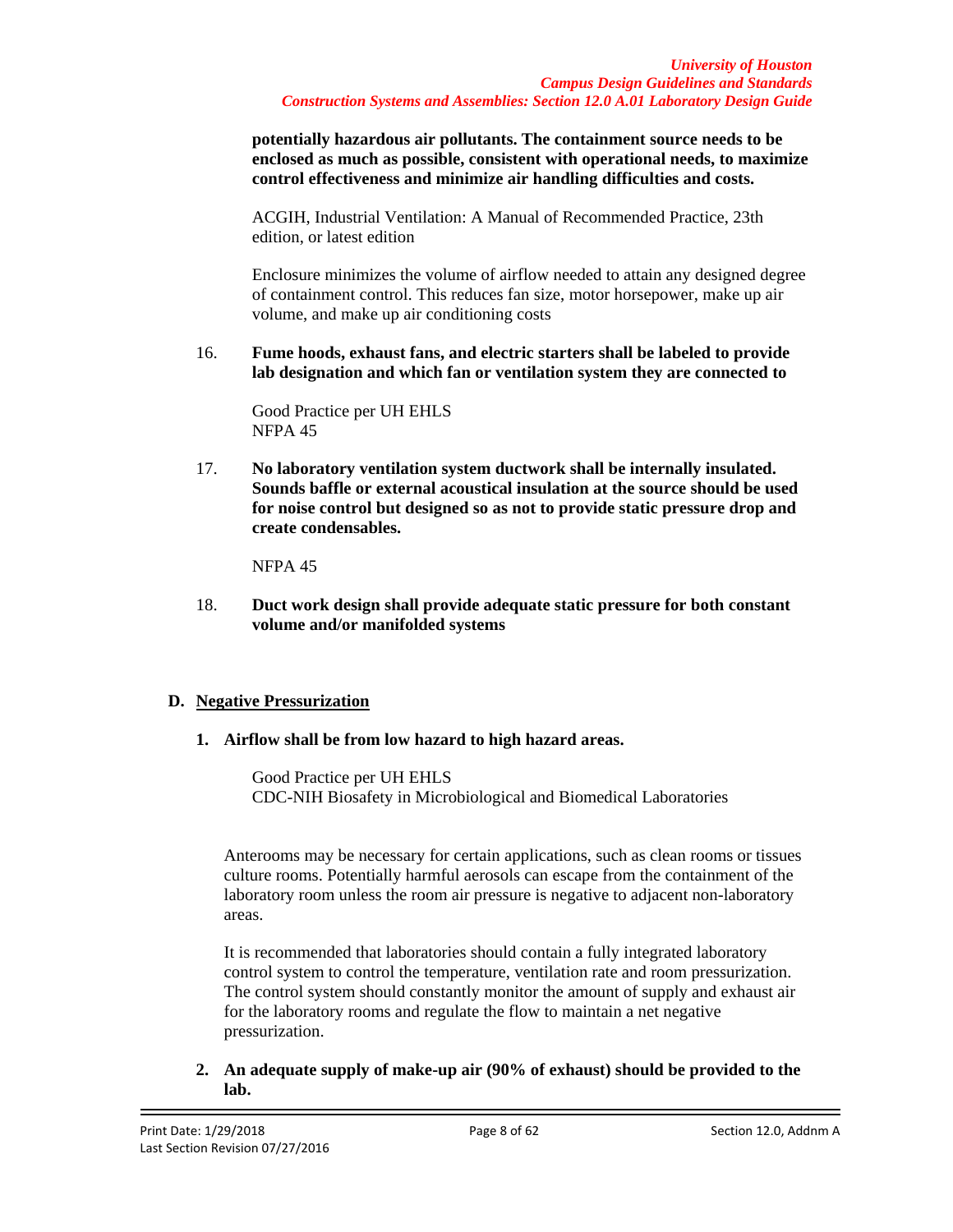Good Practice per UH EHLS

**3. An air lock or vestibule may be necessary in certain high-hazard laboratories to minimize the volume of supply air required for negative pressurization control. These doors should be provided with interlocks so that both doors cannot open at the same time.**

Good Practice per UH EHLS

- **4. A corridor should not be used as a plenum.**
- **4.1 The above ceiling space within a laboratory must not be used as a plenum.**

NFPA 45

**5. Lab tracking DDC controlled (phoenix) exhaust valves shall fail open. Do not design airflow.**

## **E. Supply Air Arrangements**

**1. Make-up air should be laminar in design and introduced at opposite end of the laboratory room from the fume hood(s) and flow paths for room HVAC systems shall be kept away from hood locations, to the extent practical. Supply registers shall not be bidirectional but laminar in order not to produce cross drafting.**

NFPA 99, Chapter 5-4.3.2 NFPA 45, Chapter 6-3.4 and 6-9.1 NIH Design Policy and Guidelines, Research Laboratory, 1996, D.7.7 ANSI Z9.5-2012

Air turbulence defeats the capacity of hoods to contain and exhaust contaminated air.

**2. Make-up air shall be introduced in such a way that negative pressurization is maintained in all laboratory spaces and does not create a disruptive air pattern (laminar flow.)**

NFPA 45

**3. Cabinetry or other structures or equipment should not block or reduce effectiveness of supply or exhaust air.**

Good Practice per UH EHLS

**4. Supply system air should meet the technical requirements of the laboratory work and the requirements of the latest version of ASHRAE, Standard 62, Ventilation for Acceptable Indoor Air Quality.**

Good Practice per UH EHLS ASHRAE Standard 62 Uniform Mechanical Code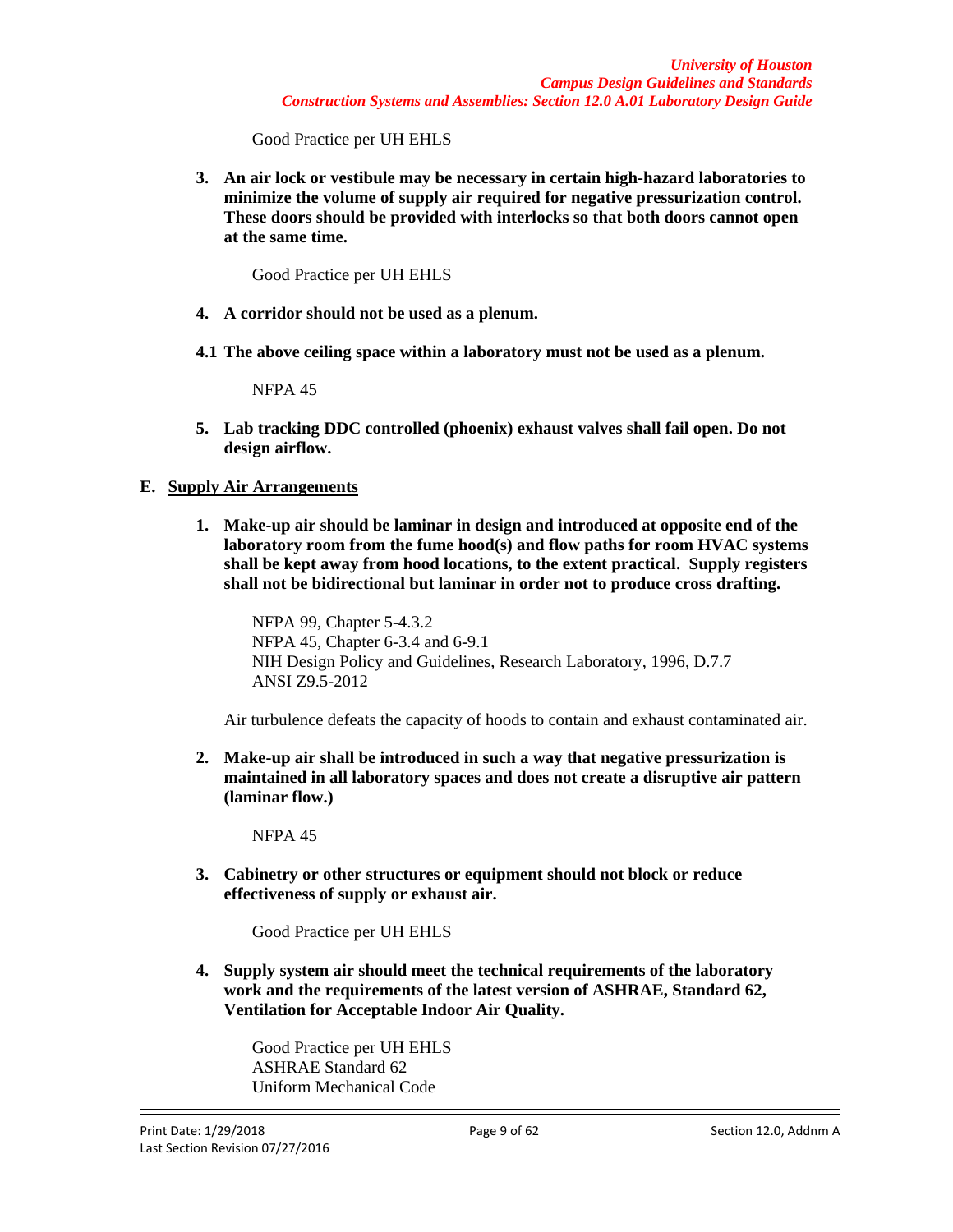# **F. Fume Hood Location**

**1. Fume hoods should be located away from activities or facilities, which produce air currents or turbulence. Locate away from high traffic areas, air supply diffusers, doors.**

NFPA 99 NFPA 45

Air turbulence affects the capability of hoods to exhaust contaminated air. Eddies are created by people passing by and by other sources of air currents.

**2. Fume hoods should not be located adjacent to a single means of egress. Recommend that hoods be located more than 10 feet from any door or doorway.**

NFPA 99, NFPA 45 ANSI/AIHA Z9.5

A fire hazard or chemical release incident, both of which may start in a fume hood, can block an exit rendering it impassable. A fire or explosion in a fume hood located adjacent to a path of egress could trap someone in the lab.

**3. Fume hood openings should not be located opposite workstations where personnel will spend much of their working day, such as desks or microscope benches.**

NFPA 45

Materials splattered or forced out of a hood could injure a person seated across from the hood.

## **4. An emergency eyewash/shower station shall be within 10 seconds or 55 feet travel distance away of each work area.**

ANSI Z358.1Per ANSI Z358.1, the requirement for an eyewash/shower is triggered when an employee may be exposed to substances, which are "corrosive or severely irritating to the skin or which are toxic by skin absorption" during normal operations or foreseeable emergencies. Fume hoods are assumed to contain such substances; hence UH interprets this regulation to mean that emergency eyewash/shower station shall be within 10 seconds or 55 feet travel distance away from work areas.

**5. An ADA emergency eyewash/shower shall be within 10 seconds or 55 feet travel distance away from an ADA work area (minimally one ADA hood per laboratory floor).**

Texas Accessibility Standard (TAS) Disabled Accessibility Guidebook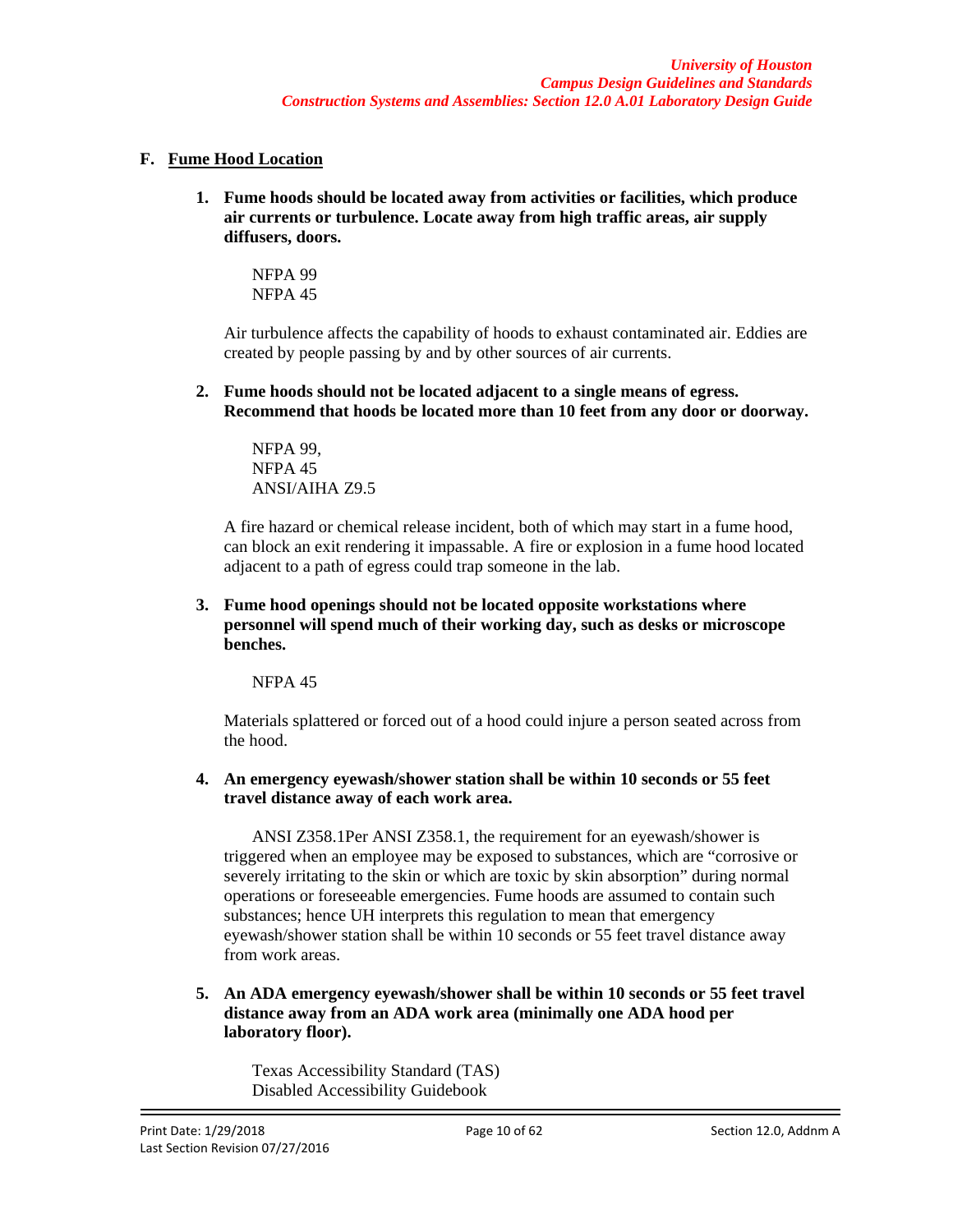### ANSI

The location of at least ADA hood per floor enable disabled individuals to conduct their research without having to transport chemicals, etc., in elevators.

If a disabled researcher works in a laboratory, then all parts of the laboratory and its emergency equipment must be designed or adapted to meet the user's needs

### **G. Approved Equipment**

**1. All fume hoods shall meet the requirements of NFPA 45, Standard on Fire Protection for Laboratories Using Chemicals. EHLS must approve the use of low flow hoods or low flow concept hoods.** 

### **H. Fume Hood and Local Exhaust Ventilation Selection/Types**

- **1. General: Factors to consider when selecting a fume hood:**
	- a. Room size (length x width x height)
	- b. Number of rooms air changes
	- c. Lab heat load
	- d. Types of material used
	- e. Linear feet of hood needed based on:
		- Number of users/hood
		- Frequency of use
		- % of time working at hood
		- Size of apparatus to be used in hood, etc.

A facility designed for intensive chemical use should have at least 2.5 linear feet of hood space per occupant.

### Good Practice per UH EHLS

Evaluating the operational and research needs of the users will ensure that the appropriate type and number of hoods is integrated into the laboratory.

## **2. Constant Volume Hoods**

These hoods permit a stable air balance between the ventilation systems and exhaust by incorporating a bypass feature. If bypass is 100%, this allows a constant volume of air to be exhausted through the hood regardless of sash position.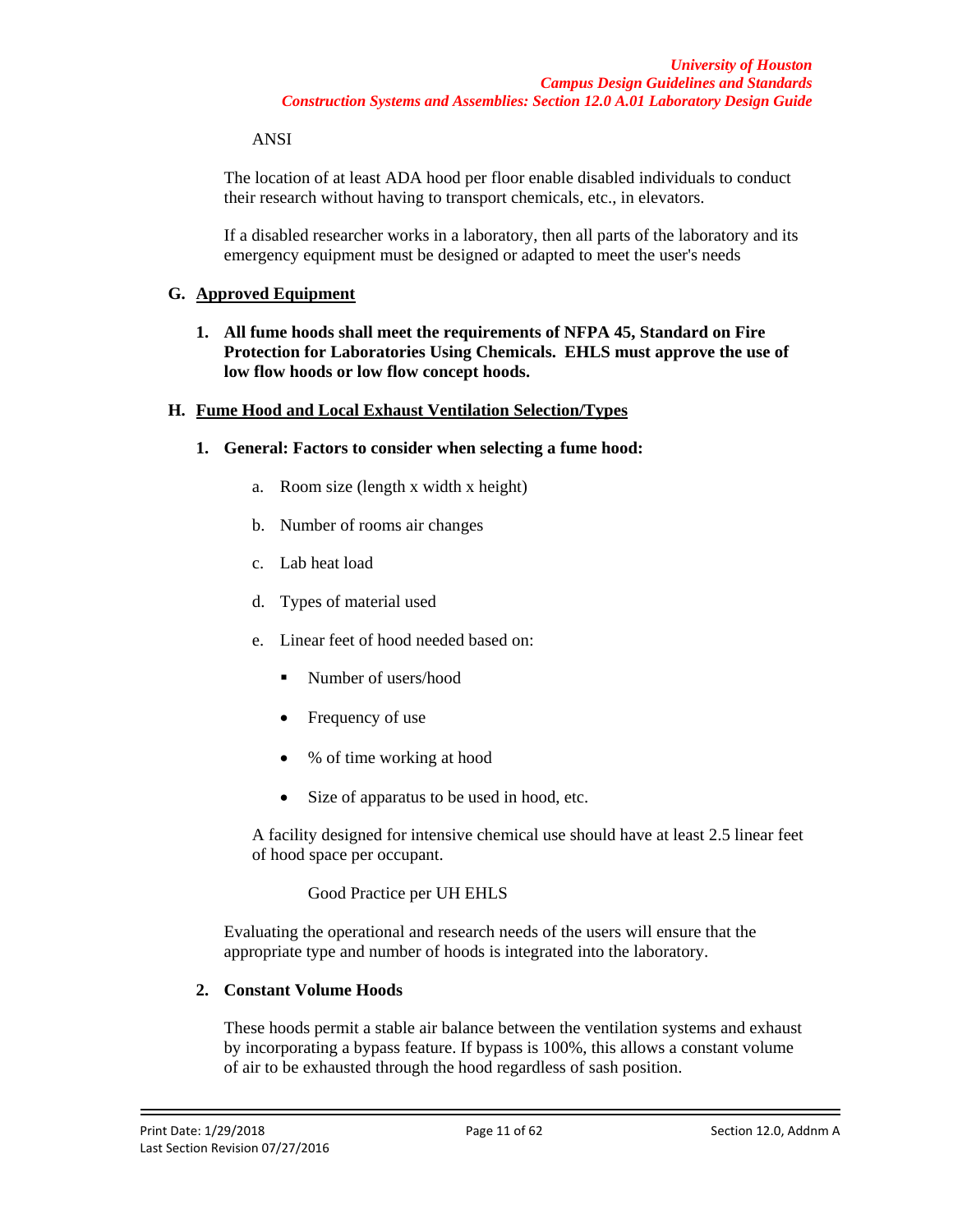## **3. Variable Air Volume (VAV) Fume Hoods**

These hoods maintain constant face velocities by varying exhaust volumes in response to changes in sash position. Because the only amount of air needed to maintain the specified face velocity is pulled from the room, significant energy savings are possible when the sash is closed. However, since these hoods cost more upfront and require more maintenance, effective sash management (e.g., pull sash closed when not using hood) is necessary.

Good Practice per UH EHLS

## **4. Supply or Auxiliary Air Hoods**

These hoods are not permitted unless an exception is granted by EHLS.

It is very difficult to keep the air supply and exhaust of supply hoods properly balanced. In addition the supply air is intemperate causing discomfort for those working in the hot or cold air stream. As a result, the supply vent is often either shut or blocked off, which eliminates any potential benefit of this type of hood. Finally, the presence and movement of the user's body in the stream of supply air creates turbulence that degrades the performance of the hood.

**5. Ductless Fume Hoods: Portable non-ducted fume hoods are generally not permitted, however, a portable hood may be used for limited applications (e.g., used inside of an existing hood for a special application, such as odor control). Such applications must be reviewed and approved EHLS on a case-by-case basis.**

ANSI/AIHA Z9.5

Portable hoods often do not meet the regulatory airflow requirements. Filters used with these units must be changed frequently and vary in filtration effectiveness from chemical to chemical.

## **6. Perchloric/Hot Acid Hoods:**

a. Heated Perchloric acid shall only be used in a laboratory hood specifically designed for its use and identified as "For Perchloric Acid Operations." (Exception: Hoods not specifically designed for use with Perchloric acid shall be permitted to be used where the vapors are trapped and scrubbed before they are released into the hood).

## NFPA 45

Heated Perchloric acid will give off vapors that can condense and form explosive perchlorates. Limited quantities of Perchloric acid vapor can be kept from condensing in laboratory exhaust systems by trapping and scrubbing the vapors at the point of origin.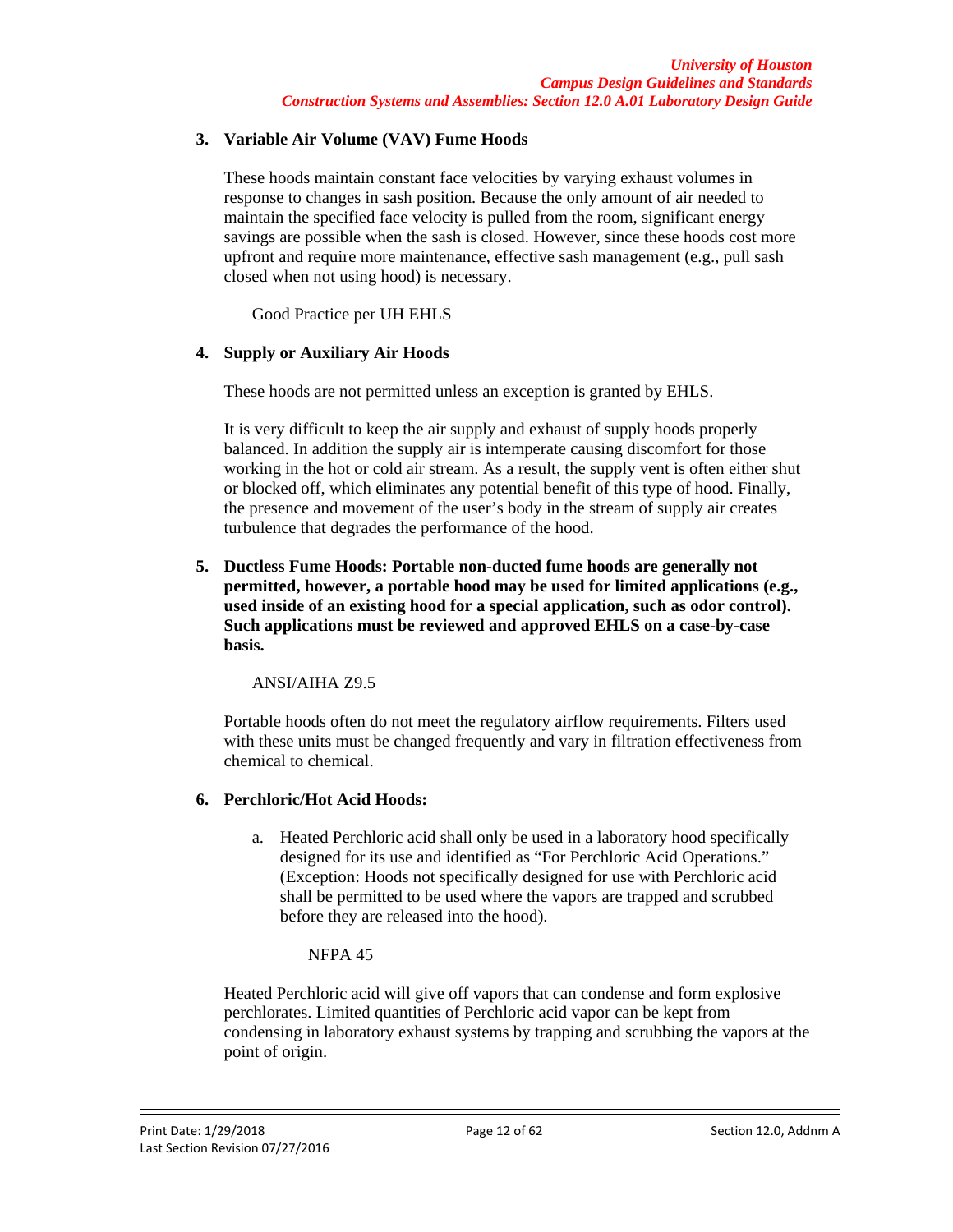b. Perchloric acid hoods and exhaust ductwork shall be constructed of materials that are acid resistant, nonreactive, and impervious to Perchloric acid.

NFPA 45 ANSI/AIHA Z9.5

c. The exhaust fan should be acid resistant and spark-resistant. The exhaust fan motor should not be located within the ductwork. Drive belts should not be located within the ductwork.

NFPA 45

d. Ductwork for Perchloric acid hoods and exhaust systems shall take the shortest and straightest path to the outside of the building and shall not be manifolded with other exhaust systems. Horizontal runs shall be as short as possible, with no sharp turns or bends. The ductwork shall provide a positive drainage slope back into the hood. Duct shall consist of sealed sections. Flexible connectors shall not be used.

NFPA 45

e. Sealants, gaskets, and lubricants used with Perchloric acid hoods, duct work, and exhaust systems shall be acid resistant and nonreactive with Perchloric acid.

> NFPA 45 ANSI/AIHA Z9.5

f. A water spray system shall be provided for washing down the hood interior behind the baffle and the entire exhaust system. The hood work surface shall be watertight with a minimum depression of 13 mm  $(\frac{1}{2}$  inch) at the front and sides. An integral trough shall be provided at the rear of the hood to collect wash-down water.

NFPA 45 ANSI/AIHA Z9.5

Perchloric acid is a widely used reagent known to produce flammable or explosive reaction products; hence, the need to have wash down capabilities after each use to remove residues. A watertight surface will contain any chemical spills or leaks from leaking to underneath hood.

g. Spray wash-down nozzles shall be installed in the ducts no more than 5 ft. apart. The ductwork shall provide a positive drainage slope back into the hood. Ductwork shall consist of sealed sections and no flexible connectors shall be used.

NFPA 45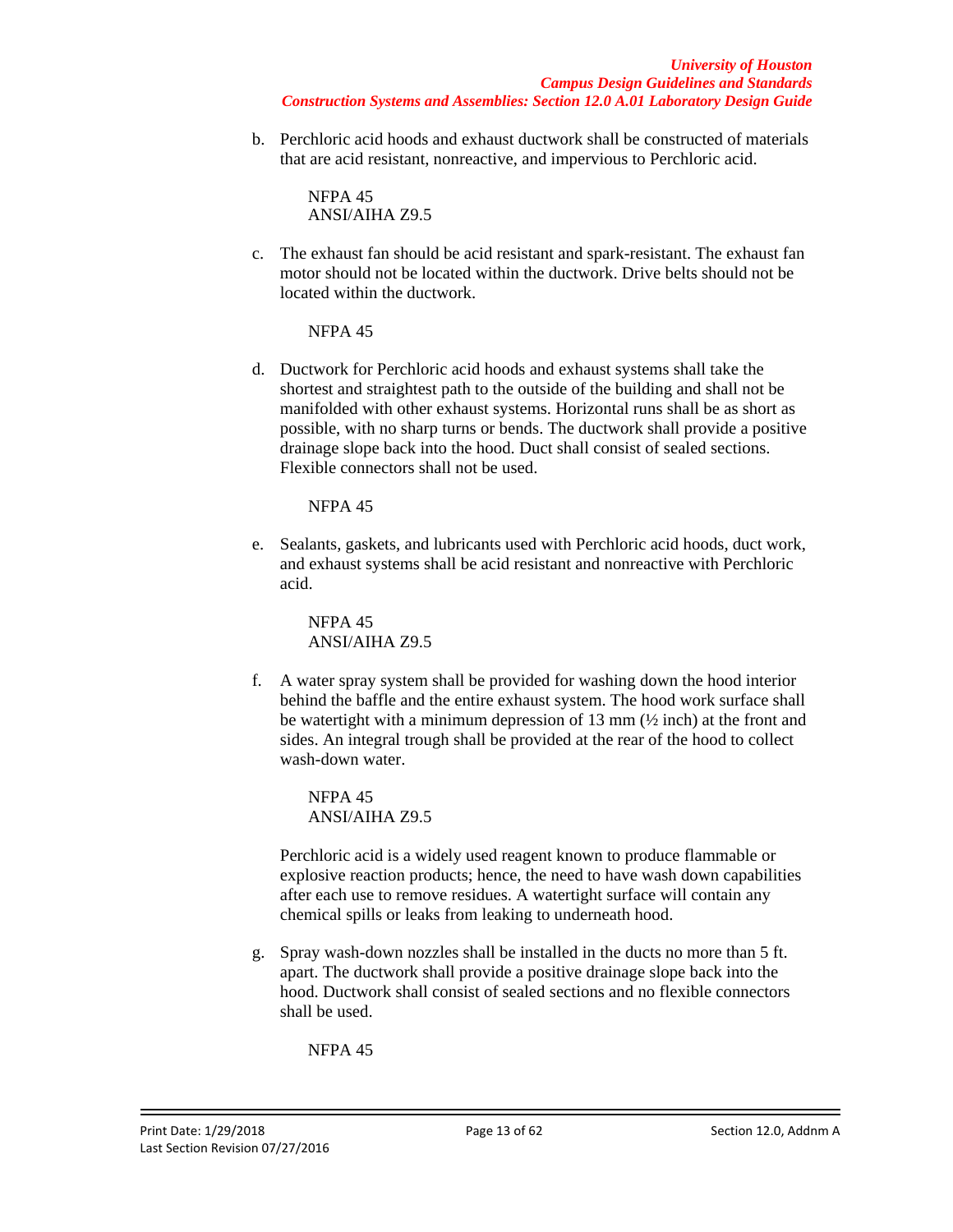h. The hood surface should have an all-welded construction and have accessible rounded corners for cleaning ease.

NFPA 45 Access for cleaning is an important design feature

i. The hood baffle shall be removable for inspection and cleaning.

NFPA 45

j. Each Perchloric acid hood must have an individually designated duct and exhaust system.

ANSI/AIHA Z9.5

### **7. Radioactive Material Use**

a. Laboratory hoods in which radioactive materials are handled shall be identified with the radiation hazard symbol.

NFPA, Chapter A-6-12.1

b. Fume hoods intended for use with radioactive isotopes must be constructed of stainless steel or other materials that will not be corroded by the chemicals used in the hood.

NCRP Report #8 NFPA 99, Chapter 5-4.3.3

c. The interior of all radioisotope hoods must have covered corners to facilitate decontamination.

> NFPA 99, Chapter 5-4.3.3 IAEA, Safe Handling of Radionuclides

Cracks and crevices are difficult to decontaminate.

d. The hood exhaust may require filtration by HEPA or Charcoal HEPA filters. Where such is the likelihood, the hood must have a bag-out plenum for mounting such filters and fan capacity for proper operation of the hood with the filter installed. The most appropriate location for the plenum is near the exhaust port of the fume hood (i.e., proximal to the hood).

> NFPA 99, Chapter 5-4.3.3 IAEA, Safe Handling of Radionuclides

e. Hoods used for radioactivity should have sashes with horizontal sliding glass panels mounted in a vertical sash.

NFPA 99, Chapter 5-4.3.3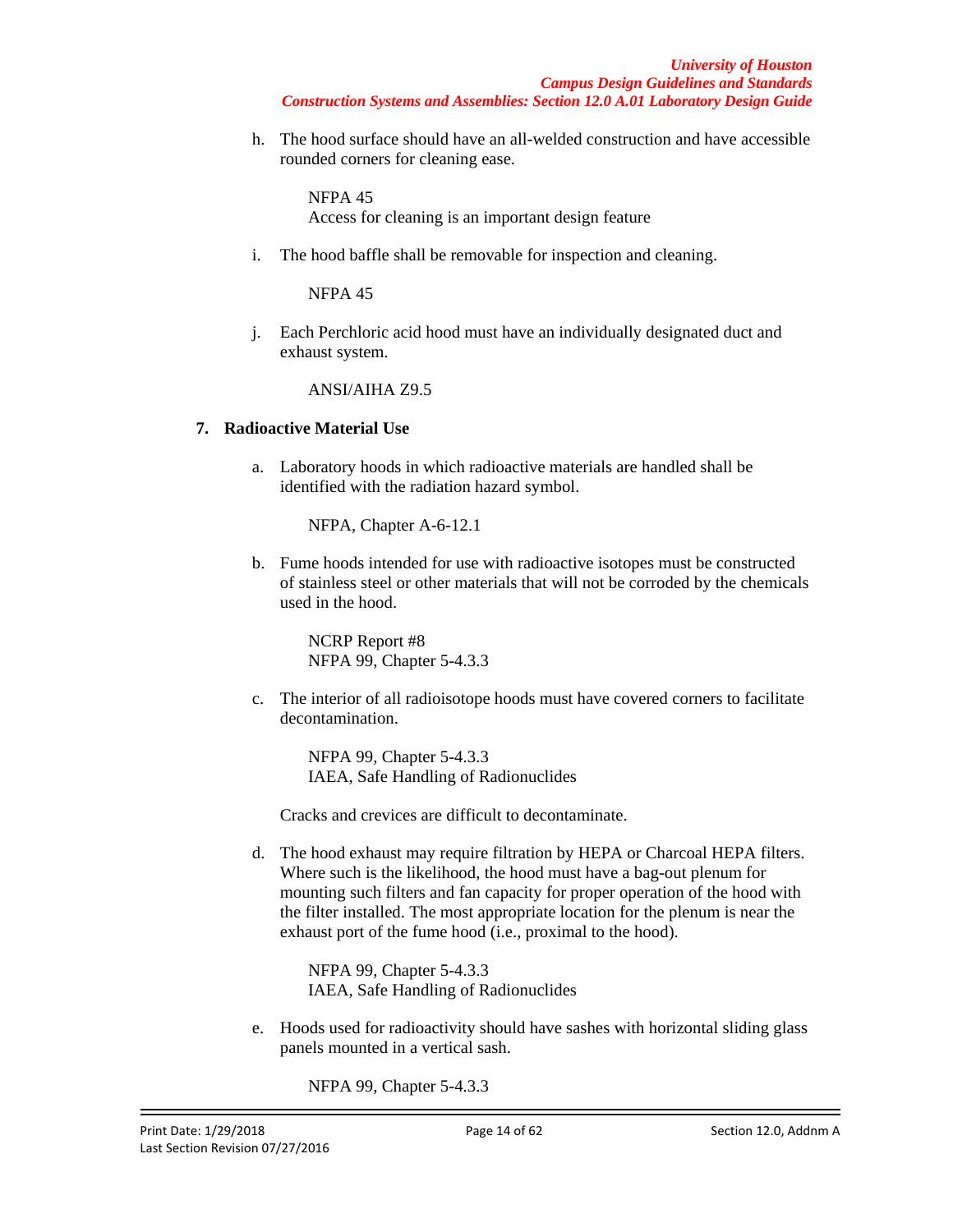10 CFR 20: Appendix B IAEA, Safe Handling of Radionuclides

f. The cabinet on which the hood is installed shall be adequate to support shielding for the radioactive materials to be used therein.

> NFPA 99, Chapter 5-4.3.3 10 CFR 20: Appendix B IAEA, Safe Handling of Radionuclides

g. In general, glove boxes with HEPA filtered exhausts shall be provided for operations involving unsealed radioactive material that emit alpha particles. Consults with the Radiation Safety Program for specific requirements.

> NFPA 99, Chapter 5-4.3.3 10 CFR 20: Appendix B IAEA, Safe Handling of Radionuclides

**8.** American with Disabilities Act (ADA) Hoods: Must consult with UH's ADA Compliance Office regarding the number of lab hoods to install in facilities which are accessible to and usable by individuals with disabilities – recommend minimally one ADA hood per laboratory floor. These hoods must provide appropriate work surface heights, knee clearances, reach to controls, etc., to individuals in wheelchairs.

> Texas Accessibility Standard (TAS) Disability Accessibility Guidebook

The location of at least one ADA hood per floor will enable disabled individuals to conduct their research without having to transport chemicals, etc., in elevators.

**9.** Walk-in Fume Hoods; these hoods must meet the type, design, and construction requirements of

ANSI/AIHA Z9.5

**10.** Special Purpose Hoods: These hoods include enclosures for operations for which other types of hoods are not suitable (e.g., enclosures for analytical balances, histology processing machines, special mixing stations, evaporation racks). These hoods must be designed per ANSI Z9.2 and the Industrial Ventilation manual.

> ANSI/AIHA Z9.5 Industrial Ventilation – A Manual of Recommended Practice (ACGIH)

# **I. Fume Hood Labeling**

1. Laboratory hoods and special local exhaust ventilation systems (SLEV) shall be labeled to indicate intended use (e.g., "Perchloric Acid Hood").

NFPA 45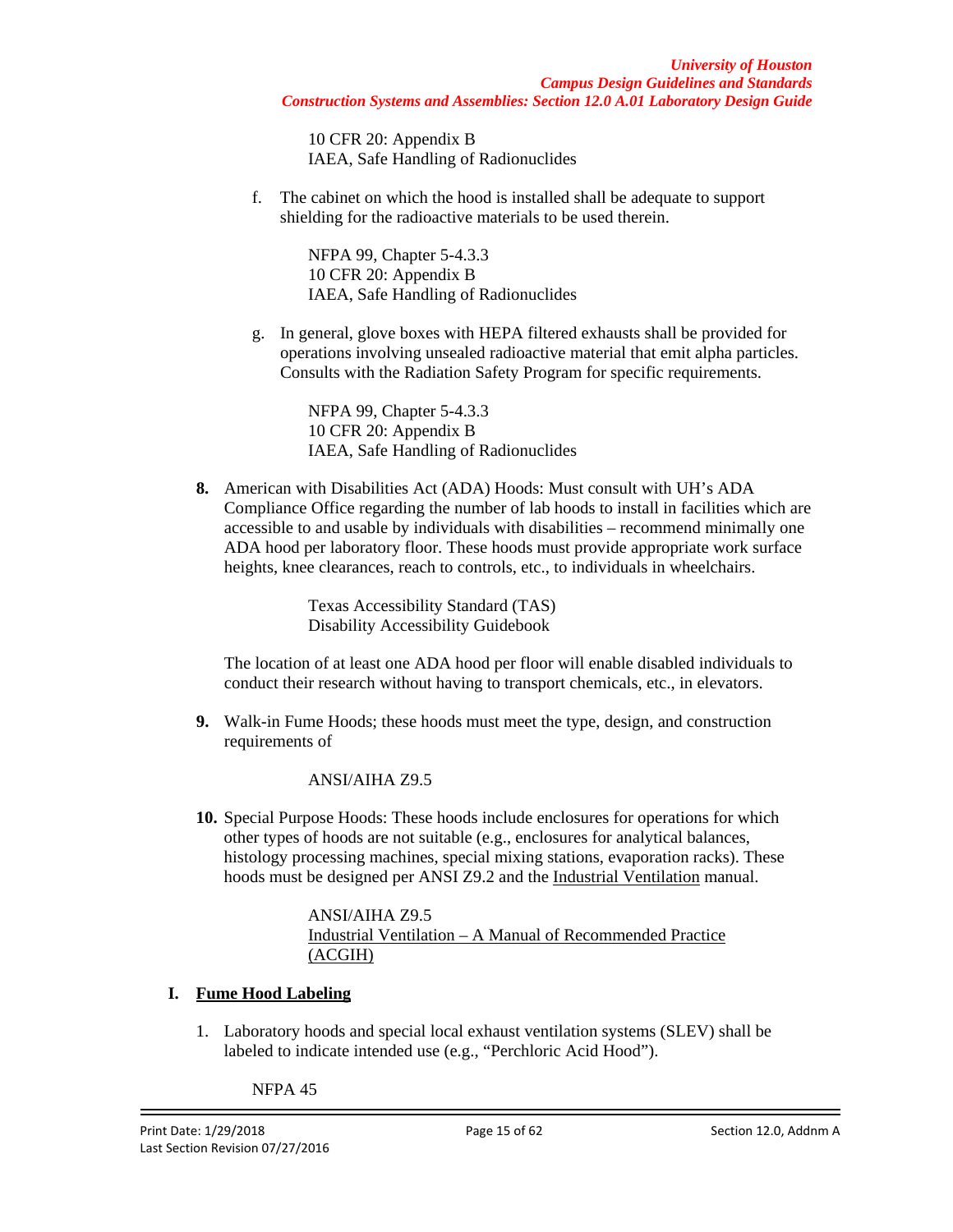- 2. A label must be affixed to each hood containing the following information from the last inspection:
	- a. Verification due date
	- b. Average face velocity
	- c. Inspector's initials

NFPA 45. (NOTE: This code cites slightly different information for the label. UH determined it was appropriate to create a label with the above information).

## **J. Fume Hood Construction, Installation & Performance**

- 1. Fume hoods designed for use must meet the intent of the chemicals to be used. Hoods that will exhaust corrosive materials, acids, etc. shall be designed for the intended use.
- 2. New hoods can be mounted above a chemical storage cabinet, provided that the cabinet meets the NFPA 101 Life Safety Code requirements for construction.

Good Practice per UH EHLS

Recommend that solvent storage not be located under the laboratory fume hood as this location is where fires are most likely to occur in laboratories.

3. Type 316 stainless steel should be used for all parts of the fume hood system ventilation duct as long as compatibility is maintained.

Good Practice per UH EHLS

This material affords good, general corrosion, impact and vibration resistance.

4 Fume hood interior surfaces shall be constructed of corrosion resistant, non-porous, non-combustible materials such as type 316 stainless steel, and should be smooth and impermeable with rounded corners. These materials shall have a flame spread index of 25 or less when tested in accordance with NFPA method 255, Standard Method of Test of Surface Burning Characteristics of Building Materials.

NFPA 45 NFPA 99 ANSI/AIHA Z9.5

Type 316 stainless steel (SS 316) is specified to avoid corrosion, thereby extending fume hood life. Splashes of liquid containing radioactive materials can be easily cleaned when hoods are constructed of non-porous materials such as stainless steel. Perchloric acid digestion over time may result in the condensation and consequential formation of perchlorate crystals which, in large quantities, pose an explosion hazard, especially if combined with organic chemical condensate.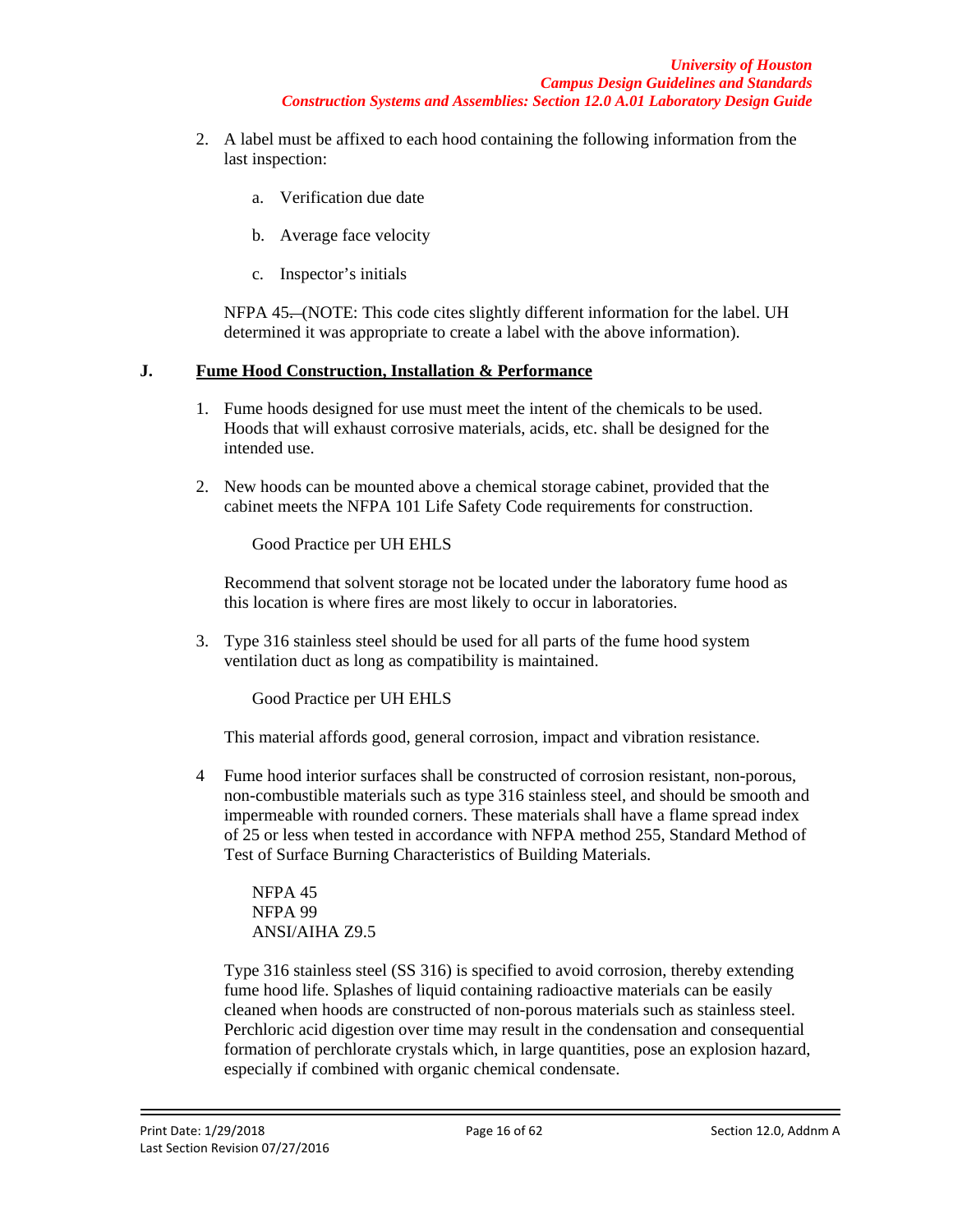- 5. Hood inserts are only permitted for radioactive iodination procedures specifically approved by the UH Radiation Safety Officer.
- 6. Laboratory hoods shall be provided with a means of containing minor spills.

NFPA 45 ANSI/AIHA Z9.5

The means of containing minor spills might consist of a  $6.4\text{-}mm$  ( $\frac{1}{4}$  in.) recess in the work surface, use of pans or trays, or creation of a recess by installing a curb across the front of the hood and sealing the joints between the work surface and the sides, back, and curb of the hood.

7. There must be a horizontal bottom airfoil inlet at the front of the hood.

ANSI/AIHA Z9.5

The air foil at the front of the hood floor assures a good sweep of air across the working surface toward the back of the hood. This minimizes the generation of turbulent or eddy currents at the entrance to the hood.

8. Adjustable baffles with horizontal slots must be present in the fume hood interior at the back and top when using chemicals, solvents, etc. that are heavier than air.

ANSI/AIHA Z9.5

Locating the slots in this manner will attain reasonably uniform face velocity under different conditions of hood use as related to heat sources, size, and configuration of equipment in the hood.

9. Before a new fume hood is put into operation, an adequate supply of makeup air must be provided to the lab.

Good Practice per UH EHLS

A fume hood exhausts a substantial amount of air. For this reason, additional make up air must be brought into the room to maintain a proper air balance.

10. Face Velocity:

Radioisotope Laboratory fume hoods shall provide a minimum average effective face velocity of 120 linear feet per minute (fpm), with a minimum of 80 fpm at any point.

- 11. Certification: Laboratory fume hoods, when installed in a new or renovated laboratory space, must pass an ASHRAE 110-2013 test performed after installation within the laboratory space.
- 12. Where the required velocity can be obtained by partly closing the sash, the sash and/or jamb shall be marked to show the maximum opening at which the hood face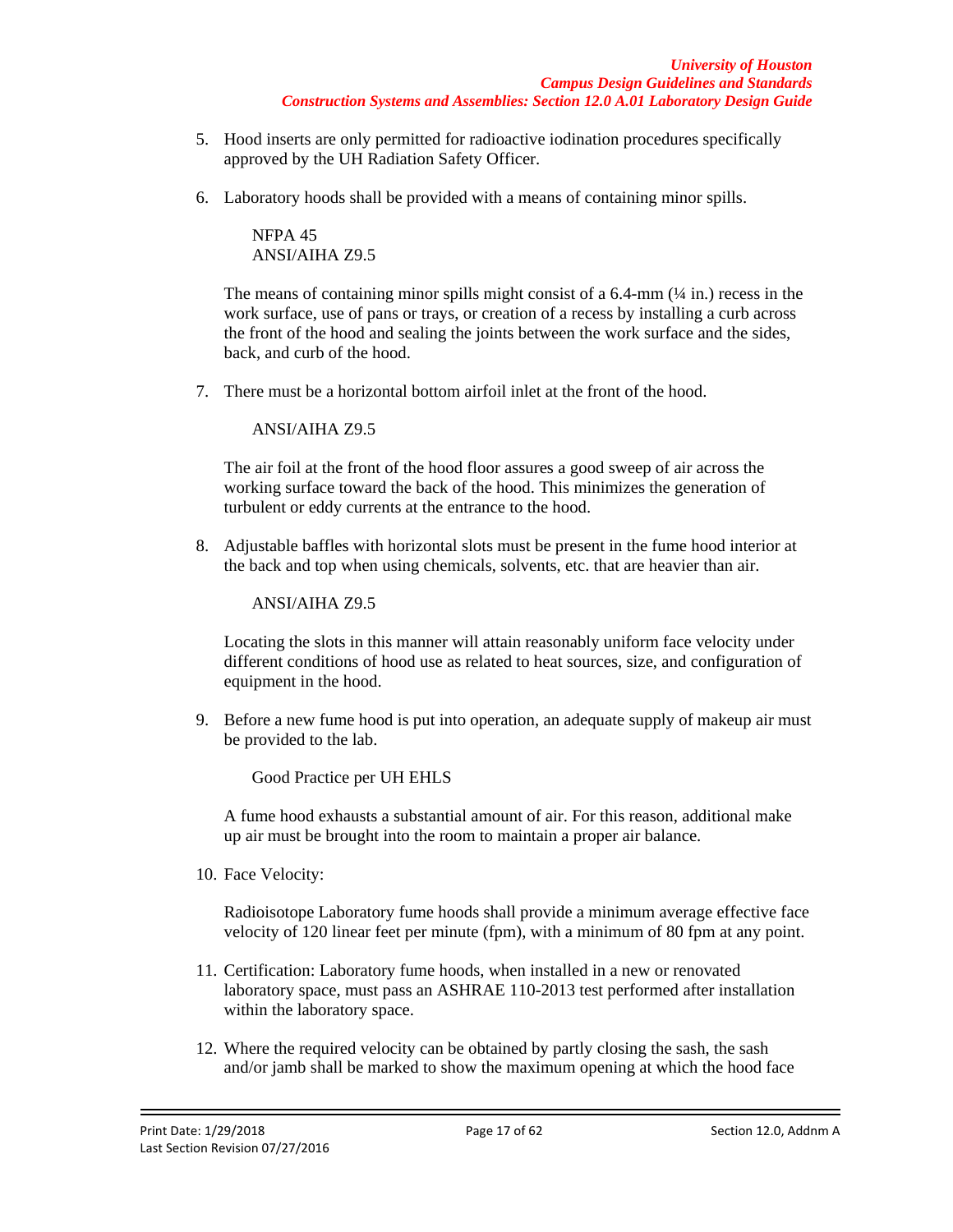velocity will meet the requirements. Fume hood sashes shall be set at a minimum of 14" working heights and designed for an 18" working height.

Good Practice per UH EHLS

13. An airflow indicator shall be provided and located so that it is visible from the front of the fume hood.

NFPA 45 ANSI/AIHA Z9.5

Follow manufacturer's procedures for calibration of air flow indicator during installation. Follow manufacturer's schedule for periodic calibration and maintenance parameters thereafter. Performance criteria for various airflow indicators are as follows:

- Kim Wipes: Shows inward flow
- Magnahelic Gauges: Mark on gauge inches water read when average face velocity at 120 fpm
- FPM Readout: Average readout is 120 fpm
- Audio/Visual Alarms: Go into alarm mode if average face velocity drops to 80 fpm
- 14. Baffles shall be constructed so that they may not be adjusted to restrict the volume of air exhausted through the laboratory hood.

NFPA 45

15. Fans should run continuously without local control from hood location and independently of any time clocks or switches.

NFPA 45

16. For new installations or modifications of existing installations, controls for laboratory hood services (e.g., gas, air, and water) should be located external to the hood and within easy reach.

NFPA 45

17. Shutoff valves for services, including gas, air, vacuum, and electricity shall be outside of the hood enclosure in a location where they will be readily accessible in the event of fire in the hood. The location of such a shut-off shall be legibly lettered in a related location on the exterior of the hood.

NFPA 99 NFPA 45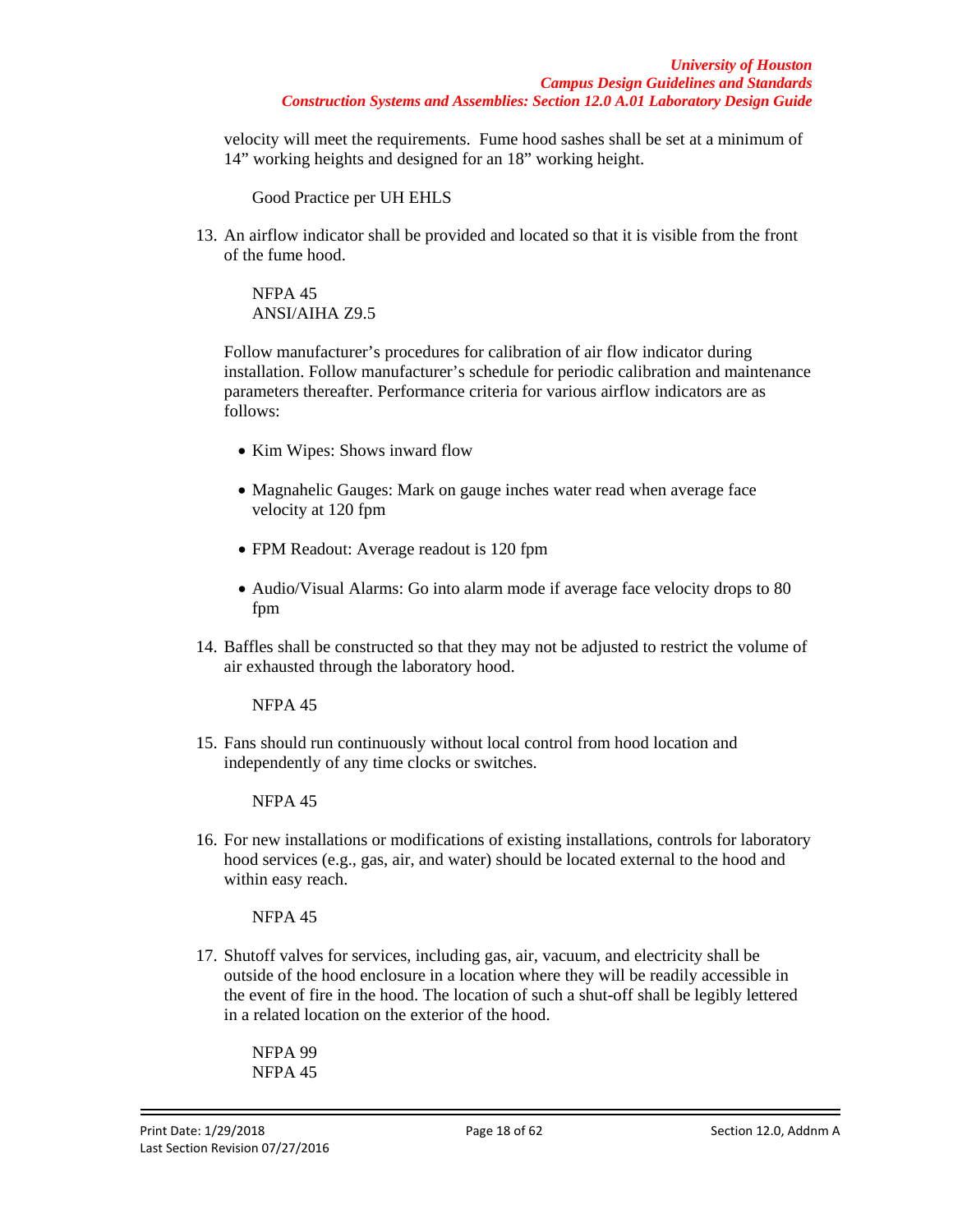18. Laboratory hoods shall not have an on/off switch located in the laboratory. Exhaust fans shall run continuously without direct local control from laboratories.

NFPA 45

19. Drying ovens shall not be placed under fume hoods.

Good Practice per UH EHLS

20. High limit switches shall not be installed in duct work or fume hoods.

Good Practice per UH EHLS

## K. **Fume Hood Power and Electrical**

1. Chemical fume hood exhaust fans shall be connected to an emergency power system in the event of a power failure.

Good Practice per UH EHLS

This backup power source will ensure that chemicals continue to be exhausted.

**2.** Emergency power circuits should be available for fan service so that fans will automatically restart upon restoration after a power outage.

Good Practice per UH EHLS

Continual fan service will ensure that hazardous materials are exhausted continually.

- **3. Momentary or extended losses of power shall not change or affect any of the control system's set points, calibration settings, or emergency status. After power returns, the system shall continue operation exactly as before, without the need for any manual intervention. Alarms shall require manual reset, should they indicate a potentially hazardous condition.**
- **4.** Fume hood ventilating controls should be arranged so that shutting off the ventilation of one fume hood will not reduce the exhaust capacity or create an imbalance between exhaust and supply for any other hood connected to the same system.

NFPA 99

**5. In installations where services and controls are within the hood, additional electrical disconnects of one fume hood will not reduce the exhaust capacity or create an imbalance between exhaust and supply for any other hood connected to the same system.**

NFPA 45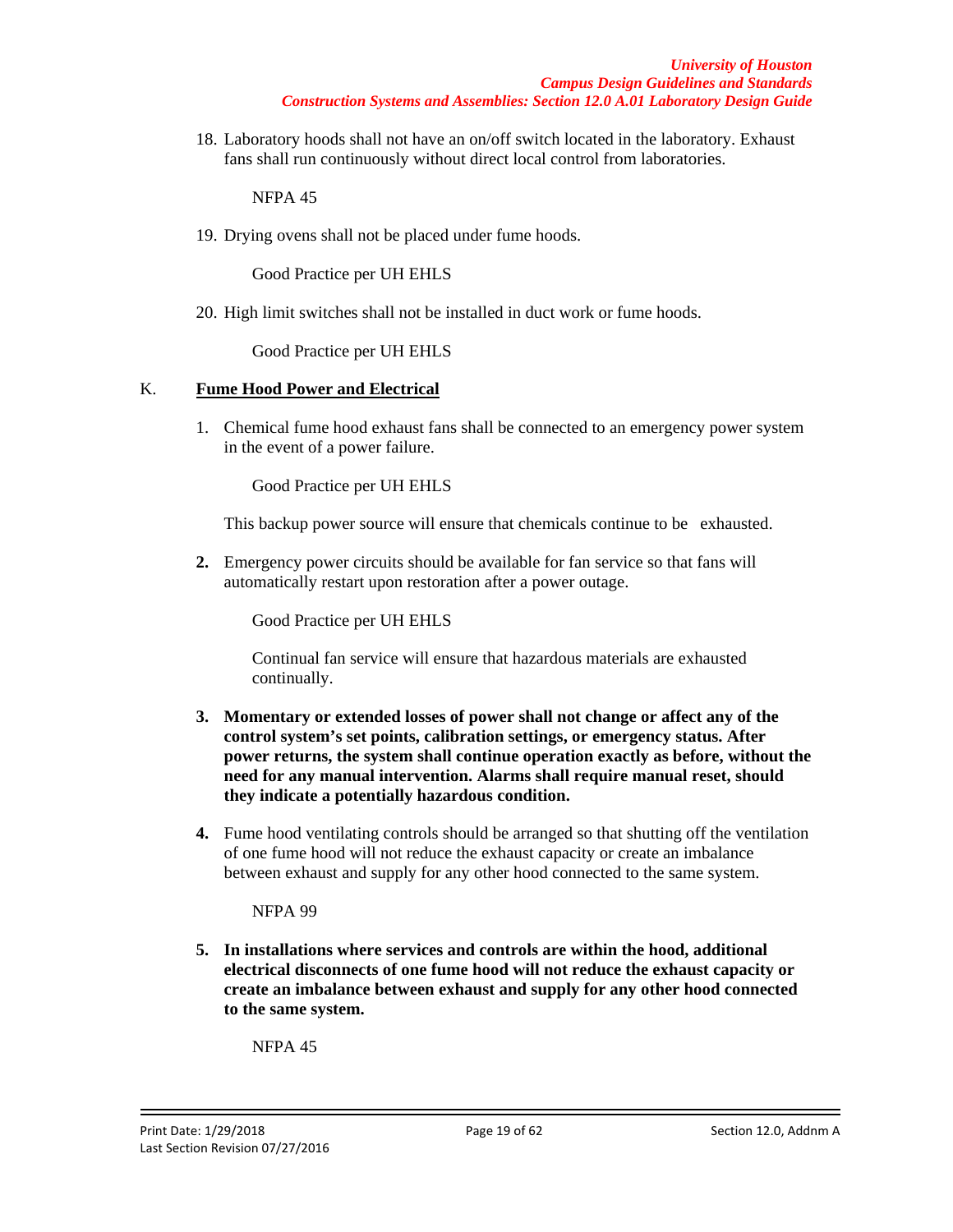Locating services, controls, and electrical fixtures external to the hood minimizes the potential hazards of corrosion and arcing.

**6.** Hood lighting shall be provided by UL-listed fixtures external to the hood or, if located within the hood interior, the fixtures shall meet the requirements of NFPA 70, (National Electrical Code).

NFPA 45

**7.** Light fixtures should be of the fluorescent type and replaceable from outside the hood. Light fixtures must be displaced or covered by a transparent impact resistant vapor tight shield to prevent vapor contact.

Good Practice per UH EHLS

Fluorescent bulbs radiate less heat than conventional bulbs while maintaining a safe and illuminated work area inside the hood.

**8.** The valves, electrical outlets and switches for utilities serving hoods should be placed at readily accessible locations outside the hood. All shutoff valves should be clearly labeled. Plumbing (e.g., vacuum lines) should exit the sides of the fume hood and not the bench top.

NFPA 45 NFPA Chapter 5-4.3.6 (Health Care)

**9.** Approximately half of the 120 V outlets in common instrument rooms are to be on emergency power.

VA Lab requirement

## **L**. **Sashes**

1. Hoods shall have transparent movable sashes constructed of shatter-resistance, flame resistant material and capable of closing the entire front face.

> ANSI/AIHA Z9.5 Good Practice per UH EHLS

2. Vertical-rising sashes are preferred. If horizontal sashes are used, sash panels (horizontal sliding (and must be 12 to 14 inches in width.

Good Practices per UH EHLS

Sashes may offer extra protection to lab workers since they can be positioned to act as a shield.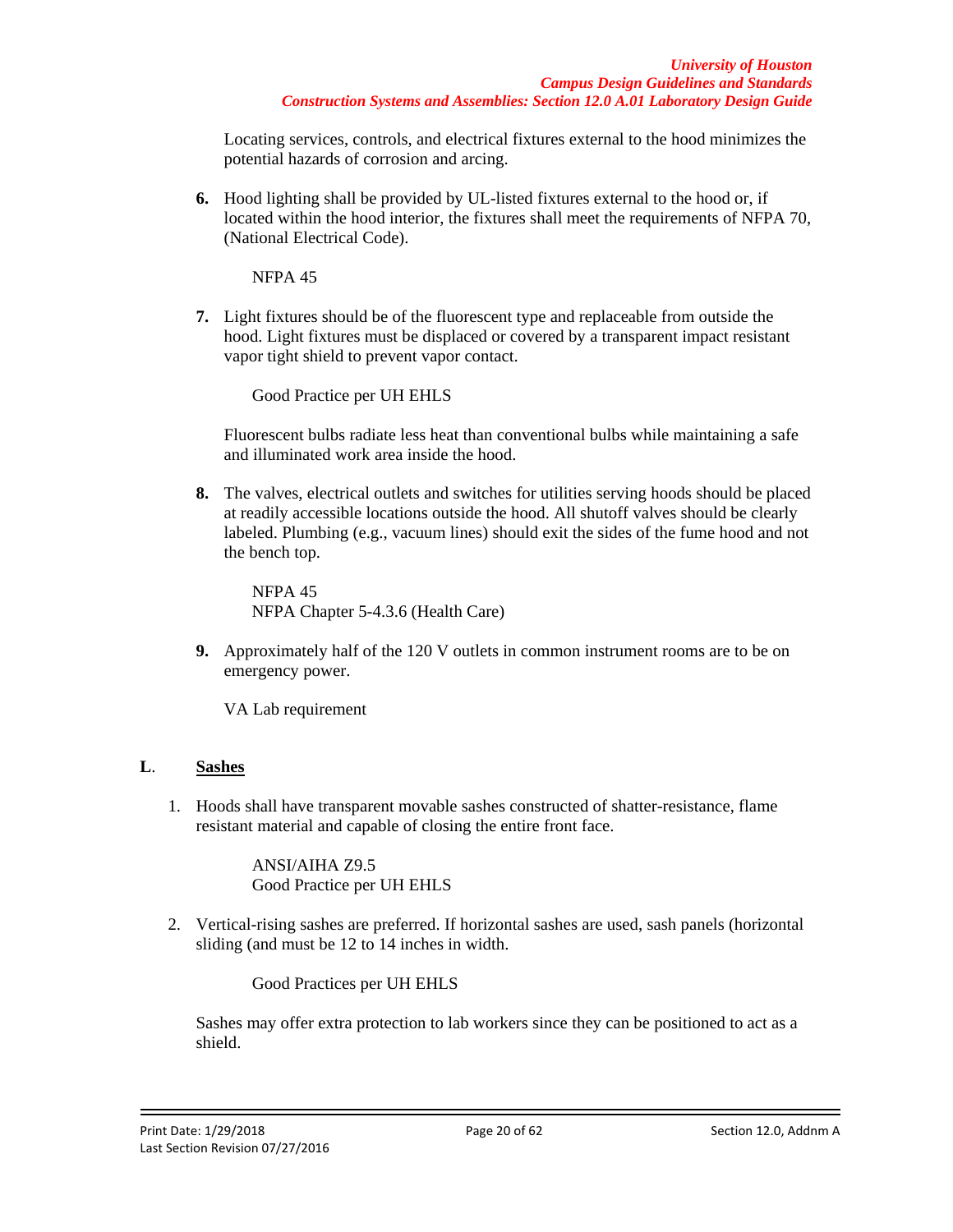*University of Houston Campus Design Guidelines and Standards Construction Systems and Assemblies: Section 12.0 A.01 Laboratory Design Guide*

3. A force of five pounds shall be sufficient to move vertically and/or horizontally moving doors and sashes.

ANSI/AIHA Z9.5-2012, 3.1.1.

## **M**. **Ducting**

- 1. Hood exhausts should not be manifolded together:
	- Exhaust ducts from each lab unit shall be separately ducted to a point outside the building, to a mechanical room, or to a shaft.
	- Connection to common chemical fume hood exhaust duct system shall be permitted to occur within a building only in any of the following locations
		- i. A protected mechanical room
		- ii. Fire rated shaft
		- iii. A point outside the building

### NFPA 45

Replacement of duct with same size and same size fan will trigger an automatic ASHRAE test for a fume hood. However EHLS may request one on a case by case basis.

2. Horizontal ducts must slope at least 1 inch per 10 feet downward in direction of airflow to a suitable drain or sump.

ANSI/AIHA Z9.5

Liquid pools and residue buildup which can result from condensation may create a hazardous condition if allowed to collect.

3. Ducts exhausting air from fume hoods should be constructed entirely of non-combustible material. Gaskets should be resistant to degradation by the chemicals involved and fire resistant.

### NFPA 45

4. Automatic fire dampers shall not be used in laboratory hood exhaust systems. Fire detection and alarm systems shall not be interlocked to automatically shut down laboratory hood exhaust fans.

### NFPA 45

Fire dampers are not allowed in hood exhaust ducts. Normal or accidental closing of a damper may cause an explosion or impede the exhausting of toxic, flammable, or combustible materials in the event of a fire.

5. Ducts must be made of a compatible material that co-exists with the type of chemical being exhausted.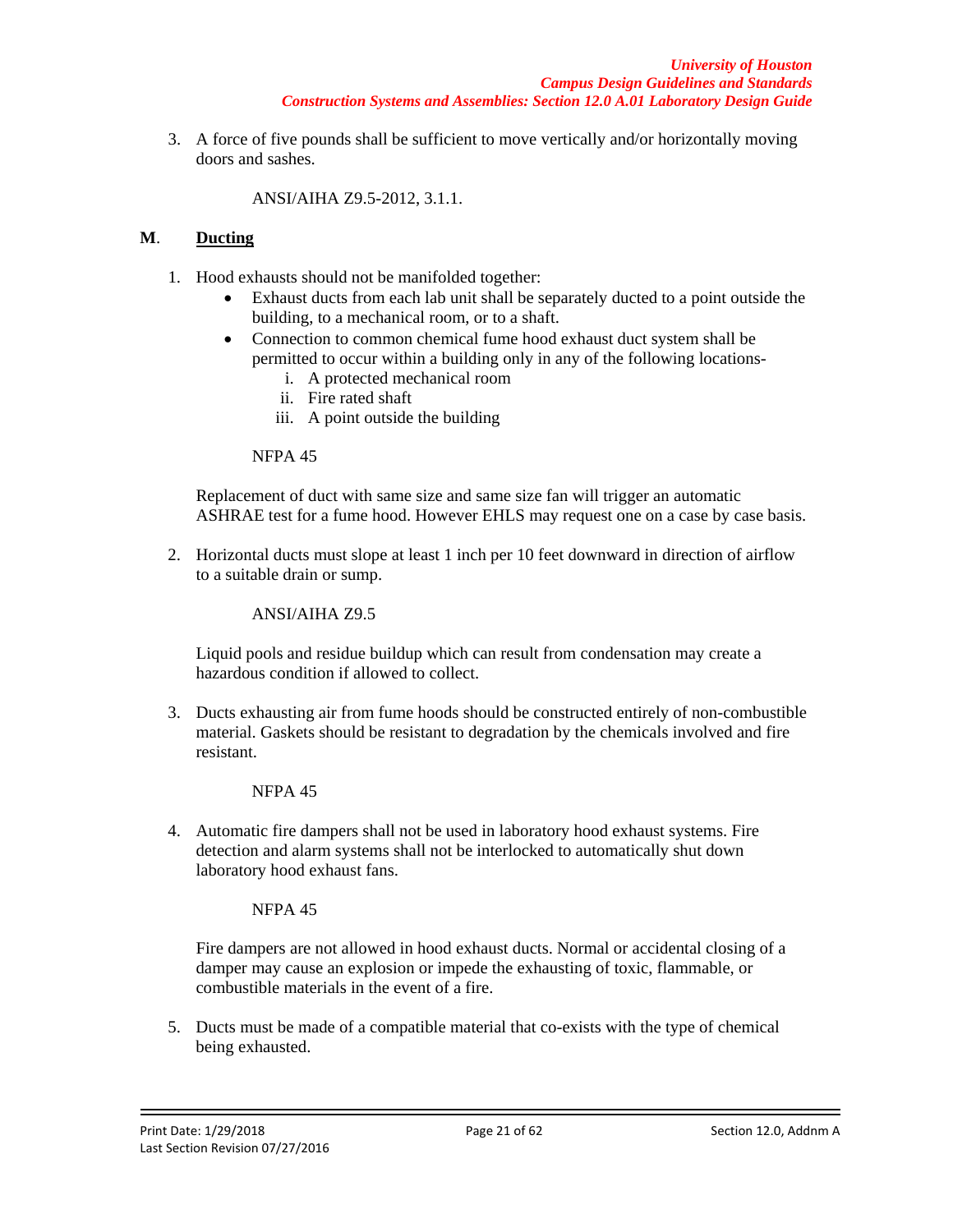6. All exhaust ducts must be tested as medium pressure duct  $@ 3"$  lwc. and test to not allow for more than 1% loss per 100 feet of duct.

### **N. Exhaust**

1. New exhaust fans should be oriented in an up-blast orientation.

Good Practice per UH EHLS

Any other type of fan orientation increases the fan workload and increases the risk of exhaust emission re-entrainment.

2. Hood exhaust stacks shall extend at least 7 feet above the roof. Discharge shall be directed vertically upward.

Good Practice per UH EHLS

If parapet walls are present, EHLS recommends that stacks extend at least 2 feet above the top of a parapet wall or at least 7 feet above the roof, whichever is greater.

NOTE: The UH Facilities Planning and Construction office must be contacted if any building feature such as exhaust stacks, extend above the roofline.

3. Hood exhausts shall be located on the roof as far away from air intakes as possible to preclude recirculation of laboratory hood emissions within a building. For toxic gas applications, the separation distance shall be at least 75 feet from any intake.

Good Practice per UH EHLS

As future gas necessities are difficult to predict, EHLS recommends at least 75 feet for all applications.

**4. Discharge from exhaust stacks must have a velocity of at least 3,000 fpm. Achieving this velocity should not be done by the installation of a cone type reducer. The duct may be reduced, but the duct beyond the reduction should be of sufficient length to allow the air movement to return to a linear pattern.**

> ANSI Z.95-2012 Good Practice per UH EHLS

Strobic type exhaust fans may be used to address exhaust velocity needs.

- 5. Rain caps that divert the exhaust toward the roof are prohibited.
- 6. Laboratory ventilation exhaust fans shall be spark-proof and constructed of materials or coated with corrosion resistant materials for the chemicals being transported. V-belt drives shall be conductive.

NFPA 45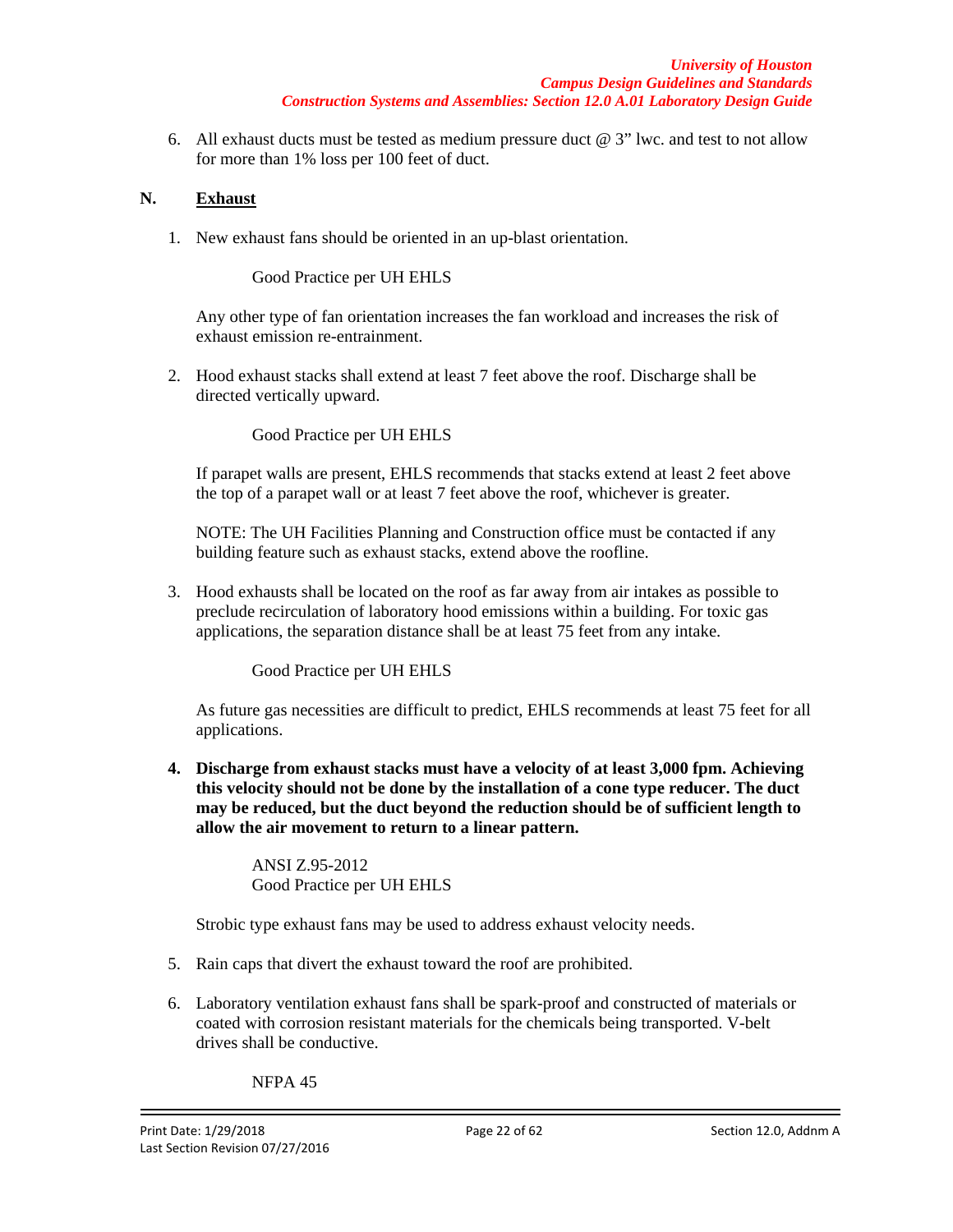- 7. Vibration isolators shall be used to mount fans. Flexible connection sections to ductwork, such as neoprene coated glass fiber cloth shall be used between the fan and its intake duct when such material is compatible with hood chemical use factors.
- **8. Each exhaust fan assembly shall be individually matched (cfm, static pressure, brake horsepower, etc.) to each laboratory ventilation system.**

## Industrial Ventilation Manual

- 9. Exhaust fans shall be located outside the building at the point of final discharge. Each fan shall be the last element of the system so that the ductwork through the building is under negative pressure.
- 10. Fans shall be installed so they are readily accessible for maintenance and inspection without entering the plenum. If exhaust fans are located inside a penthouse, PPE needs for maintenance workers shall be considered.

NFPA 45

## O. **Wind Engineering**

1. Wind engineering evaluations should be conducted for all wind directions striking all walls of a building where fume hood exhaust is likely to have significant ground level impact, or is likely to affect air intake for the same nearby buildings.

Good Practice per UH EHLS

2. Emergency generator exhaust should be considered in the wind engineering study.

Good Practices per UH EHLS

# P. **Noise**

1. System design must provide for control of exhaust system noise (combination of fangenerated noise and air-generated noise) in the laboratory. Systems must be designed to achieve an acceptable Sound Pressure Level (SPL) frequency spectrum (room criterion) as described in the 2011 *HVAC Applications Handbook*

ANSI/AIHA Z9.5, 10 2011 HVAC Applications Handbook

Acceptable SPL may vary depending on the intended room use. UH has established a NC of 40 for a standard laboratory.

## Q. **Specialty, Controlled Climate, and Cold Rooms**

1. The issue of ventilation in cold rooms during periods of occupancy or for storage of hazardous materials must be addressed. EHLS should be consulted to review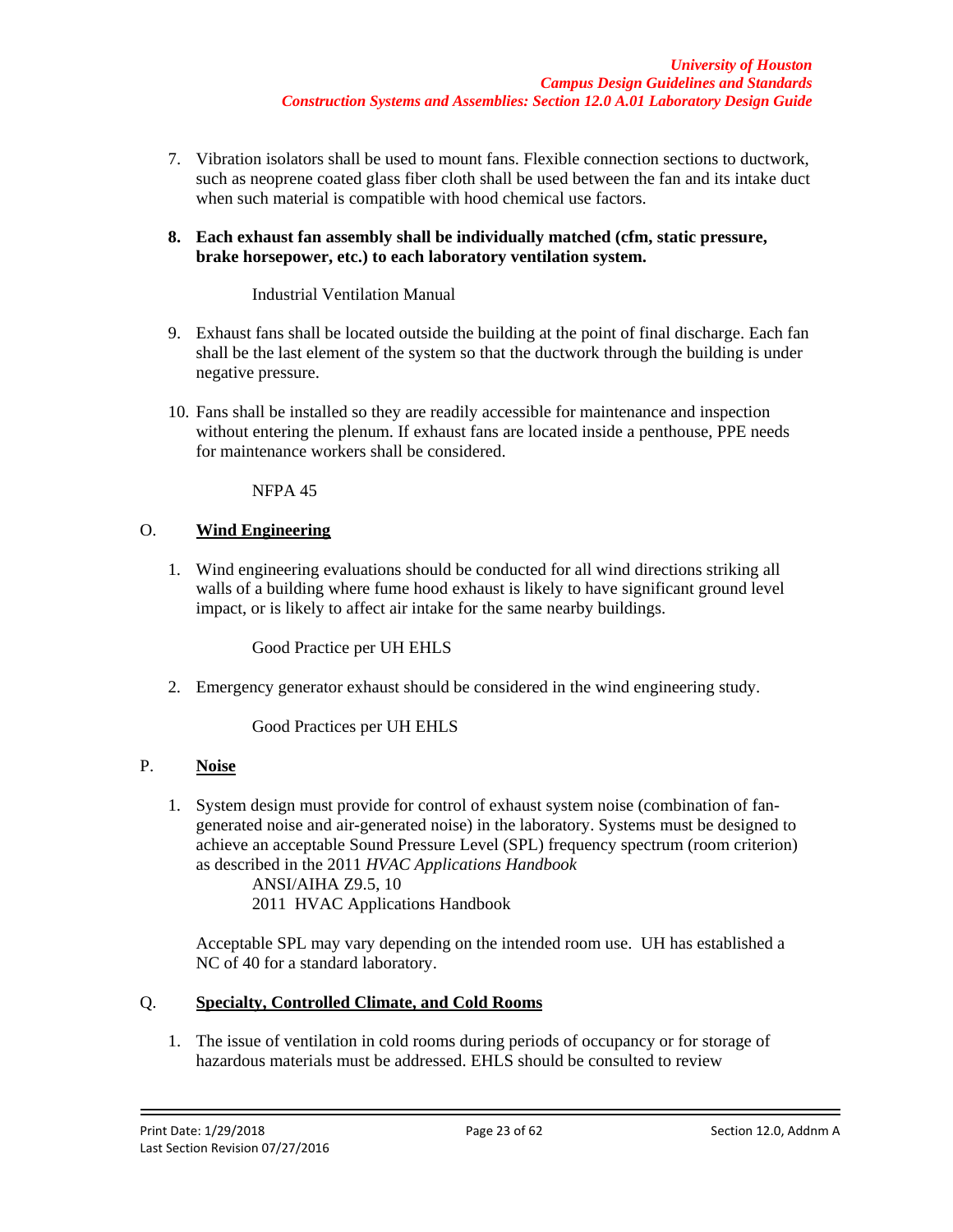arrangements for providing fresh and exhaust air during periods of occupancy and for storage of hazardous materials or compressed gases.

Good Practice per UH EHLS

Cold Rooms used only for the storage of non-hazardous materials must have latches that can be operated from the inside to allow for escape.

2. Specialty rooms, designed for human occupancy must have latches that can be operated from the inside to allow for escape.

> Good Practice per UH EHLS NFPA 101 Life Safety Code

3. Latches and frames shall be designed to allow actuation under all design conditions, such as freezing. Magnetic latches are recommended.

Good Practice per UH EHLS

4. Doors of walk-in specialty rooms must have viewing windows and external light switches.

Good Practice per UH EHLS

## R. **Lab Hood Commissions**

1. Proper operation of fume hoods must be demonstrated by the contractor installing the fume hood prior to project closeout. Containment performance test per ANSI/ASHRAE 110 is required by EHLS.

ANSI/AIHA Z9-5-2012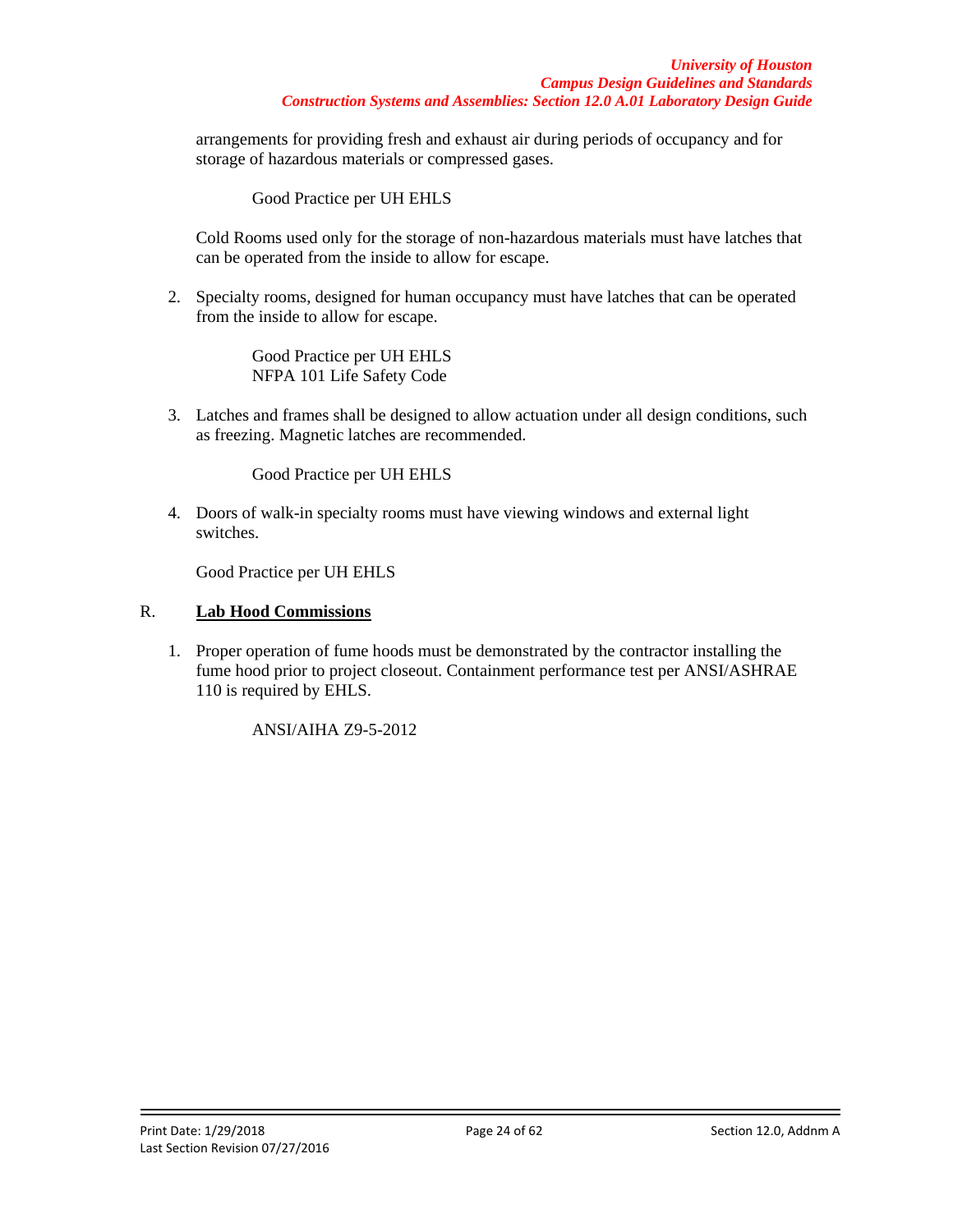## **Section 1.2**

## **EMERGENCY EYEWASH AND SAFETY SHOWER EQUIPMENT**

# **TABLE OF CONTENTS**

|           |                                       | Page      |
|-----------|---------------------------------------|-----------|
| A.        | Regulations, Standards and References | 1.2.2     |
| <b>B.</b> | Scope                                 | $1.2 - 2$ |
| C.        | Applications                          | $1.2 - 3$ |
| D.        | <b>General Location</b>               | $1.2 - 3$ |
| E.        | <b>Eyewash Requirements</b>           | $1.2 - 5$ |
| F.        | <b>Deluge Shower Requirements</b>     | $1.2 - 5$ |
| G.        | Testing                               | $1.2 - 7$ |
| H.        | Approved Equipment                    | $1.2 - 7$ |

### **A. Regulations, Standards and References**

*Regulations:*

ANSIZ 358

## *Standards and References:*

American National Standards Institute (ANSI), Z358.1 Emergency Eyewash and Shower Equipment

National Fire Protection Association Health Care Facilities, Handbook 99, Chapter 10-6, Emergency Shower

Texas Accessibility Standard (TAS)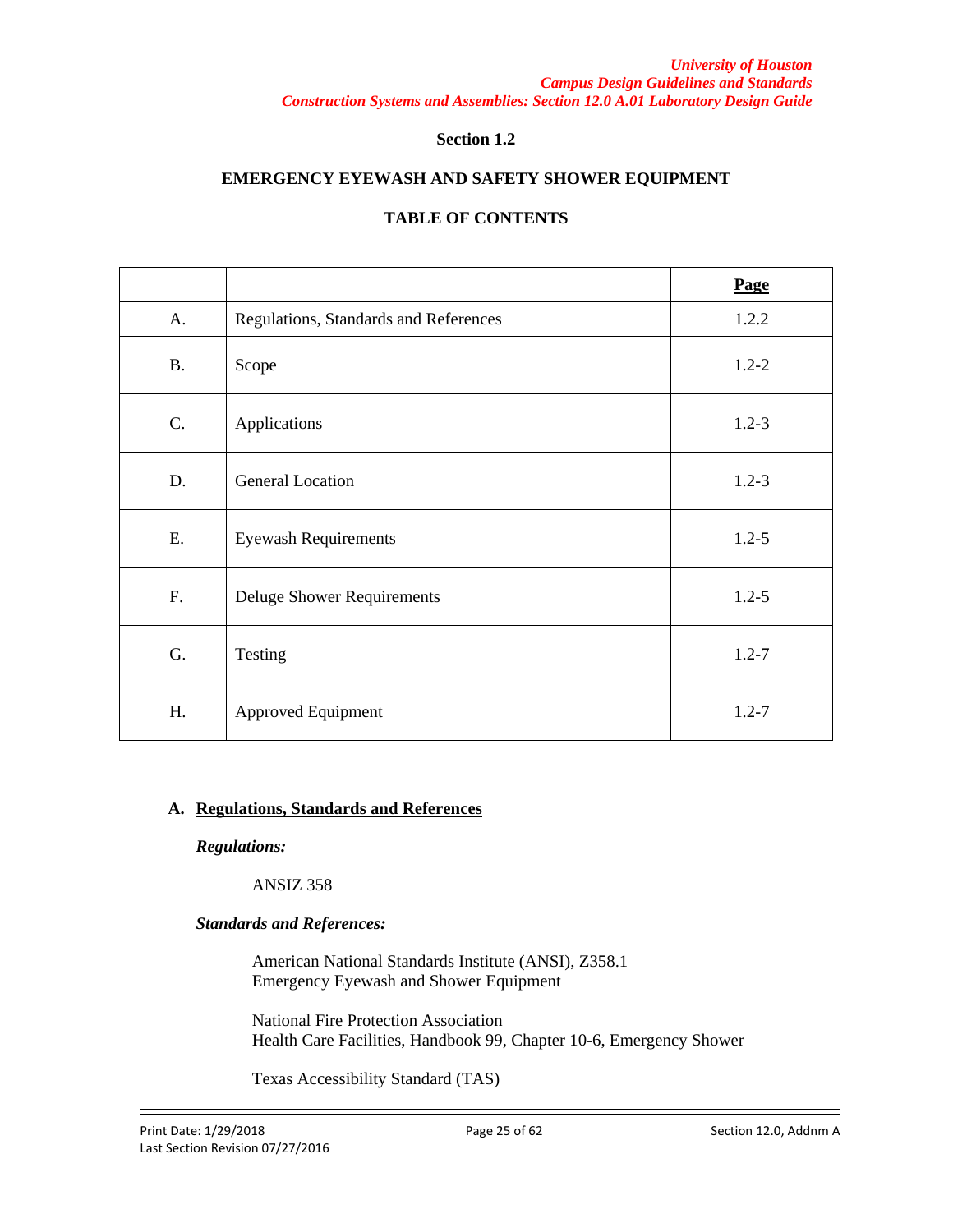## **B. Scope**

This Guide presents the minimum performance requirements for eyewash and shower equipment for the emergency treatment of the eyes or body of a person exposed to injurious materials. It covers the following types of equipment emergency shows, eyewash equipment, and combination shower or eye/face wash.

1. A plumbed eyewash shall be provided for all work areas where, during normal operations or foreseeable emergencies, the eyes of an employee may come into contact with a substance, which can cause corrosion, severe irritation, or is toxic, by skin absorption. Drench hoses, sink faucets, or showers are not acceptable eyewash facilities.

## NFPA 99 Chapter 10-6

2. An emergency shower shall be provided for all work areas where, during normal operations or foreseeable emergencies, area of the body may come into contact with a substance which is corrosive, severely irritating to the skin or is toxic by skin absorption.

NFPA 99 Chapter 10-6

A deluge shower shall be installed within all acid washing areas.

## **C. Applications**

Where the eyes or body of any person may be exposed to injurious or corrosive materials, suitable facilities for quick drenching or flushing of the eyes and body shall be provided within the work area for immediate emergency use. These situations include:

- Areas where corrosive or injurious chemicals are used, such as:
	- o Solutions of inorganic or organic acids or bases with a pH of 2.0 or less, or 12.5 or more,
	- o Other organic or inorganic materials that are corrosive or irritating to eyes or skin (e.g., methylene chloride, phenol, or)
	- o Organic or inorganic materials that are significantly toxic by skin absorption (e.g., phenol),
- Areas where corrosive chemicals are used in a closed system that can catastrophically fail and cause the chemicals to leak (i.e., liquid lead-acid battery charging areas, or areas where pressurized systems with corrosive liquids are used).
- Storage areas where breakable containers of injurious or corrosive materials are handled outside their original shipping cartons.
- Waste accumulation areas that could contain corrosive waste materials.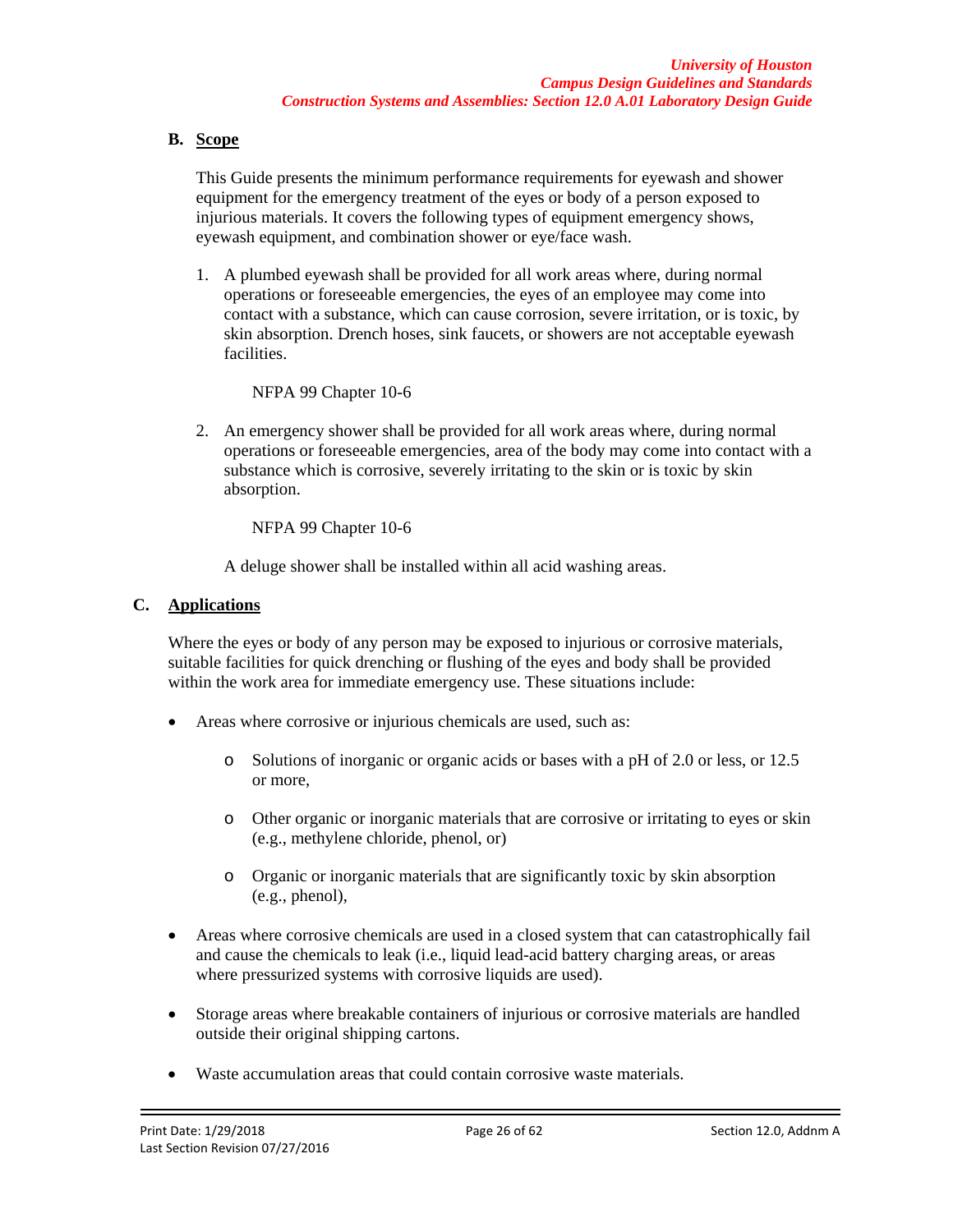- All work areas where formaldehyde solutions in concentrations greater than or equal to 0.1% are handled, and
- Areas where operations involve the use of air or water reactive liquids or solids.

29 CFR 1910.151

### **D. General Location**

### *Where to Install*

1. Emergency eyewash facilities and deluge showers shall be unobstructed and accessible locations that require no more than 10 seconds or 55 feet travel distance away from the injured person to reach along an unobstructed pathway (i.e., no doors without panic bars or which don't swing open when pushed). If both eyewash and shower are needed, they shall be located so that both can be used at the same time by one person.

### ANSI Z358.1

2. Americans with Disabilities Act (ADA) Emergency Eyewash/Showers: Install an emergency eyewash/shower so that a disabled person can access it within 10 seconds or 55 feet travel distance. These emergency eyewash/showers must provide appropriate accessibility (e.g., activation of controls and height of eyecups) to individuals in wheelchairs.

### *Signage*

**3.** Emergency eyewash and shower locations shall be identified with a highly visible sign. The areas around the eyewash or shower shall be well lit and highly visible.

ANSI Z358.1

**4.** Whenever possible, the floor immediately beneath the eyewash and emergency shower, and to a radius of between about 12-30 inches, shall be a distinctive pattern and color to facilitate promoting a clear path of access and clearly identify the location.

Good Practice per UH EHLS

### *Prohibitions around Equipment*

**5.** No obstructions, protrusions, or sharp objects shall be located within 16 inches from the center of the spray pattern of the emergency shower facility.

ANSI Z358.1

**6.** Electrical apparatus, telephones, thermostats, or power outlets should not be located within 6 feet of either side of the emergency shower or emergency eyewash facility (i.e., a 6-feet clearance zone) or have electrical equipment GFCI protected.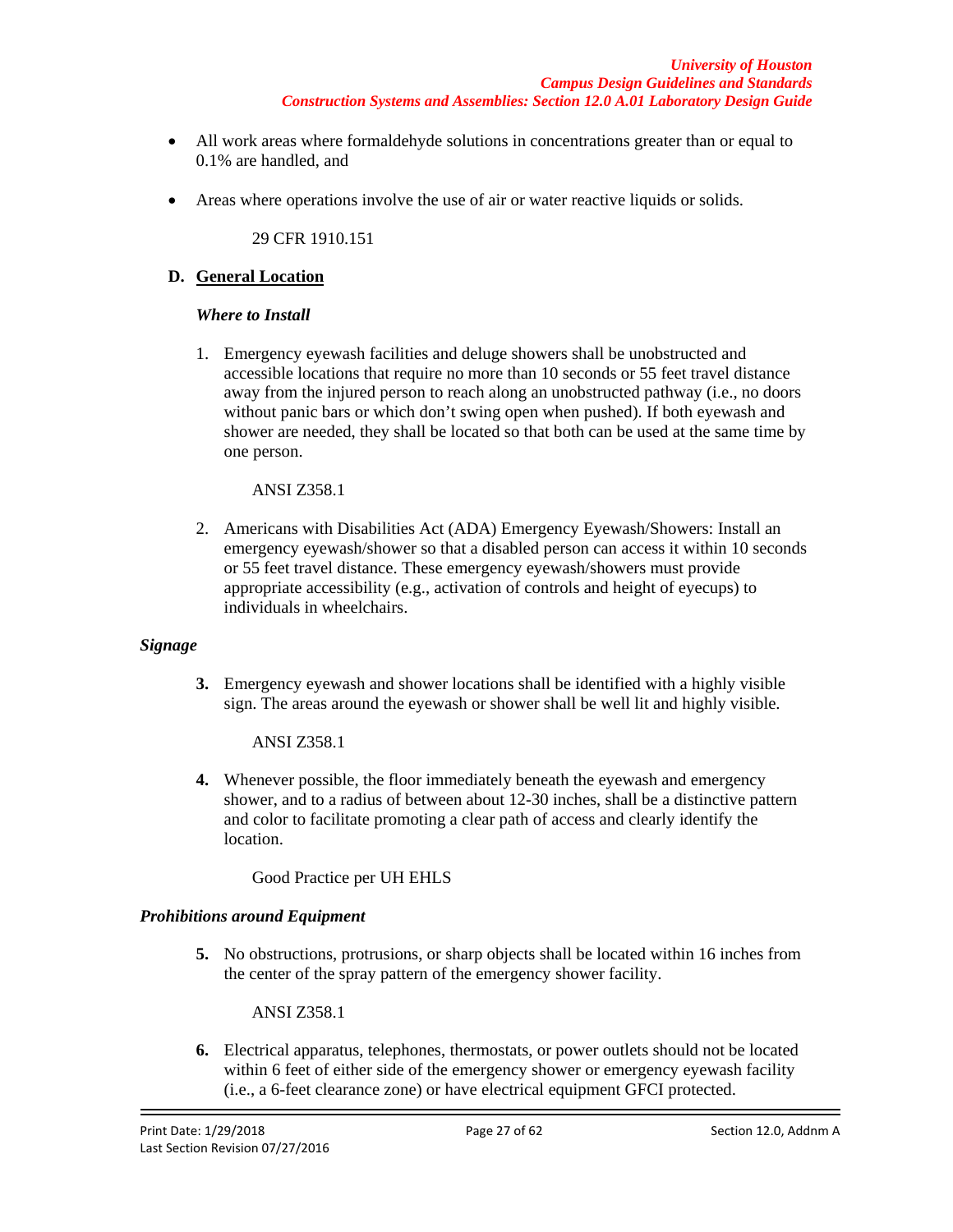Good Practice per UH EHLS N.F.P.A. 101 Life Safety Code

Prevent potential electrical hazards posed when the water generated by the activated emergency eyewash/safety shower is in proximity to live electrical equipment.

## **E. Eyewash Requirements**

#### *Flushing Rates*

**1. A means shall be provided to ensure that a controlled flow of flushing fluid is provided to both eyes simultaneously.**

ANSI Z358.1

**2. Eyewash equipment shall be capable of delivering to the eyes not less than 0.4 gallons per minute of flushing fluid for 15 minutes.**

ANSI Z358

### *Flushing Temperature*

**1. Any eye wash or eye wash combinations must incorporate an adjustable tepid watering valve for hot and cold to maintain a 60-90 degree temperature range.**

**All independent eye wash units** 

ANSI Z358.1

### *Eyewash Positioning*

**2. The eyewash unit shall be positioned with the water nozzles 33-45 inches from the floor and 6 inches minimum from the wall or nearest obstruction. The unit must be located at an operable sink.**

ANSI Z358.1

### *Equipment Activation*

**3. The valve shall be designed so that the flushing fluid remains on without requiring the use of the operator's hands. The valve shall be designed to remain activated until intentionally shut off.**

> ANSI Z358.1 ANSI Z358.1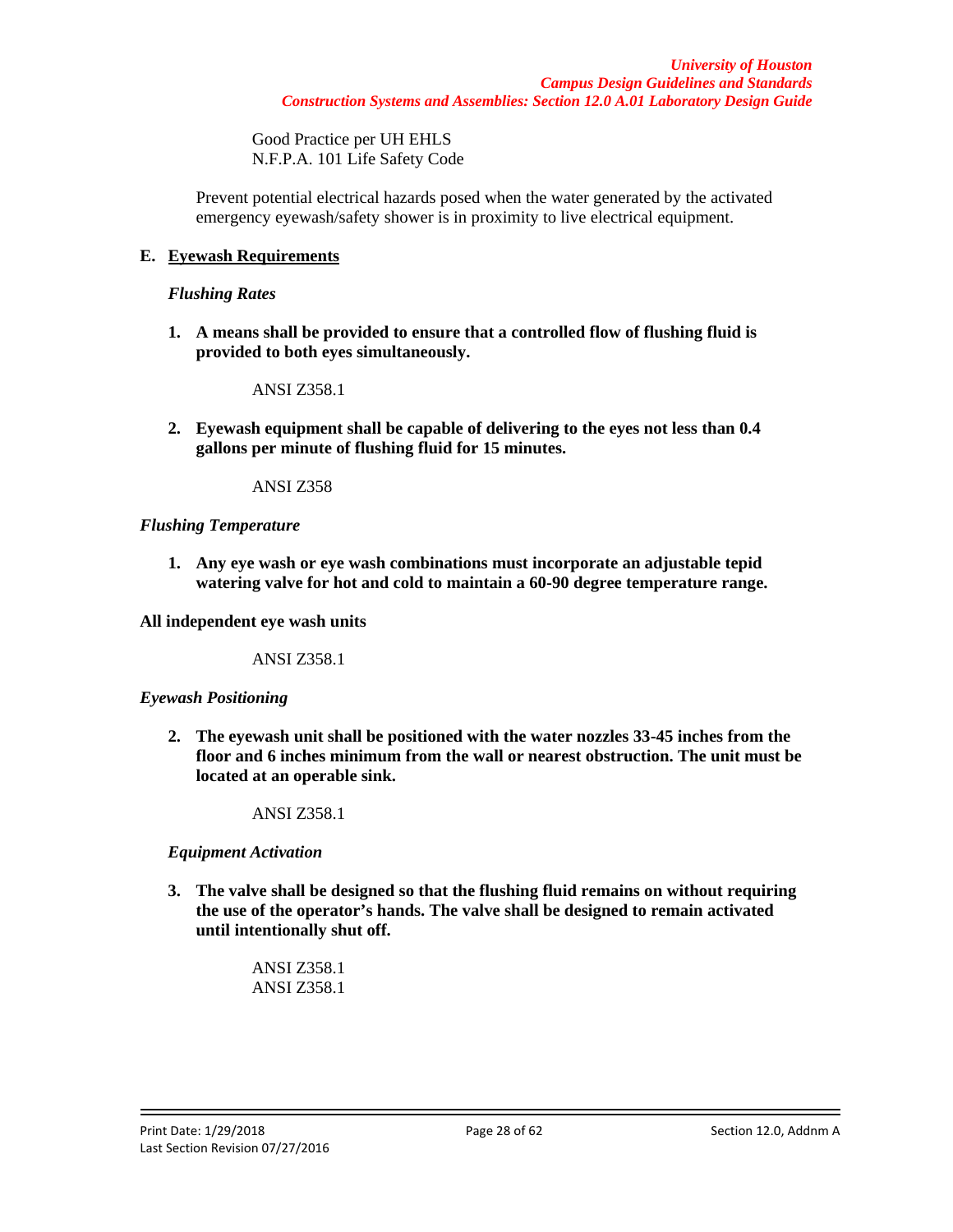#### *Eyewash Equipment Protection*

**4. Nozzles shall be protected from airborne containments. The removal of the nozzle protection shall not require a separate motion by the operator when activating the unit.**

#### ANSI Z358.1

### **F. Deluge Shower Requirements**

**1. The emergency shower location must have a level surface beneath the shower head.**

Good Practice per UH EHLS NFPA 101 Life Safety Code

Having a level surface will prevent the users from tripping while trying to access and use the emergency shower.

**2. Emergency showerheads shall be designed so that a flushing fluid column is provided that is not less than 82 inches and not more than 96 inches in height from the surface on which the user stands.**

ANSI Z358.1

**3. The shower head should not be mounted flush or recessed within any constructed surfaces or partitions and the center of the spray pattern shall be located at least 16 inches from any obstruction.**

Good Practice per UH EHLS ANSI Z358.1

Recessing the showerhead may limit access and/or affect spray pattern.

**4. The spray pattern shall have a minimum diameter of 20 inches at least 60 inches above the surface on which the user stands.**

ANSI Z358.1

### *Flushing Rates*

**5. Emergency showerheads shall be capable of delivering a minimum 75.7 liters per minute (20 gpm) of flushing fluid.**

ANSI Z358.1

**6. The shower should be attached to a flushing fluid supply from a 1-inch minimum iron pipe size (IPS).**

Good Practice (based on ANSI manufacturer's test procedures)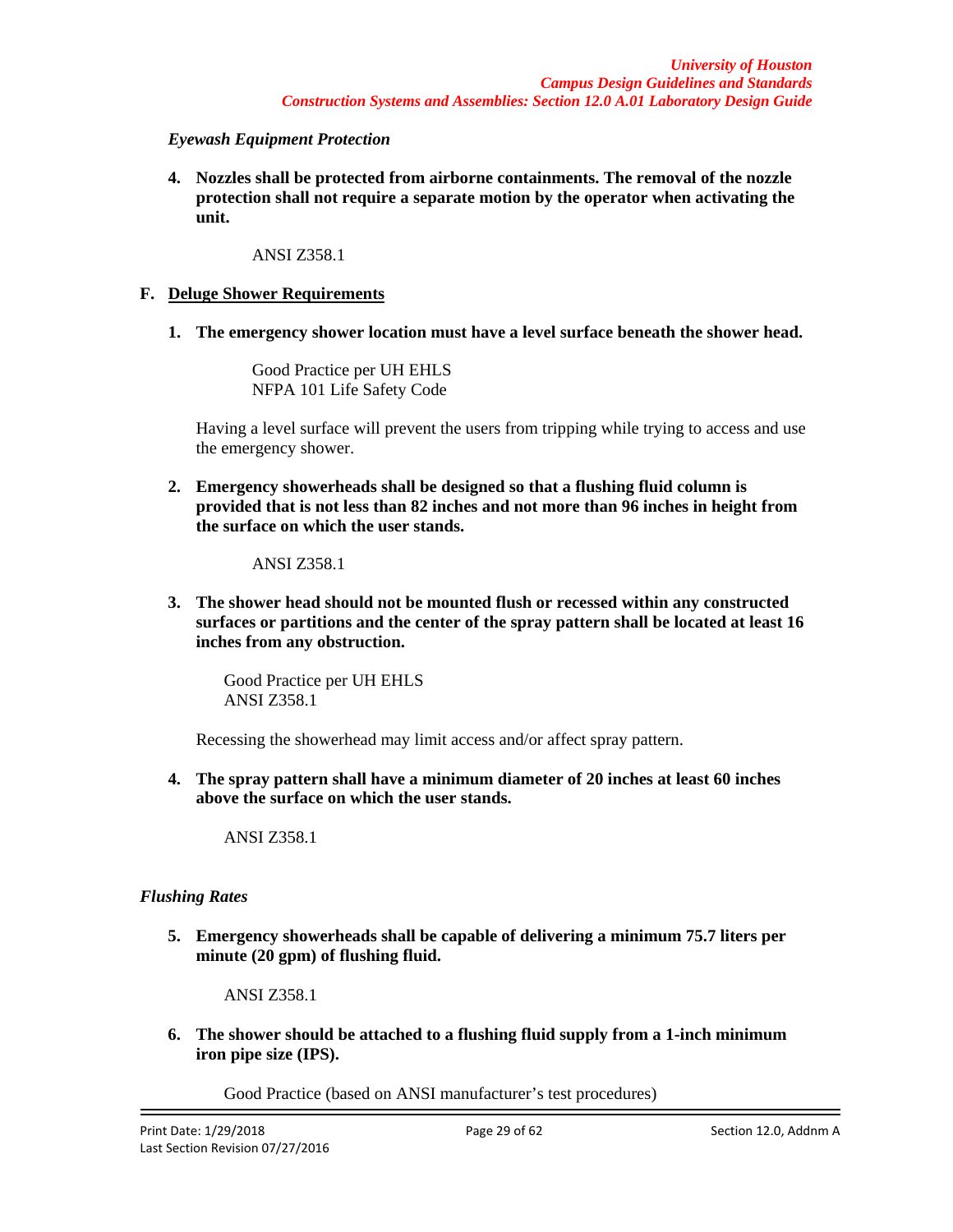## *Equipment Activation*

**7. The valve shall be designed so that the flushing fluid remains on without requiring the use of the operator's hands. The valve shall be designed to remain activated until intentionally shut off.**

ANSI Z358.1-4.2

**8. The manual actuator, triangle pull, shall be located not more than 69 inches above the surface on which the user stands. The manual actuator shall be free from obstruction for 18 to 24 inches in all directions. The actuator shall not be mounted flush or recessed within any constructed surfaces or partitions.**

ANSI Z358.1

## *Design for Maintenance/Use*

**9. The water supply to showers and/or shower/eyewash combination units should be controlled by a ball-type shutoff valve, which is visible and accessible to shower testing personnel in the event of leaking or failed shower head valves.**

Good Practice per UH EHLS

This design will make maintenance easier.

- **10. A water flow device must be attached to the shower that activates the fire alarm system using a Priority 2 when water is flowing.**
- **11. The water that is discharged through the shower or eyewash must be tepid. Any eye wash or eye wash combinations must incorporate an adjustable tepid watering valve for hot and cold to maintain a 60-90 degree Fahrenheit temperature range.**

## **G. Testing**

**1. The contractor installing the emergency eyewash or shower equipment prior to project closeout and facility occupation must demonstrate proper operation of the equipment. Tags to allow monthly testing records to be kept shall be affixed to the showers and eyewash fountains.**

Good Practice per UH EHLS

By testing the equipment, UH can be assured that it is working properly before the users begin their research.

## **H. Approved Equipment**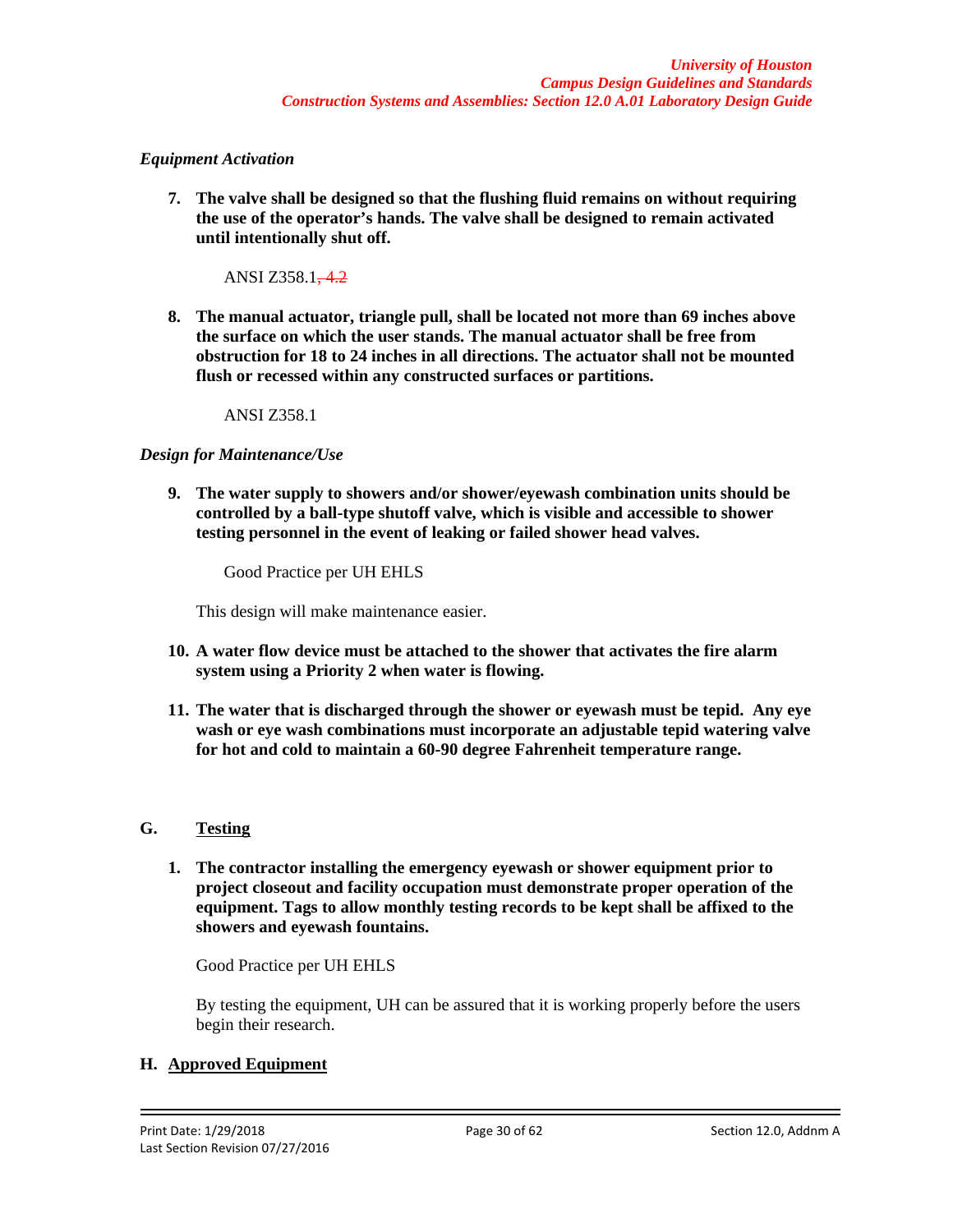**1. All emergency showers and eyewash facilities shall meet the requirements of ANSI Z358.1 and shall be installed in accordance with ANSI Z358.1.**

# **Section 1.3**

#### **PRESSURE VESSEL COMPONENTS AND SYSTEMS AND COMPRESSED GAS CYLINDERS**

## **TABLE OF CONTENTS**

|           |                                                                                               | Page      |
|-----------|-----------------------------------------------------------------------------------------------|-----------|
| A.        | Regulations, Standards and References                                                         | 1.3.2     |
| <b>B.</b> | Scope                                                                                         | $1.3 - 2$ |
| C.        | Design Features for the Storage of Compressed Gas Cylinders<br>– General                      | $1.3 - 3$ |
| D.        | Design Features for the Storage of Compressed Gas Cylinders<br>- Toxic and Highly Toxic Gases | $1.3 - 4$ |
| E.        | Design Features for the Storage of Compressed Gas Cylinders<br>- Medical Gases                | $1.3 - 7$ |
| F.        | Design of Systems and Apparatus for Cryogenic Fluids                                          | $1.3 - 8$ |
| G.        | Design of Pressure Vessels and Systems                                                        | $1.3 - 9$ |

## **1. Regulation, Standards and References**

NFPA 45, Chapter 8 NFPA 99, Chapter 4 NFPA 704, Chapter 2 UH Lab Safety Policies and Procedures NFPA 55

## **2. Scope**

The Guide applies to all UH facilities including leased properties. It covers all unfired pressure vessels (i.e., storage tanks, compressed gas cylinders) that have been designed to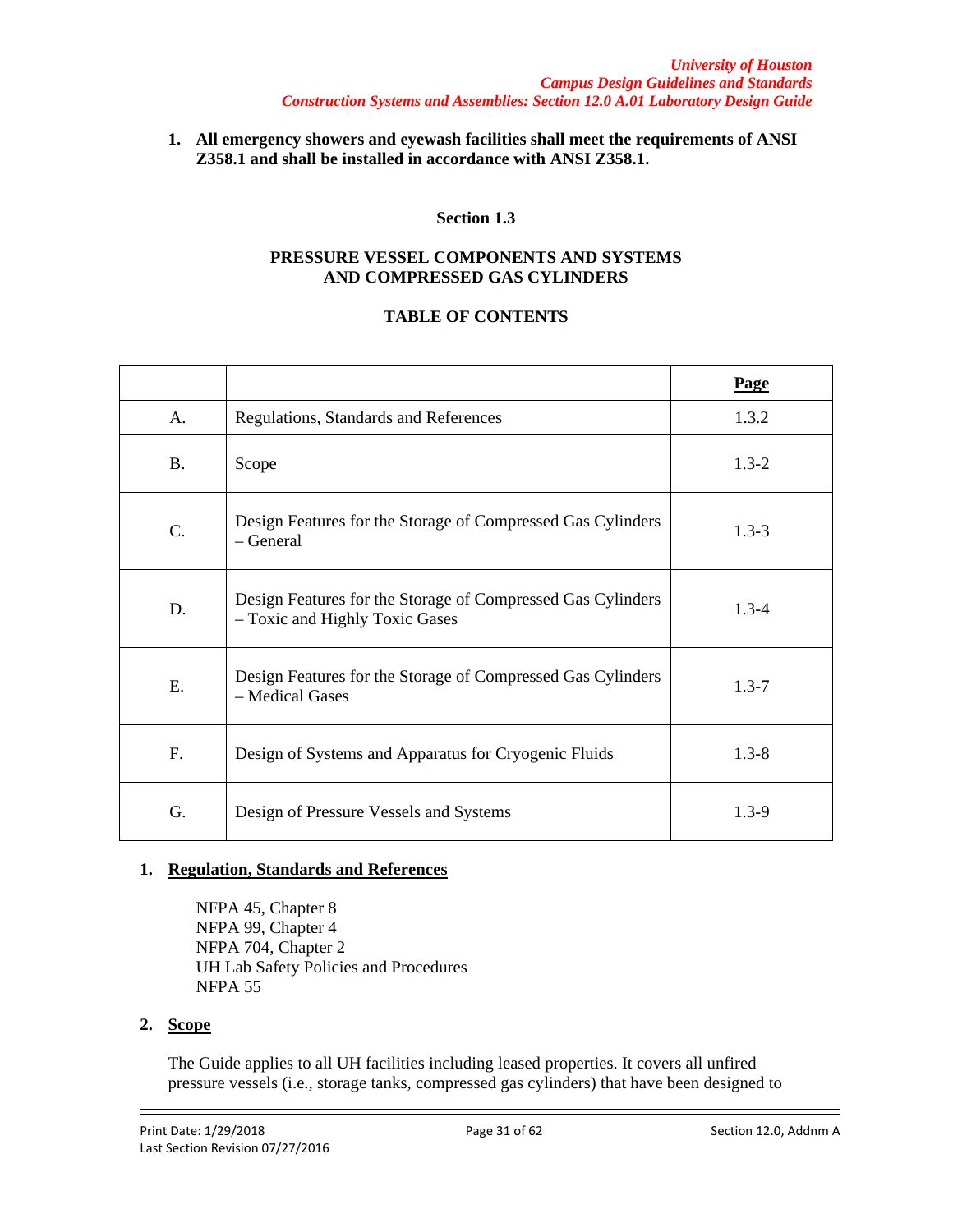operate at pressure above 15 psig., including the storage and use of compressed gas cylinders and cryogenic fluids.

Note that there are numerous regulations governing the proper use of compressed gas cylinders; use is not addressed by the Guide, as it is a work practice issue rather than design feature.

## **3. Storage of Compressed Gas Cylinders – General**

## *Location/Design*

- **1. Laboratory design shall include a storage area for cylinders of compressed gases where:**
	- **They are protected from external heat sources such as flame impingement, intense radiation heat, electric arc, or high temperature streamlines.**
	- **They are in a well-protected, well-ventilated, dry location at least 20 feet from highly combustible materials.**

**NFPA 55 NFPA 99**

**2. Adequate space shall be made available for the segregation of gases by hazard class. Flammable gases shall not be stored with oxidizing agents. Separate storage for full or empty cylinders is required. Such enclosures shall serve no other purpose.**

> NFPA 55 NFPA 99

## **3. Piping systems**

- Systems for other compressed gases and for cryogenic materials shall comply with the manufacturer's design and specifications.
- Each point of use shall have an accessible manual shut- off valve.
- The manual shutoff valve at the point of use shall be located away from the potential hazards and be located within 1.8 m (6 ft) of the point of use.
- Where the cylinder valve is located within immediate reach, a separate point-ofuse shutoff valve shall not be required.
- Line regulators that have their source away from the point of use shall have a manual shutoff valve.
- An emergency gas shutoff device in an accessible location at the exit shall be provided in addition to the manual point-of-use valve in each educational and instructional laboratory space that has a piped gas–dispensing valve.
- Each and every portion of a piping system shall have uninterruptible pressure relief.
- Any part of the system that can be isolated from the rest of the system shall have adequate pressure relief.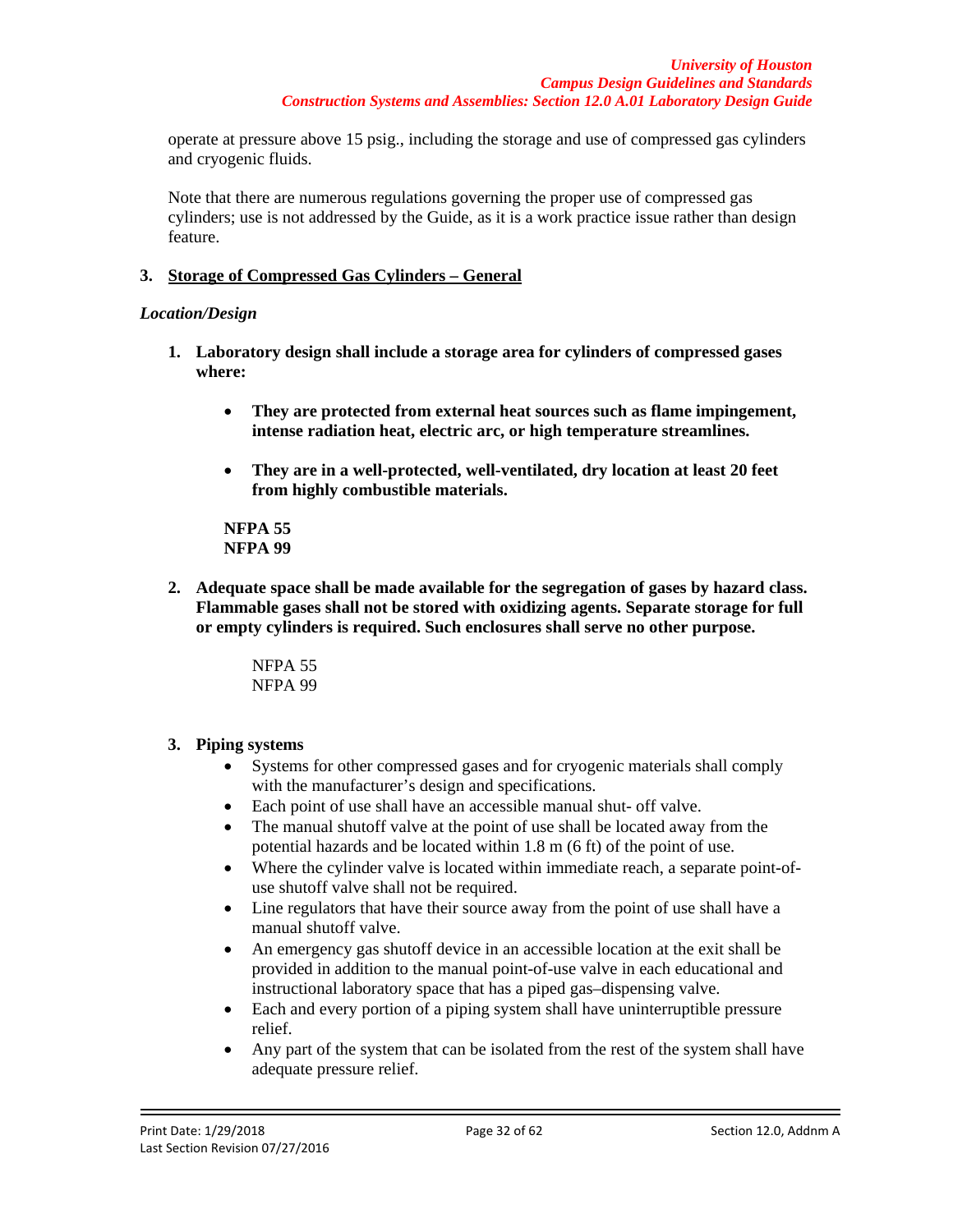- Piping shall be designed for a pressure greater than the maximum system pressure that can be developed under abnormal conditions. The system must be designed to a minimum of 1-1/2 times working pressure.
- A pressure relief system shall be designed to provide a discharge rate sufficient to avoid further pressure increase and shall vent to a safe location.
- Permanent piping shall be identified at the supply point and at each discharge point with the name of the material being transported.
- Piping systems, including regulators, shall not be used for gases other than those for which they are designed and identified unless a thorough review of the design specifications, materials of construction, and service compatibility is made and other appropriate modifications have been made.
- The piping and piping system shall be certified by an objective, qualified third party or the authority having jurisdiction to test and will provide certification and amble documentation proving piping and system integrity.

NFPA 45

## **4. Design features which are prohibited:**

• **Unventilated enclosures such as lockers, cold rooms, and cupboards.**

Oxygen cylinders shall not be stored near highly combustible materials especially oil or grease, or near any other substances likely to cause or accelerate fire.

**5. Liquefied fuel-gas cylinders shall be stored in an upright position so that the safety relief device is in direct contact with the vapor space in the cylinder at all times.**

NFPA 55

**6. The heating of flammable gas storage areas/facilities shall only be heated with the buildings new or existing environmental or climate control such as air, steam, hot water, etc.**

Good Practice per UH EHLS

### *Cylinder Restraint Systems*

**7. Laboratory design shall include restraints for the storage of cylinders greater than 26 inches tall. The restraint system shall include at least two (2) restraints made of non-combustible materials, which are located at one-third and two-thirds, the height of the cylinder.**

> NFPA 45 NFPA 99

A restraint system of chains, metal straps, or storage racks provides a reliable method of securing gas cylinders. Chains or metal straps at the bottom and top one third of each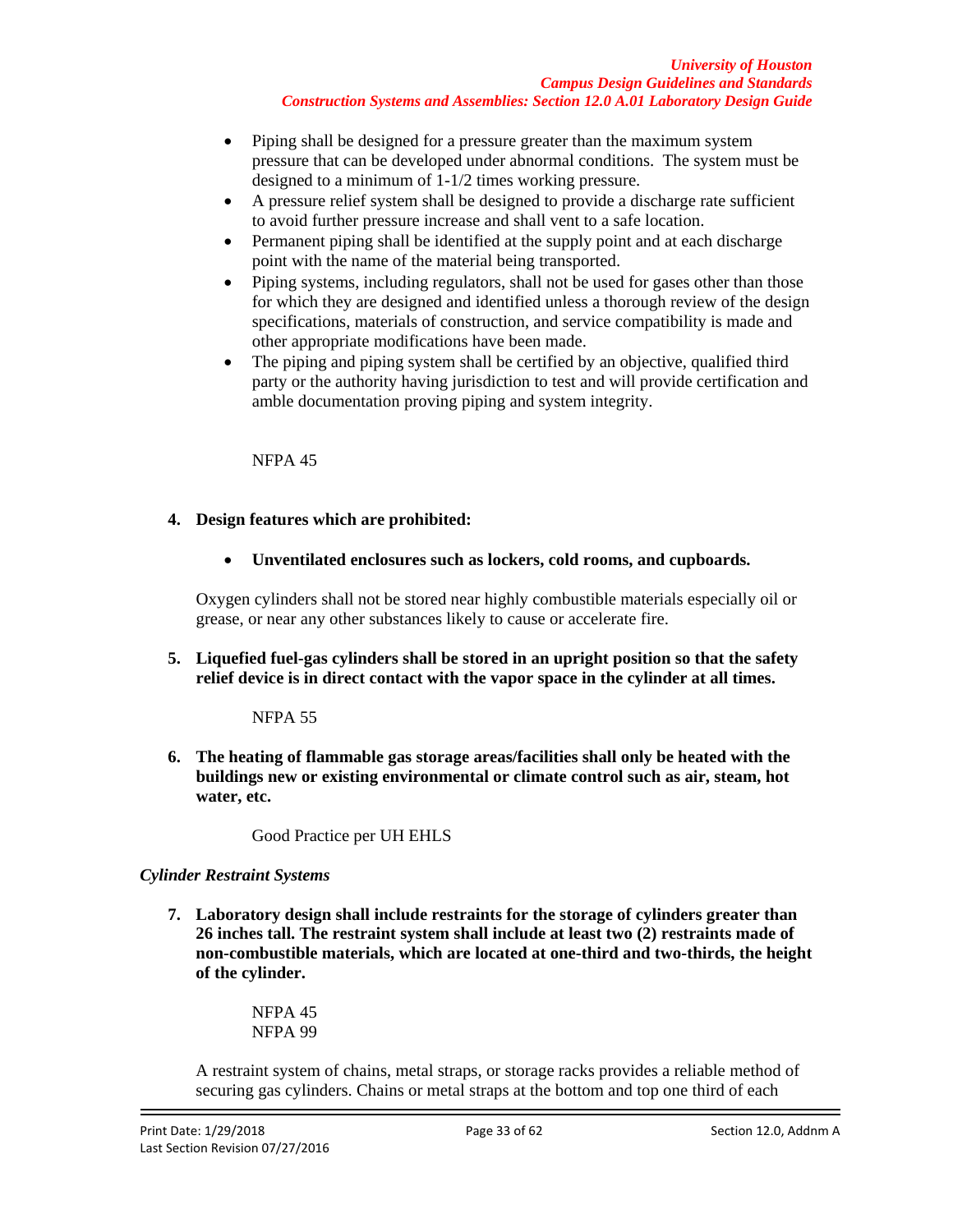cylinder provide protection against tipping and falling. [Work Practice Note: When compressed gas cylinders in service, they shall be adequately secured by chains, metal straps, or other approved materials, to prevent cylinders from falling or being knocked over.]

## **8. The purchase and installation of compressed gas cylinder securing systems must be subject to review of EHLS.**

Good Practice per UH EHLS

EHLS can assist in identifying good quality securing systems.

**9. Gas cylinder securing systems should be anchored to a permanent building member or fixture.**

Good Practice per UH EHLS

Connection to a permanent building member or fixture is needed to prevent movement.

## **D. Storage of Compressed Gas Cylinders – Toxic and Highly Toxic Gases**

Note: The following requirements apply to occupancies only.

**1. Laboratory design shall incorporate storage capabilities of compressed gas cylinders of toxic and highly toxic gases per the following table. The number of lecture bottle cylinders [approximately 5 cm x 33 cm (2 in. x 13 in.)] shall be limited to 6.**

| Table 6-1 |  |
|-----------|--|
|-----------|--|

|                                                |                                    | <b>Flammable or Oxidizing</b><br><b>Gases</b> |                                    | <b>Liquefied Flammable Gases</b>    | <b>Gases with</b><br><b>Health</b><br><b>Hazard</b><br><b>Rating of 3</b><br>or 4 |
|------------------------------------------------|------------------------------------|-----------------------------------------------|------------------------------------|-------------------------------------|-----------------------------------------------------------------------------------|
|                                                | <b>Sprinklered</b><br><b>Space</b> | Non-<br>sprinklered<br><b>Space</b>           | <b>Sprinklered</b><br><b>Space</b> | Non-<br>sprinklered<br><b>Space</b> | Non-<br><b>Sprinklered</b><br><b>or</b><br><b>Sprinklered</b><br><b>Space</b>     |
| Max. no. of<br>cylinders per<br>$46.5m^2(500)$ | 6                                  | 3                                             | 3                                  | $\overline{2}$                      | 3                                                                                 |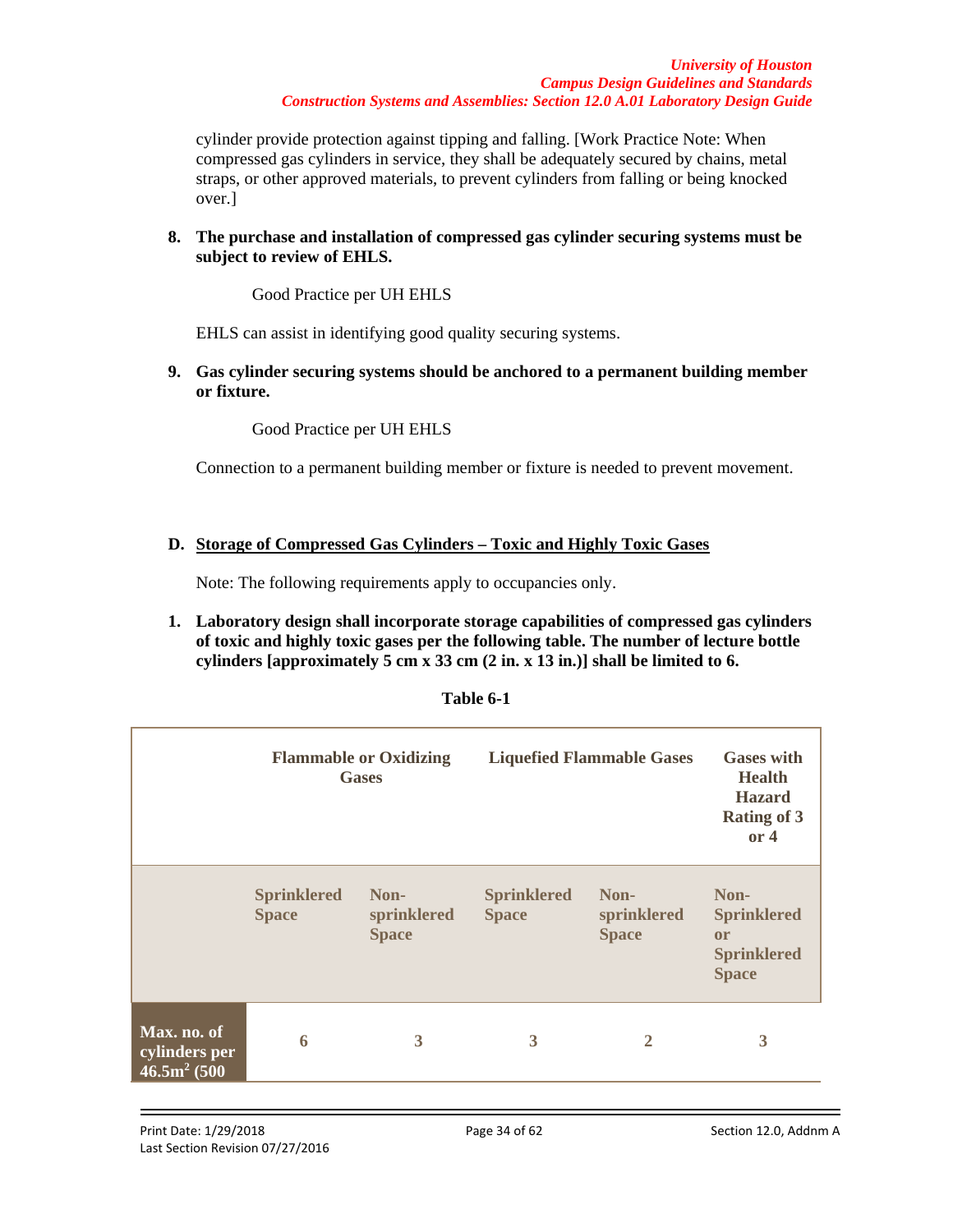## **ft2 ) or less**

NFPA 45, Table 8-1

#### *Storage Systems*

- **2. Laboratory design shall include one of the following storage systems for toxic and highly toxic compressed gas cylinders:**
	- **Ventilated gas cabinets/exhausted enclosures/laboratory fume hoods, or**
	- **Separate ventilated gas storage rooms without other occupancy or use which have explosion control.**

Good Practice per UH EHLS

- **3. When gas cabinets or exhausted enclosures are provided, they shall:**
	- **a) Be located in a room or area which has independent exhaust ventilation;**
	- **b) Operate at negative pressure in relation to the surrounding area;**
	- **c) Have self-closing limited access parts or non-combustible windows to provide access to equipment controls with an average face velocity of at least 200 fpm and with a minimum of 150 fpm at any part of the access port or window, and with window design criterion of 200 fpm at the cylinder neck when the average face velocity is >200 fpm.**
	- **d) Be connected to an exhaust system;**
	- **e) Have self-closing doors and be constructed of at least 0.097 inch (12 gauge) steel;**
	- **f) Be anchored;**
	- **g) Contain no more than three (3) cylinders per gas cabinet, except where cylinder contents are one (1) pound net or less, in which case gas cabinets may contain up to 20 cylinders;**
	- **h) Be fitted with sensors connected to alarms to notify in the event of a leak, or exhaust system failure.**

Good Practice per UH EHLS

- **4. When separate gas storage rooms are provided, they shall:**
	- **a) Operate at a negative pressure in relation to the surrounding area;**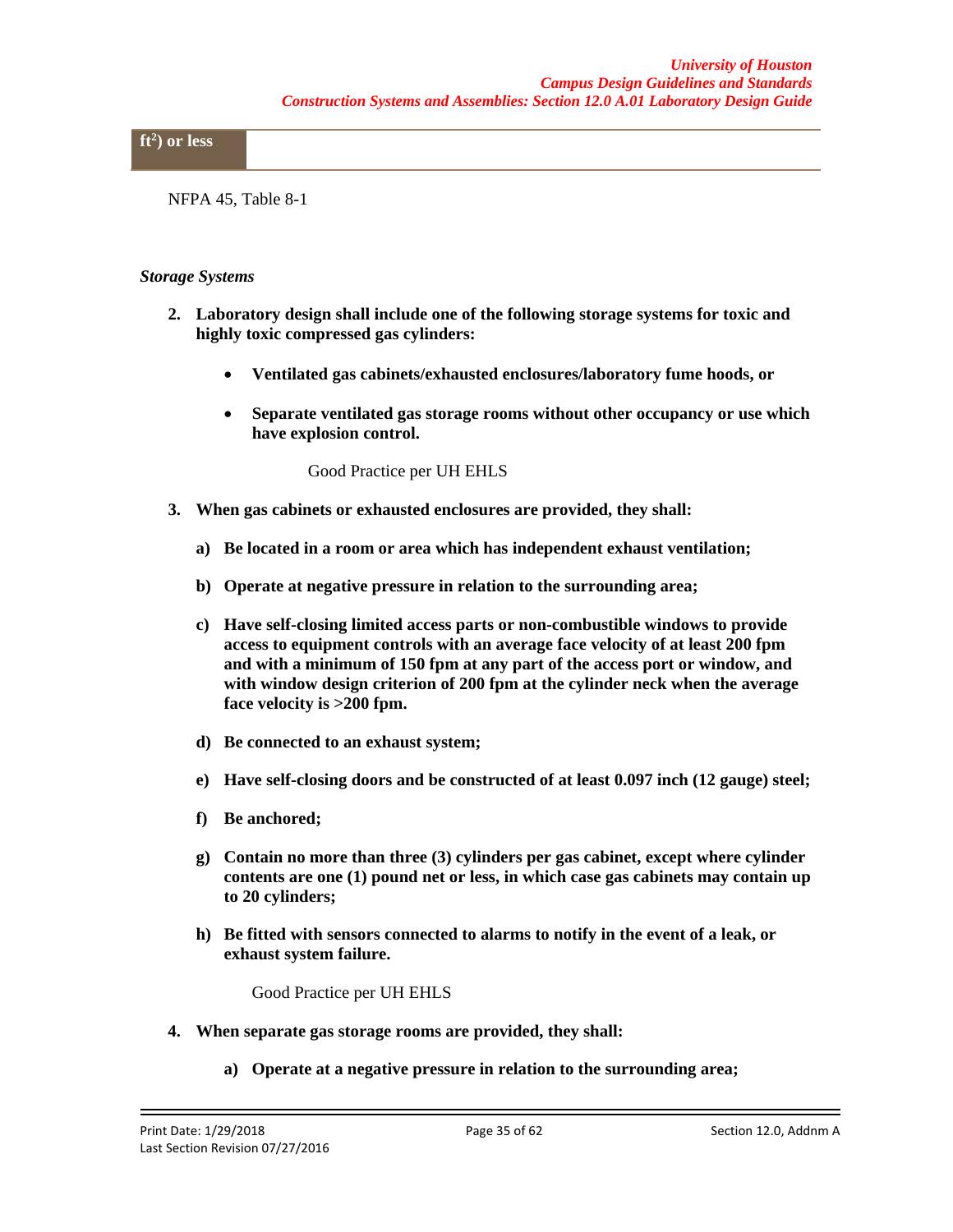**b) Direct the exhaust ventilation to an exhaust system.**

Good Practice per UH EHLS

## *Treatment*

**5. Treatment systems for the exhaust of toxic and highly toxic gases must be reviewed and approved by EHLS.**

EHLS Policies & Procedures

EHLS reviews treatments systems to ensure they are compliant and consistent.

#### *Emergency Power*

**6. Emergency power shall be provided for exhaust ventilation, gas-detection systems, emergency alarm systems, and temperature control systems.**

Good Practice per UH EHLS

#### *Detection System*

**7. A continuous gas detection system shall be provided for Class I and II toxic gases to detect the presence of gas at or below the permissible exposure limit in occupied areas and at or below ½ the IDLH (or 0.05 LC50 if no established IDLH) in unoccupied areas. The detection system shall initiate a local alarm and transmit a signal to a fire alarm system activating an auditable alarm notifying building occupants of a toxic gas release. Activation of the monitoring system shall automatically close the shut-off valve on toxic and highly gas supply lines to the system being monitored.**

Good Practice per UH EHLS

**Guidance about the gases to be monitored, alarm set points, and where and how the alarms annunciate must be provided by the campus EHLS.**

**8. An approved supervised smoke detection system shall be provided in rooms or areas where highly toxic compressed gases are stored indoors. Heat detectors may replace smoke detectors.**

#### *Security*

- **9. Storage areas shall be secured unauthorized entry.**
- **10. Failsafe exhaust interlock – Should the system detect a loss of exhaust the detection system shall initiate a local alarm and transmit a signal to a fire alarm system activating an alarm.**
- **11. Signage is required for toxic cylinder rooms clearly marked "DO NOT ENTER".**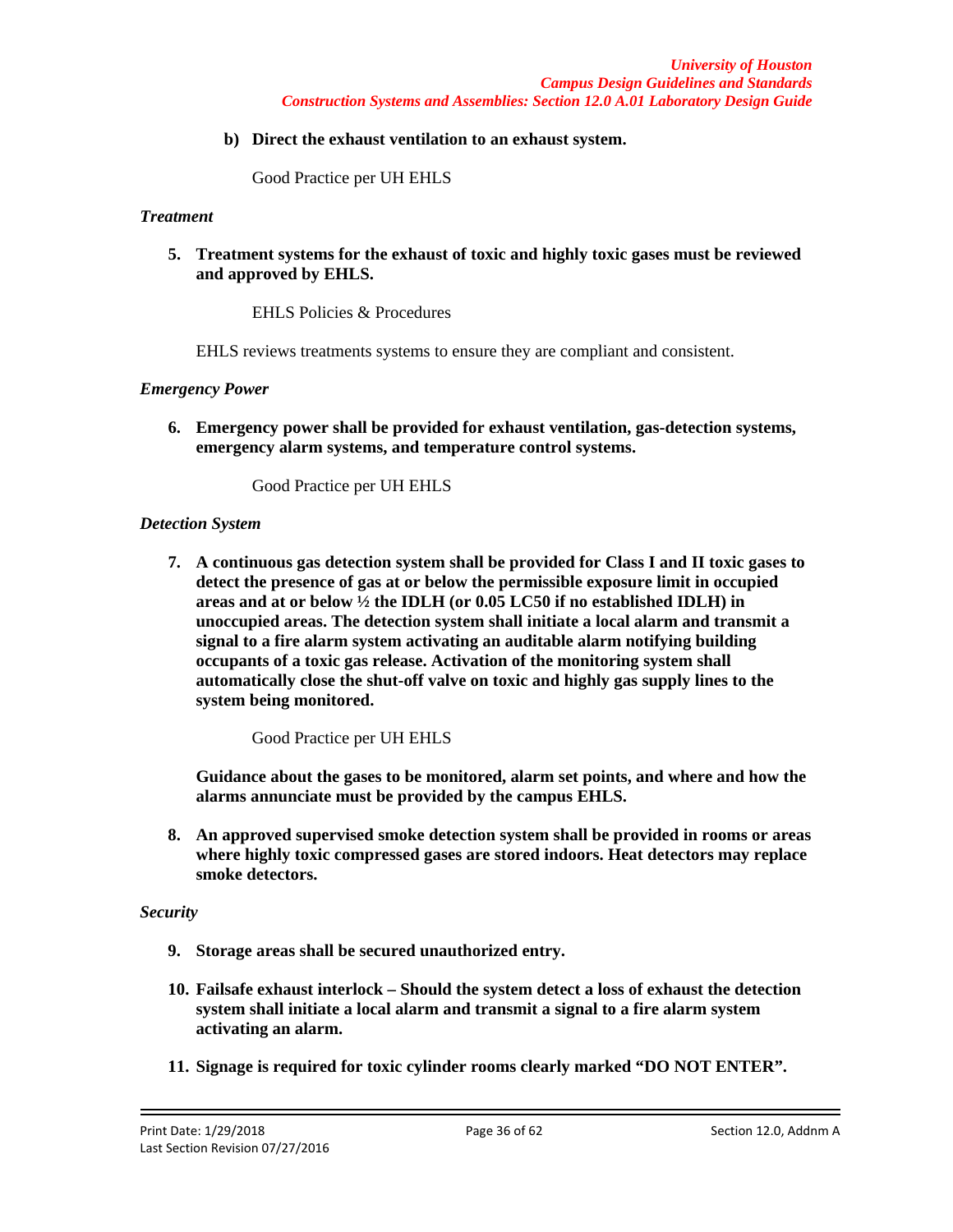Good Practice per UH EHLS

## **E. Storage of Compressed Gas Cylinders – Medical Gases**

**1. Enclosures such as 1-hour interior and exterior rooms (detailed below) must be provided for supply systems cylinder storage or manifold locations for oxidizing agents such as oxygen and nitrous oxide. Such enclosures must be constructed of an assembly of building materials with a fire-resistive rating of at least one (1) hour and must not communicate directly with anesthetizing locations.**

NFPA 99, Sections 4-3.1.1.2(a).2

Other nonflammable (inert) medical gases may be stored in the enclosure. Flammable gases shall not be stored with oxidizing agents. Storage of full or empty cylinders is permitted. Such enclosures shall serve no other purpose.

**2. A 1-hour exterior room shall be a room or enclosure separated from the rest of the building by not less than 1-hour-rate fire-resistive construction. Openings between the room or enclosure and interior spaces shall be smoke-and draft-control assemblies having no less than a 1-hour fire-protection rating. Rooms shall have at least one exterior wall provided with at least two vents. Each vent shall not be less than 36 square inches in area. One vent shall be within 6 inches of the floor and one shall be within 6 inches of the ceiling. Containers of medical gases shall be provided with at least one fire sprinkler to provide container cooling in case of fire.**

NFPA 99

- **3. When an exterior wall cannot be provided for the room, automatic sprinklers shall be installed within the room. The room shall be exhausted through a duct to the exterior. Makeup air to the room shall be taken from the exterior. Both separate air streams shall be enclosed in a 1-hour-rated shaft enclosure from the room to the exterior. Approved mechanical ventilation shall be in accordance with the International Mechanical Code and provided at a minimum rate of one (1) cubic foot per minute per square foot of the room area.**
- **4. Medical gas system cabinets shall be in accordance with the following:**
	- **a. Operated at a negative pressure in relation to surrounding area,**
	- **b. Provided with self-closing, limited-access ports or noncombustible windows to give access to equipment controls. The average velocity of ventilation at the face of access ports or windows shall not be less than 200 feet per minute with a minimum of 150 feet per minute at any point of the access port or window,**
	- **c. Connected to an exhaust system,**
	- **d. Provided with a self-closing door,**
	- **e. Constructed of not less than 0.097-inch (12 gauge) steel.**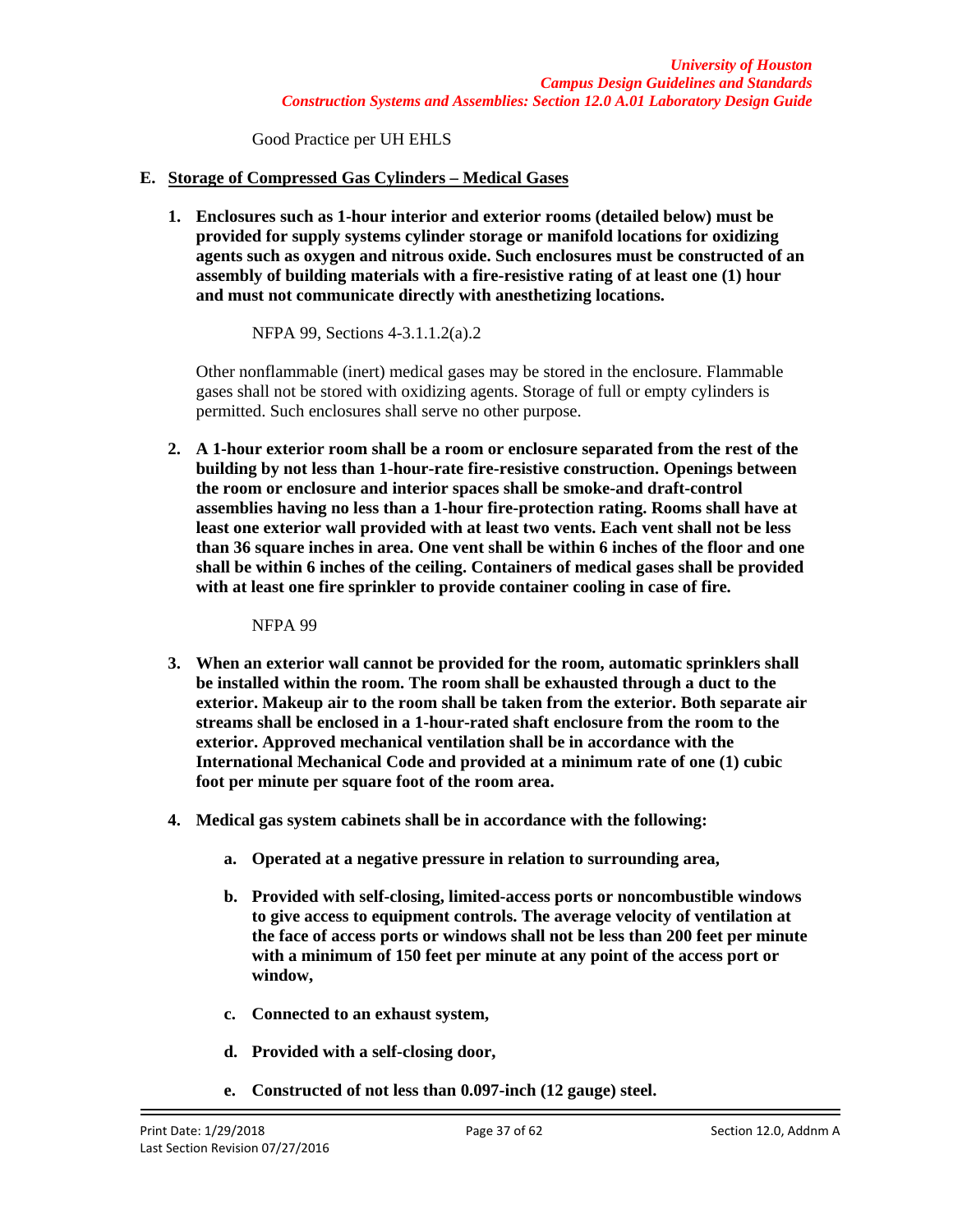## **F. Design of Systems and Apparatus for Cryogenic Fluids**

**1. The position of valves and switches for emergency shutdowns shall be accessible and clearly labeled.**

Good Practice per UH EHLS

- **G. Design of Pressure Vessels and Systems**
	- **1. Normal and emergency relief venting and vent piping for pressure vessels should be adequate and in accordance with the design of the vessel.**

ASME Boiler and Pressure Vessel Code for Unfired Pressure Vessels.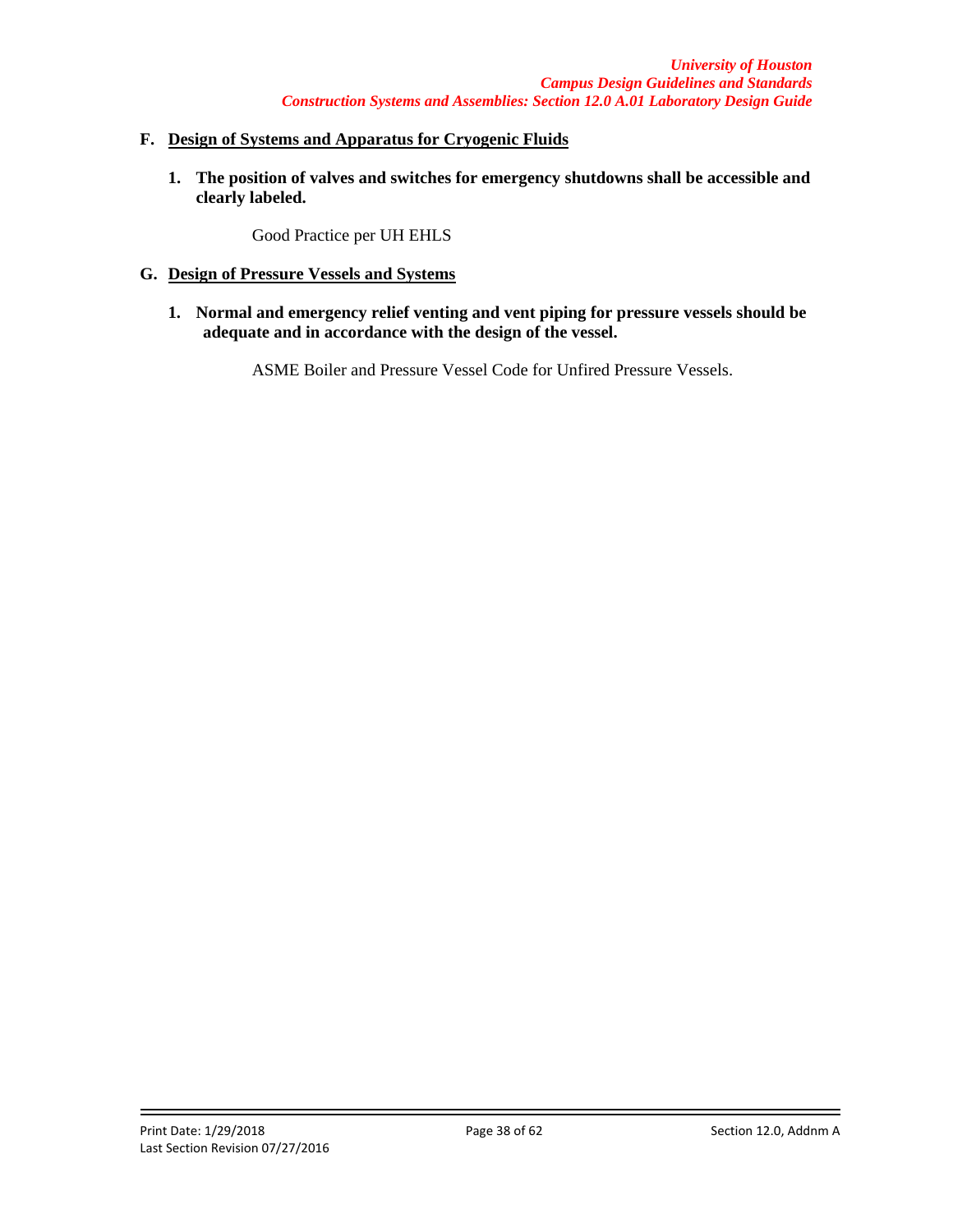#### **Section 1.4**

## **FLAMMABLE LIQUID STORAGE CABINETS**

## **TABLE OF CONTENTS**

|           |                                       | Page      |
|-----------|---------------------------------------|-----------|
| A.        | Regulations, Standards and References | 1.4.2     |
| <b>B.</b> | Scope                                 | $1.4 - 2$ |
| C.        | Design                                | $1.4 - 2$ |
| D.        | Construction                          | $1.4 - 3$ |
| E.        | Location                              | $1.4 - 4$ |

### **A. Regulations, Standards and References**

NFPA 30 Chapter 4 NFPA 101 Life Safety Code NFPA 45

### **B. Scope**

**Flammable liquid storage cabinets are intended for the storage of flammable and combustible liquids. This Guide applies to all UH facilities including leased properties. It covers the design, construction, and installation of Flammable Liquid Storage Cabinets. The Guide does not address the proper use of Flammable Liquid Storage Cabinets.**

### **C. Design**

### *Approval/Submittal*

**1. Flammable Liquid Storage Cabinets must be UL listed and must meet all NFPA Codes.**

NFPA

UL listing and EHLS approval assures a minimum level of quality consistent with code requirements and good practice.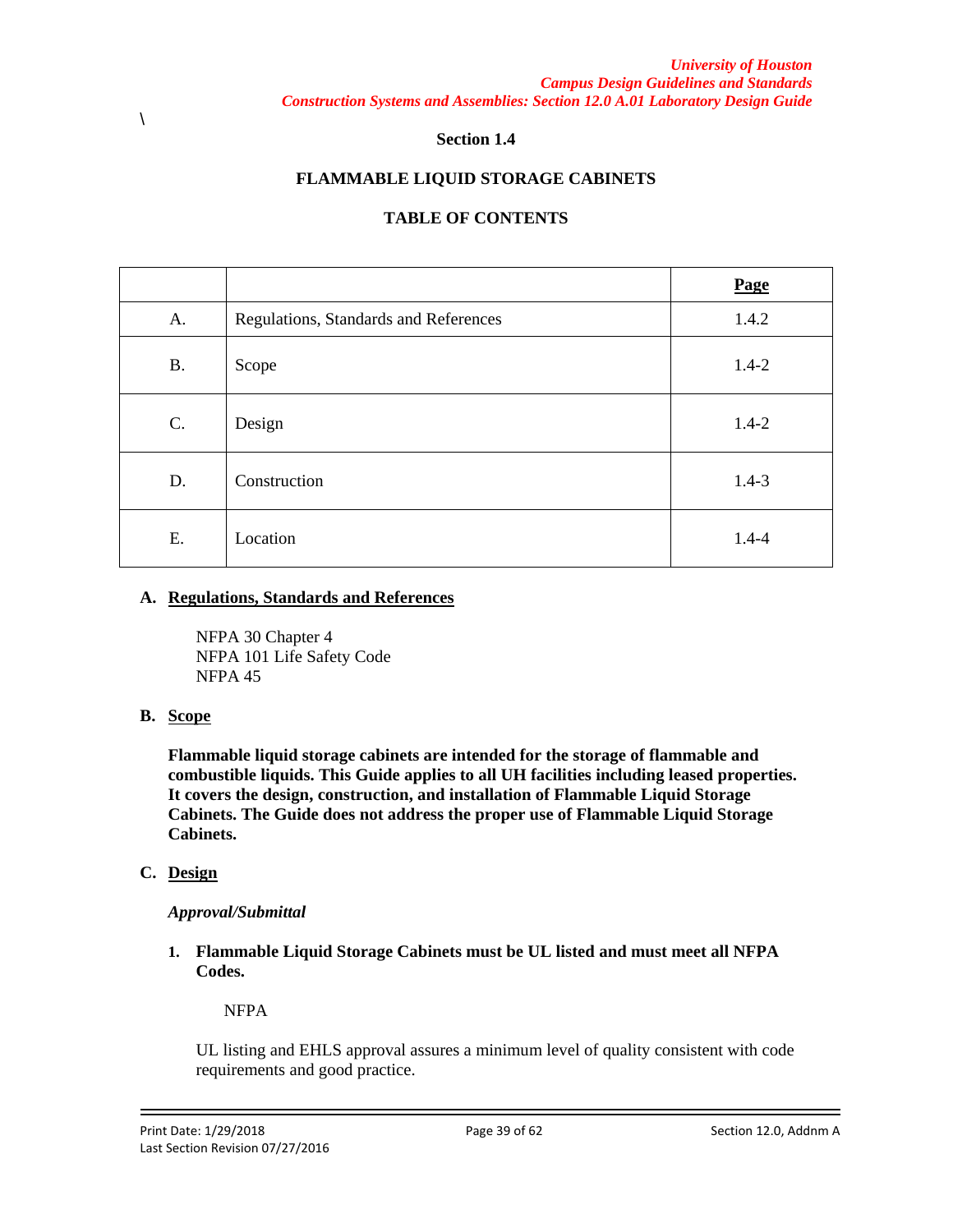## *Cabinet Capacity*

 $\lambda$ 

**2. Where flammable liquid storage cabinets are required, they shall be designed such that they do not exceed 60 gallons for the combined total quantity of all liquids (i.e., Classes 1, 2, and 3).**

NFPA 30, Chapter 4-3.1

**One or more Flammable Liquid Storage Cabinets are required for laboratories which store, use, or handle more than 10 gallons of flammable or combustible liquids depending on location.**

## *Labeling*

**3. Flammable Liquid Storage Cabinets shall conspicuously be labeled in red letters on contrasting background "FLAMMABLE – KEEP FIRE AWAY."**

NFPA 30, Chapter 4-3.5

**4. When flammable or combustible liquids present multiple hazards, the laboratory design shall address the storage requirements for each hazard.**

NFPA 30, NFPA 45

For example, acetic acid is a corrosive and flammable material. Therefore, if stored in a flammable cabinet with other flammable materials, it must be segregated through the use of separate barriers (e.g., secondary containment). Incompatible material shall not be stored within the same cabinet.

## **D. Construction**

### *Materials*

**1. New Flammable Liquid Storage Cabinets must be constructed of steel and UL approved.**

> Good Practice per UH EHLS Wood Cabinets are not UL listed or EHLS approved.

## **2. Flammable Liquid Storage Cabinets shall be constructed as follows:**

- **1. Minimum wall thickness of 0.044 inches (18 gauge).**
- **2. Double walled construction with a minimum air gap of 1-1/2 inches between the walls including the door, top, bottom, and sides.**
- **3. Tight-fitting joints welded or riveted.**
- **4. Liquid-tight bottom with a doorsill of at least 2 inches.**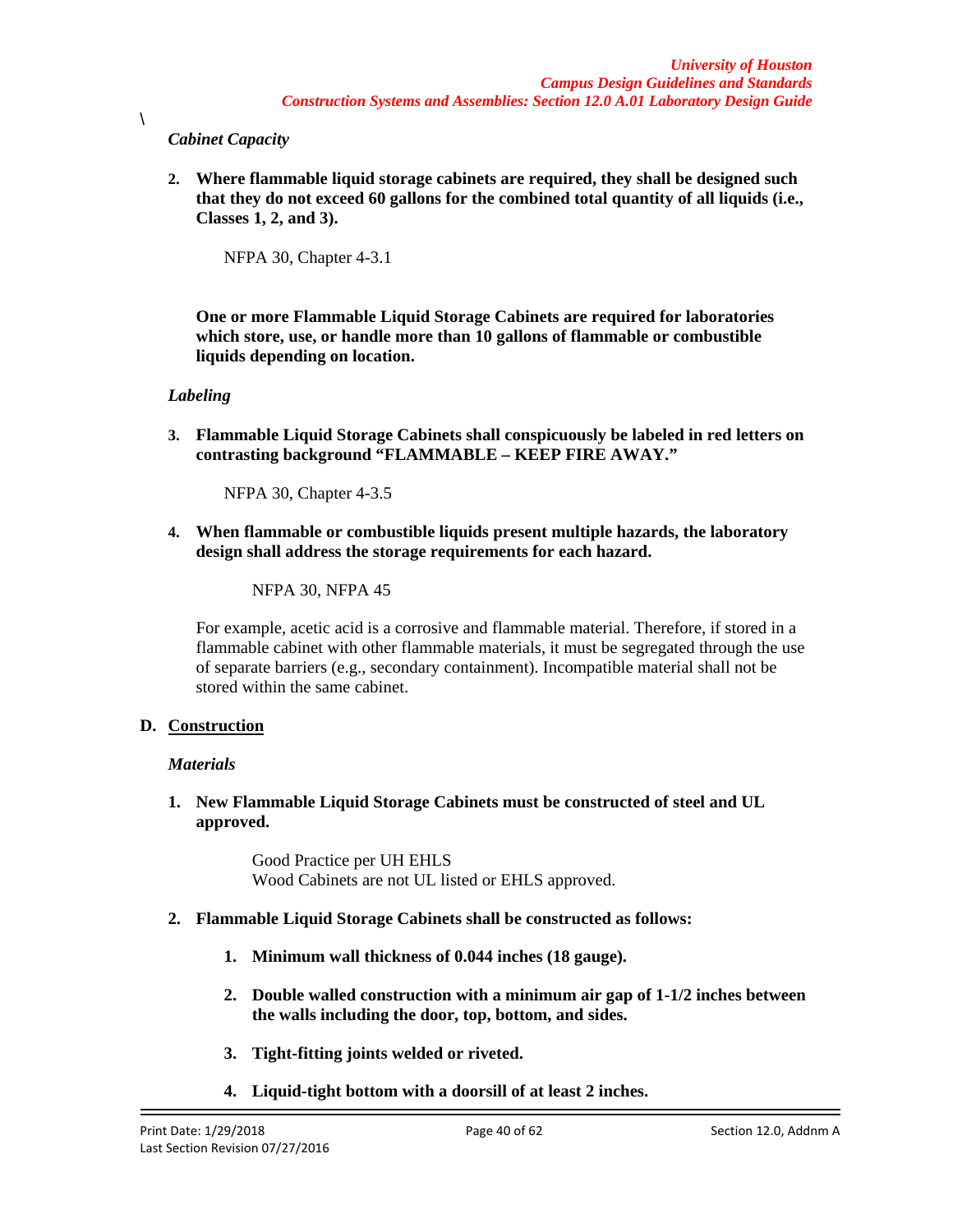## **5. Three-point latch on doors.**

NFPA 30, Section 4-4.4(b) Good Practice per UH EHLS

#### *Doors*

\

**3. Cabinet doors shall be self-closing and self-latching.**

Good Practice per UH EHLS

### *Venting*

**4. Flammable Liquid Storage Cabinets are not required to be vented, except for odor control of malodorous materials. Vent openings shall be sealed with the bungs supplied with the cabinet or with bungs specified by the manufacturer of the cabinet. If vented, cabinet should be vented from the bottom with make-up air supplied to the top. It should be vented to an approved location or through a flame arrester to a fume hood exhaust system. Construction of the venting duct should be equal to the rating of the cabinet.**

> NFPA 30, Chapter 4-3.4 NFPA 99, Chapter 10-7,2.3

### **E. Location**

**1. Flammable Liquid Storage Cabinets shall NOT be located near exit doorways, stairways, or in a location that would impede egress.**

NFPA 101

**2. Flammable Liquid Storage Cabinets must NOT be wall-mounted.**

Good Practice per UH EHLS Wall-mounted cabinets are not UL Listed or Fire Marshal Approved.

**3. Laboratory design must ensure that Flammable Liquid Storage Cabinets are NOT located near an open flame or other ignition source.**

Good Practice per UH EHLS

An open flame or other ignition source could start a fire or cause an explosion if an accident or natural disaster brought the ignition source and flammable liquids or vapors together.

### **F. Electrical Bonding**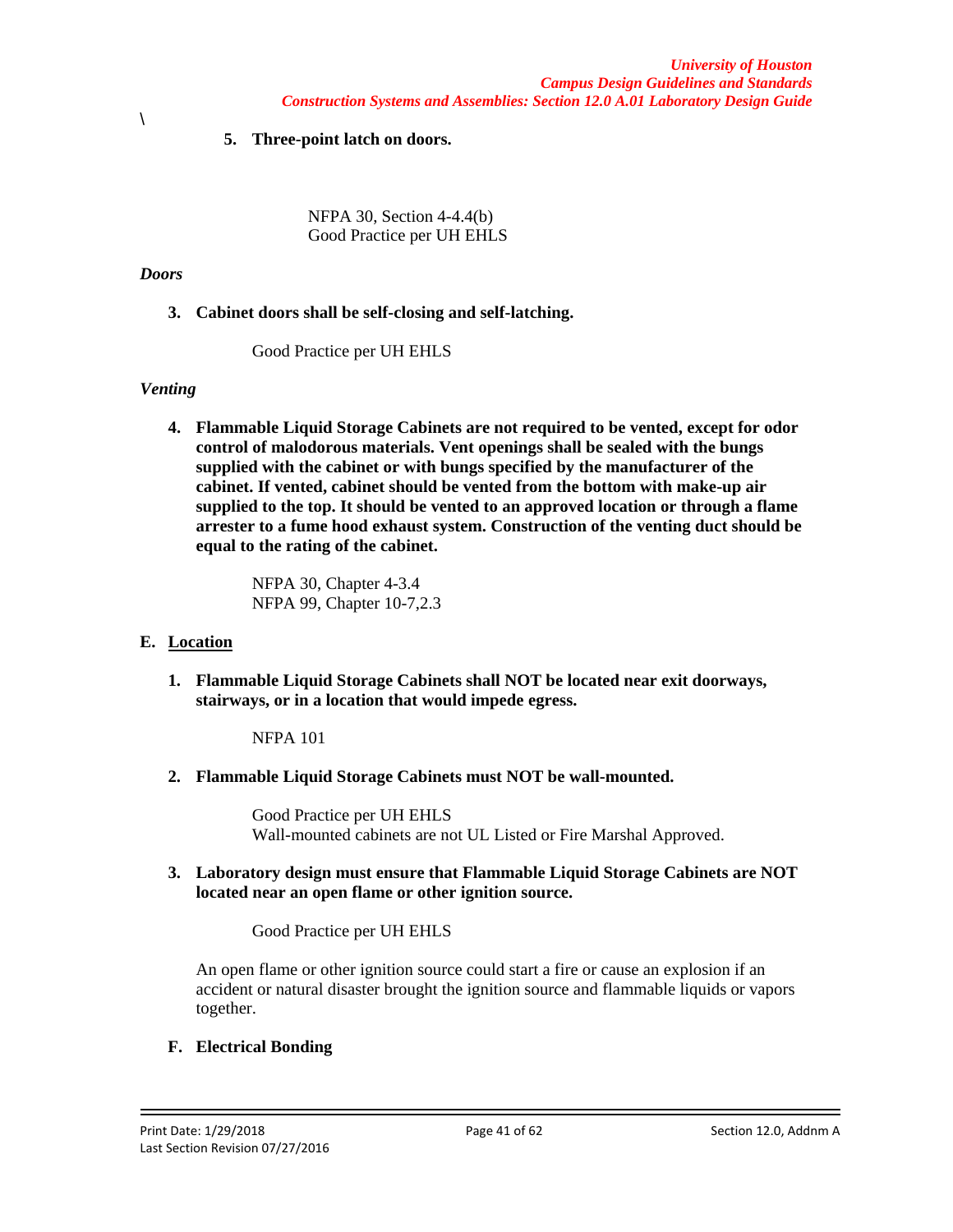- \
- a. **All flammable storage cabinets are equipped with electrical bonding lugs to prevent static charge. All cabinets must be bonded with an NEC approved method.**

### **Section 1.5**

## **HAZARDOUS MATERIALS STORAGE**

## **TABLE OF CONTENTS**

|           |              | Page      |
|-----------|--------------|-----------|
| A.        | Regulations  | 1.5.2     |
| <b>B.</b> | Scope        | $1.5 - 2$ |
| C.        | Requirements | $1.5 - 2$ |
| D.        | Procedures   | $1.5 - 3$ |
| Ε.        | Tables       | $1.5 - 5$ |

### **A. Regulations**

NFPA 101 Life Safety Code NFPA 1 Fire Code Handbook NFPA 30

### **B. Scope**

This design guide applies to the storage of hazardous materials. As noted in the introduction, the use of hazardous materials has direct bearing on the design of the laboratory, hence, the research operations should be well understood in the planning phases when designing the laboratory's hazardous materials storage.

### **C. Requirements**

**1.** Laboratory design shall include spill control and secondary containment for the storage of hazardous materials liquids in accordance with the requirements of NFPA 30.

#### **Notes:**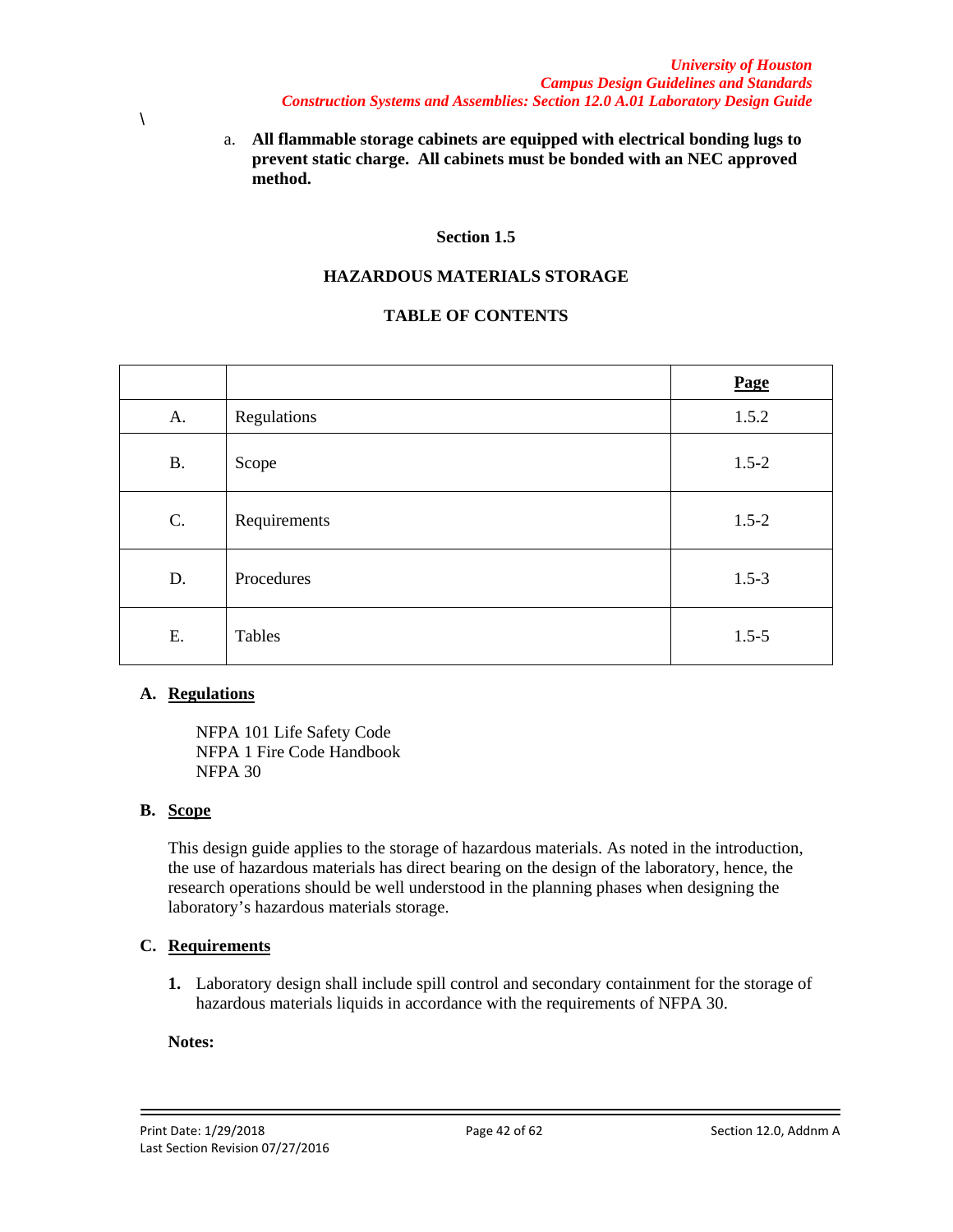- **a)** Design must allow for substances which, when mixed, react violently, or evolve toxic vapors or gasses, or which in combination become hazardous by reason of toxicity, oxidizing power, flammability, explosiveness, or other properties, to be separated from each other in storage by distance or by partition, so as to preclude accidental contact between them.
- **b)** Explosion control shall be provided as required by NFPA 30 and NFPA 1 for storage of non-exempt quantities of the following materials.
	- Highly toxic flammable or toxic flammable gases when not stored in gas cabinets, exhausted enclosures or gas rooms.
	- Combustible dusts.
	- Class 4 oxidizers.
	- Unclassified detonable and Class 1 organic peroxides.
	- Pyrophoric gases.
	- Class 3 and 4 unstable (reactive) materials.
	- Class 2 and 3 water-reactive solids and liquids.
- **2.** When the hazardous materials stored in a control area are not in excess of the amounts specified in the tables below, such storage shall conform to the Building Code requirements:

NFPA 30

**3.** When the hazardous materials stored in a control area exceed the amounts, such storage shall conform to the International Building Code requirements for Group H, Division 7 ("H-7") Occupancy and all NFPA code requirements.

International Building Code

NFPA 45

## **D. Procedures**

The following permitting and reporting procedures have design and project approval implications for any facilities project.

1. NFPA 45 Chemical Inventory Report Procedure as noted in this and other sections, the quantity of hazardous chemicals planned for use and storage within a project area has a direct impact on how the project is designed. This procedure should be implemented at the point that a form is submitted. The end result of the procedure is a summarized report showing the quantities of hazard classes planned for a project compared to limits shown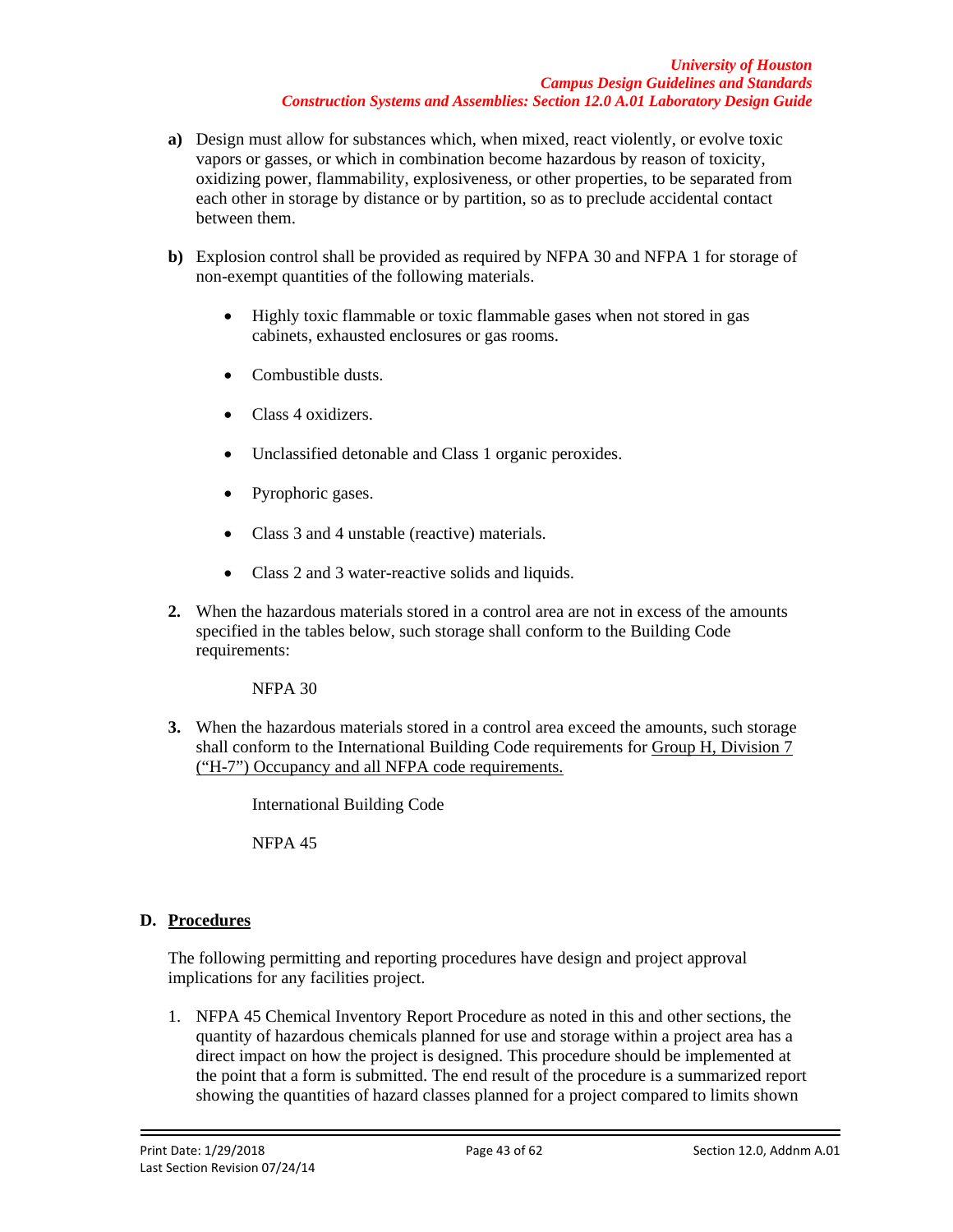in NFPA 45 Appendix 1 of this section. Contact the UH Fire Marshal for further information.

2. Texas Commission on Environmental Quality (TCEQ)

Laboratory ventilation and fume hoods and some other laboratory equipment are considered as permit by rule emission sources by the TCEQ.

3. Hazardous Waste Generator "registration" for "off-campus" facilities

Projects within the "campus site" are covered by the University's existing Hazardous Waste Generator "registration". Projects that are "off-site" must obtain a Hazardous Waste Generator "registration" before procedures that result in chemical wastes can be conducted. Contact UH EHLS for guidance and assistance.

4. Hazardous Material Storage shall comply with NFPA 45 per type of occupancy. See NFPA 45.10.1

### **Section 2**

### **ADDITIONAL REQUIREMENTS FOR LABORATORIES USING RADIOACTIVE MATERIALS, RADIATION PRODUCING MACHINES, OR LASERS**

|           |                                                                             | Page    |
|-----------|-----------------------------------------------------------------------------|---------|
| A.        | Regulations, Standards and References                                       | $2 - 2$ |
| <b>B.</b> | Scope                                                                       | $2 - 2$ |
| C.        | Decommissioning of Existing Facilities Prior to Demolition<br>or Renovation | $2 - 2$ |
| D.        | Design Features for Radiological Labs                                       | $2 - 3$ |
| E.        | <b>Laser Radiation Items</b>                                                | $2 - 4$ |
| F.        | <b>Ventilation Considerations</b>                                           | $2 - 5$ |
| G.        | <b>Laser Ventilation Considerations</b>                                     | $2 - 5$ |

## **TABLE OF CONTENTS**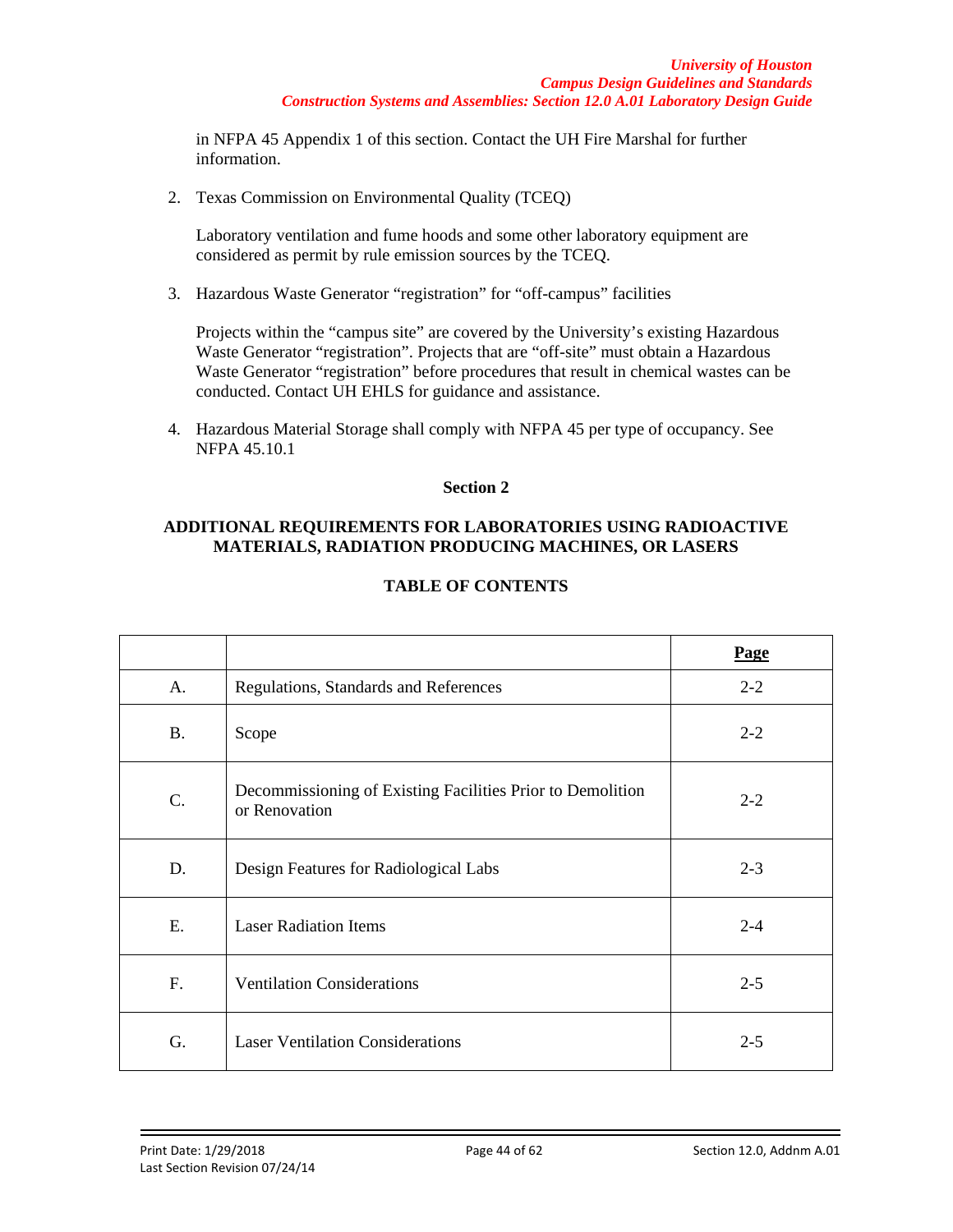#### **A. Regulations, Standards and References**

### *Regulations:*

- Code of Federal Regulation (CFR) 10, Parts 20 and 35
- 25 Texas Administrative Code (TAC) 289
- UH EHLS Radiation Safety Manual (STIPULATED IN LICENSE)

### *University Policies:*

• Policies of the UH Radiation Safety Committee

### *Recommendations:*

- "Guide for the Preparation of Applications for Medical Programs" (RH 2010 4/90) (not formally adopted) (DOHS 2010)
- "Safe Handling of Radioactive Materials," National Council on Radiation Protection (NBS Handbook 92)
- "Safe Handling of Radionuclides," International Atomic Energy Agency (IAEA), Safety Series No. 1, (1973 ed. Is still current as of 1999)
- "Structural Shielding and Evaluation for Medical Use of X-rays and Gamma Rays of Energies up to 10 Me," National Council on Radiation Protection, Report No. 49
- "Radiation Protection Design Guidelines for 0.1-100MeV Particle Accelerators," National Council on Radiation Protection, Report No. 51, (NCRP51)
- Guide for the Preparation of Applications for Type A Licenses of Broad Scope, 2<sup>nd</sup> Proposed Revision 2 Regulatory Guide 10.5, Revision 2, USNRC (NRC10.5)
- "Recommendations for the Safe Use of LASERS," American National Standards Institute. (ANSI Z136.1)
- Radiation Protection in Educational Institutions NCRP 157

### **B. Scope**

All radioactive materials used at UH are governed by the terms and conditions of the UH Radioactive Materials License issued by the Department of Health Services.

### **C. Decommissioning of Existing Facilities Prior to Demolition or Renovation**

Decommissioning of existing facilities is an activity regulated by the State of Texas, contact Radiation Safety as early as possible (at least 120 days) before the planned initiation of construction. A plan for decommissioning must be drafted and submitted to the EHLS Radiation Safety, approved, and executed. A report of findings with corrective actions stipulated must be submitted to the UH EHLS and approved before demolition, renovation, or construction can begin.

## **D. Design Features for Radiological Labs**

### *Approval Process*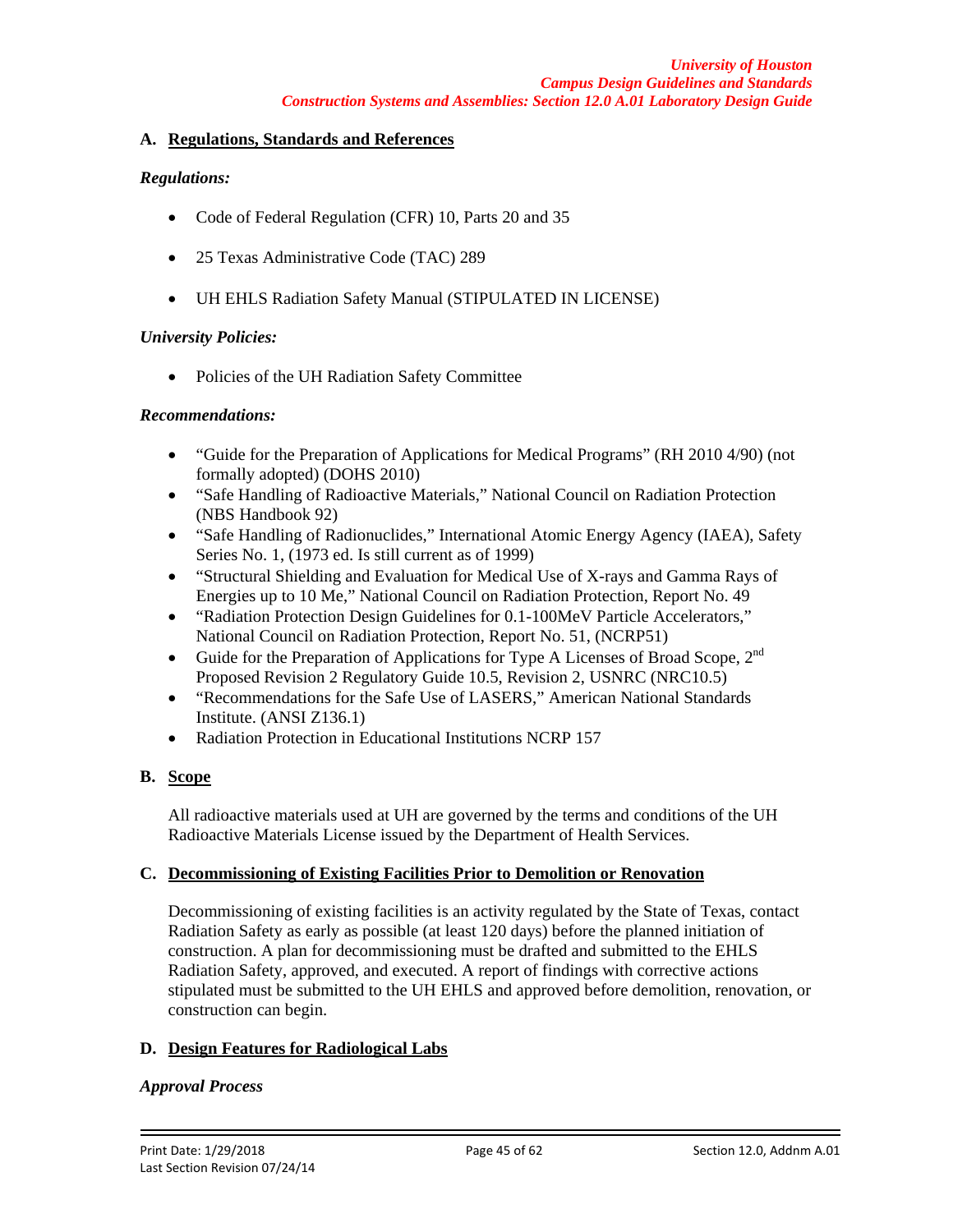**1. Proposals for new facilities must be submitted to the Radiation Safety Committee via Radiation Safety Officer for review. New facilities must require the approval of the Radiation Safety Committee prior to construction.**

UH EHLS Radiation Safety Manual

**2. Shared facilities for the use of radioactive materials should not be included in plans for new buildings. If such facilities are deemed absolutely necessary, the facility must be under the direction, control and authority of a single principal investigator, who shall be accountable for maintaining the facility in a safe and orderly manner.**

UH EHLS Radiation Safety Manual

## *Architectural Considerations*

**3. Benches in laboratories must be capable of supporting weight of necessary shielding for gamma rays.**

> NBS Handbook 92 IAEA Safe Handling of Radionuclides

**4. When work involves gamma emitters (especially gamma irradiators) the floors and coatings must be able to support the gamma shielding.**

> NBS Handbook 92 IAEA, Safe Handling of Radionuclides

**5. When applicable, lead shielding must be incorporated in the structure. Based on the proposed type and quantities of radioactive materials, the Radiation Safety Program will determine the need for the shielding.**

*Note that for the x-ray producing machines, shielding calculations will be performed by qualified personnel. Shielding design is to be in accordance with all applicable State Regulations and NCRP and ANSI standards. During construction the shielding must be inspected by the Radiation Safety while walls are open. After completion, the effectiveness of the installed shielding and protective design features shall be evaluated by the Radiation Safety Program.*

National Council on Radiation Protection, Report No. 147

### *Security*

**6. Areas where radioactive materials or other radiation sources are used or stored shall be provided with adequate security (e.g., locks) to prevent removal or use by unauthorized personnel.**

UH EHLS Radiation Safety Manual

**7. High radiation areas or very high radiation areas (as defined in 10 CFR 20.1602-2) shall be equipped with means to prevent inadvertent access and restrict access to only authorized personnel. Means to reduce exposure levels in the area may be**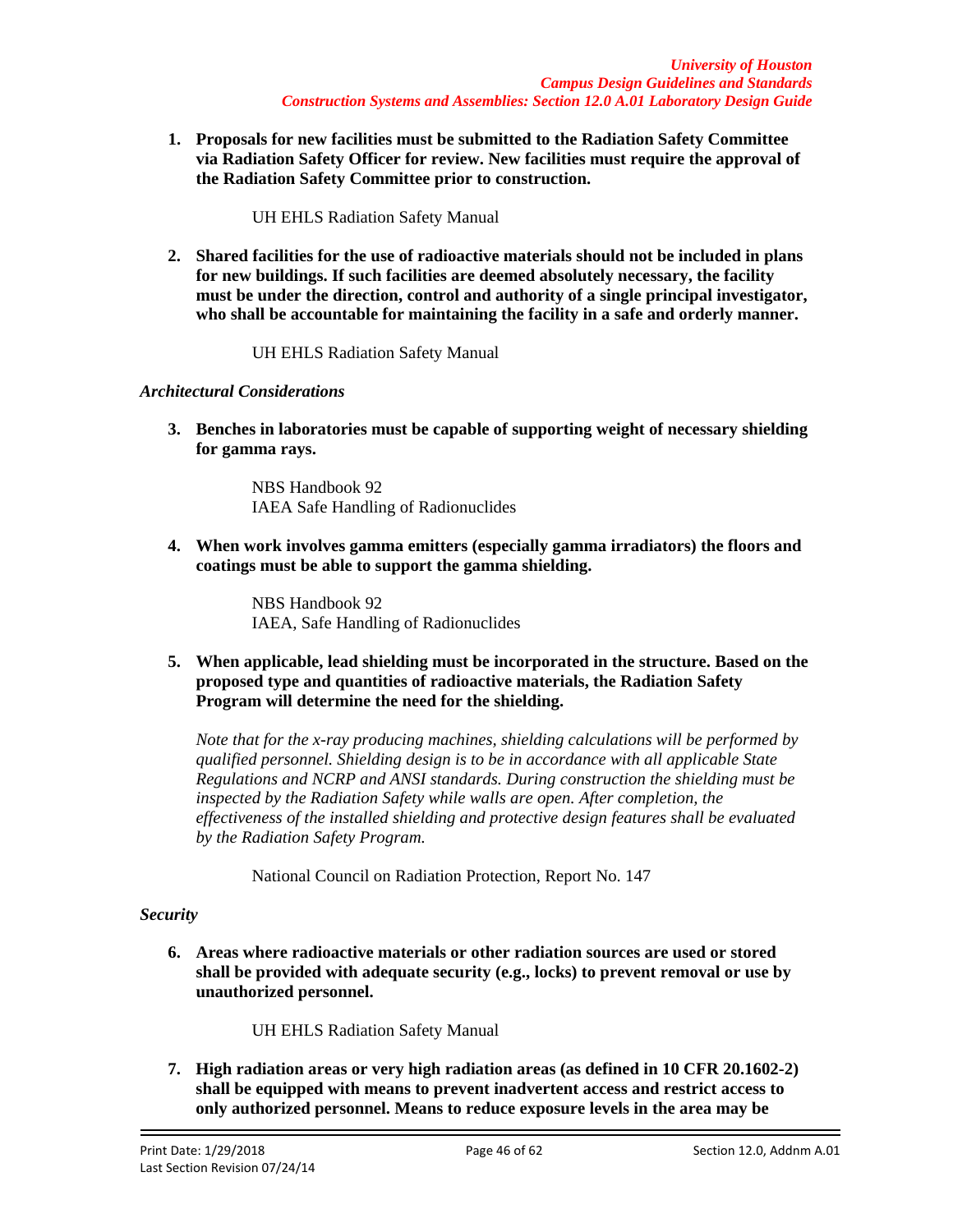**required via an interlock device. In some applications, means to monitor the radiation levels in the areas shall be provided.**

10 CFR 20, 1601-2

**8. High radiation areas or very high radiation areas (as defined in 10 CFR 20.1602-2) shall be equipped with a control device that energizes a conspicuous visible or audible signal so that an individual entering the area and the operator of the device are made aware of the entry.**

10 CFR 20, 1601-2

## *Waste Storage*

**9. Adequate space must be available for radioactive wastes generated by projects within the lab. Most radioisotope projects will need about 10 sq. ft. of floor space for containers and shields within a lockable area. Radioactive wastes must be properly segregated by half-life categories. Secondary containment and appropriate flooring with non-porous material is required.**

UH EHLS Radiation Safety Manual

## **E. Laser Radiation Items**

**1. Class IIIb and IV Laser facilities must be equipped with adequate shielding (e.g., thermal curtains using materials approved by the University's Fire Marshal, window glass that does not transmit direct laser radiation or the specular or diffuse reflections of the laser radiation (shutters or filters)). Portals and viewing windows must be designed to prevent any exposure above the permissible threshold limit value.**

ANSI Z136.1, 25 TAC 289.301

**2. Class IIIb and Class IV laser facilities must be in rooms secured by locks. Class IV laser installations must be provided with interlocked warnings that indicate the status of the laser prior to entering the facility.**

ANSI Z136.1, 25 TAC 289.301

**3. All Electrical outlets must be placed a minimum of 4 inches above the work surface unless a GFCI is installed. Flush mounting to the work surface is not acceptable.** 

ANSI Z136.1

- **F. Ventilation Considerations**
	- **1. Ventilation requirements for the laboratories utilizing radioactive materials are dependent upon the types of materials used. Facilities that use radioactive gases shall be equipped with ventilation to adequately maintain concentrations to below allowable occupational exposure levels and to not permit escape of the gas to adjacent non-use areas such that concentrations exceed those allowed for**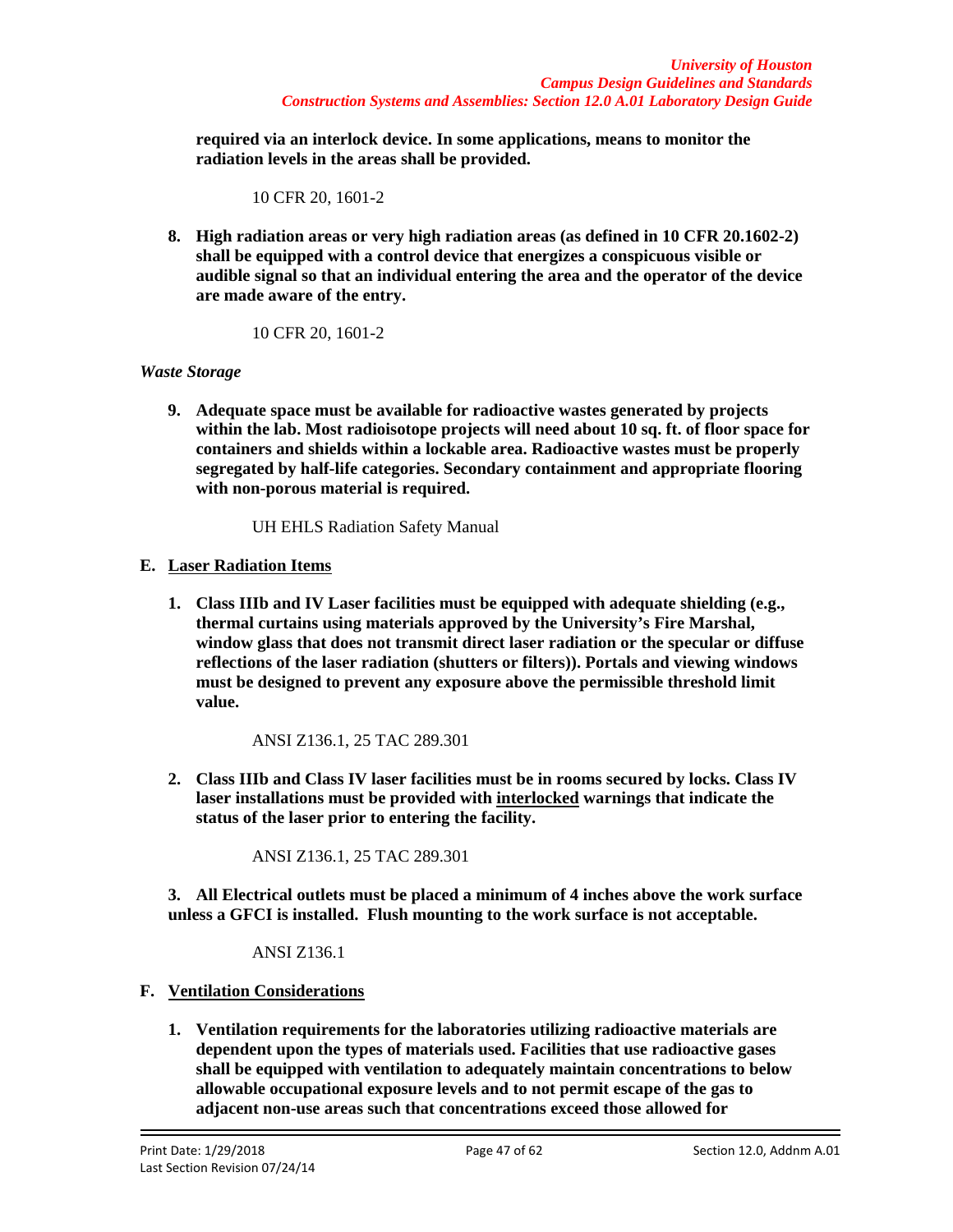**uncontrolled areas. These range from no special requirements to those requiring separate exhaust systems equipped with "panic button" shut down switches. The Radiation Safety Committee will review the proposed uses and make specific recommendations appropriate for each facility.**

10 CFR 20: Appendix B UH EHLS Radiation Safety Manual

- **2. Depending on the type and quantities of radioactive materials or the location of the facility, fume hoods used with volatile radioactive materials have specific design requirements. These are detailed in the Fume Hoods section of this Design Guide.**
- **G. Laser Ventilation Considerations**
	- **1. Appropriate ventilation to remove laser generated airborne contaminants must be provided for Class IIIb and IV lasers.**

ANSI Z136.1

- **2. Gas cabinets and adequate ventilation must be provided to mitigate the hazards associated with excimer laser gases or other lasers using toxic gases.**
- **3. All MRIs must meet applicable codes.**
- **4. TESLA Magnets**

## **Section 3**

# **BIOSAFETY LEVEL 2 LABORATORIES**

# **TABLE OF CONTENTS**

|           |                                                                           | Page    |
|-----------|---------------------------------------------------------------------------|---------|
| А.        | Codes, Standards and References                                           | $3 - 2$ |
| <b>B.</b> | Scope                                                                     | $3-2$   |
| C.        | Ventilation Considerations for Biosafety Level 2 Laboratories             | $3-2$   |
| D.        | <b>Biological Safety Cabinets and Other Containment</b><br>Considerations | $3 - 3$ |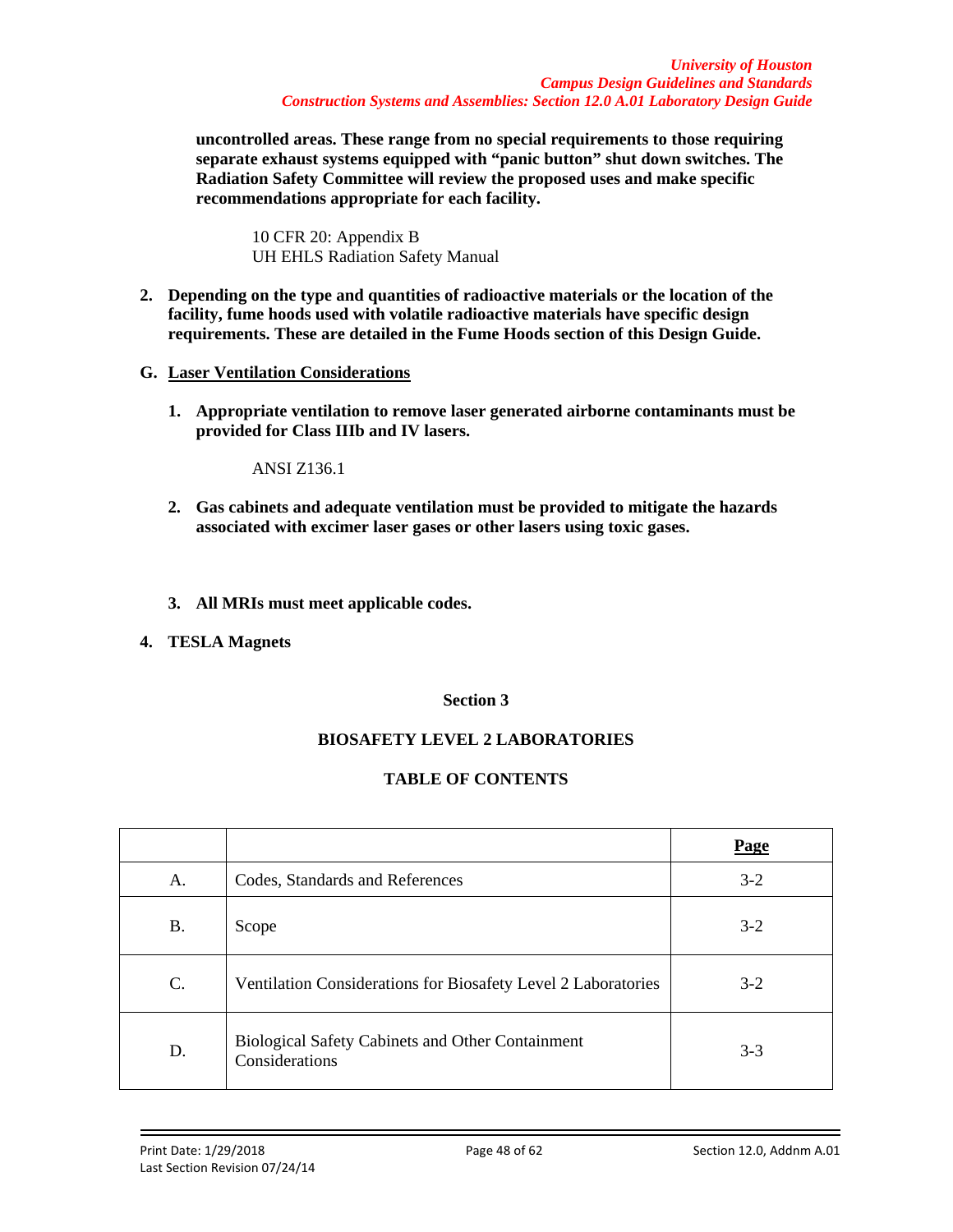#### *University of Houston Campus Design Guidelines and Standards Construction Systems and Assemblies: Section 12.0 A.01 Laboratory Design Guide*

| Е. | Biohazardous/Medical Waste                           | 3-6 |
|----|------------------------------------------------------|-----|
| F. | Additional Considerations for Biosafety Laboratories | 3-6 |

### **A. Codes, Standards, and References**

National Fire Protection Association (NFPA) Standard 45, Fire Protection for Laboratories

The Centers for Disease Control and Prevention (CDC) and the National Institutes of Health (NIH), *Primary Containment for Biohazards: Selection, Installation and Use of Biological Safety Cabinets, 2nd Edition*

The Centers for Disease Control and Prevention (CDC) and the National Institutes of Health (NIH), *Biosafety in Microbiological and Biomedical Laboratories, 5th Edition*

**NIH Guidelines for Research Involving Recombinant DNA Molecules,** March 2013

### *National Sanitation Foundation (NSF) International Standard 49*

## **B. Scope**

All of the biological research conducted at the University of Houston involves low to moderate risk etiological agents as defined by the (NIH), Section 1, of this Guide, General Requirements for UH laboratories, covers all design requirements for Biosafety Level 1 laboratory work areas. This section focuses primarily on the biosafety considerations for a Biosafety Level 2 laboratory.

### **C. Ventilation Considerations for Biosafety Level 2 Laboratories**

**1. Air pressure in laboratories and animal care rooms should be negative in relation to the corridor or adjacent non-laboratory areas. Rooms housing immunocompromised animals should be at a positive pressure with respect to adjoining areas. Consult with EHLS for design details.**

> CDC-NIH Biosafety in Microbiological and Biomedical Laboratories (ABSL 2, D.5)

Potentially harmful aerosols can escape from the containment of the laboratory room unless the room air pressure is negative to adjacent non-laboratory areas. As a general rule, air should flow from low hazard to high hazard areas.

**2. Dedicated sterile tissue culture rooms should be balanced neutral or slightly positive with respect to adjoining areas. Tissue culture rooms that involve the use of biohazardous agents shall be negative as stated in C-1 above.**

Good Practice per UH EHLS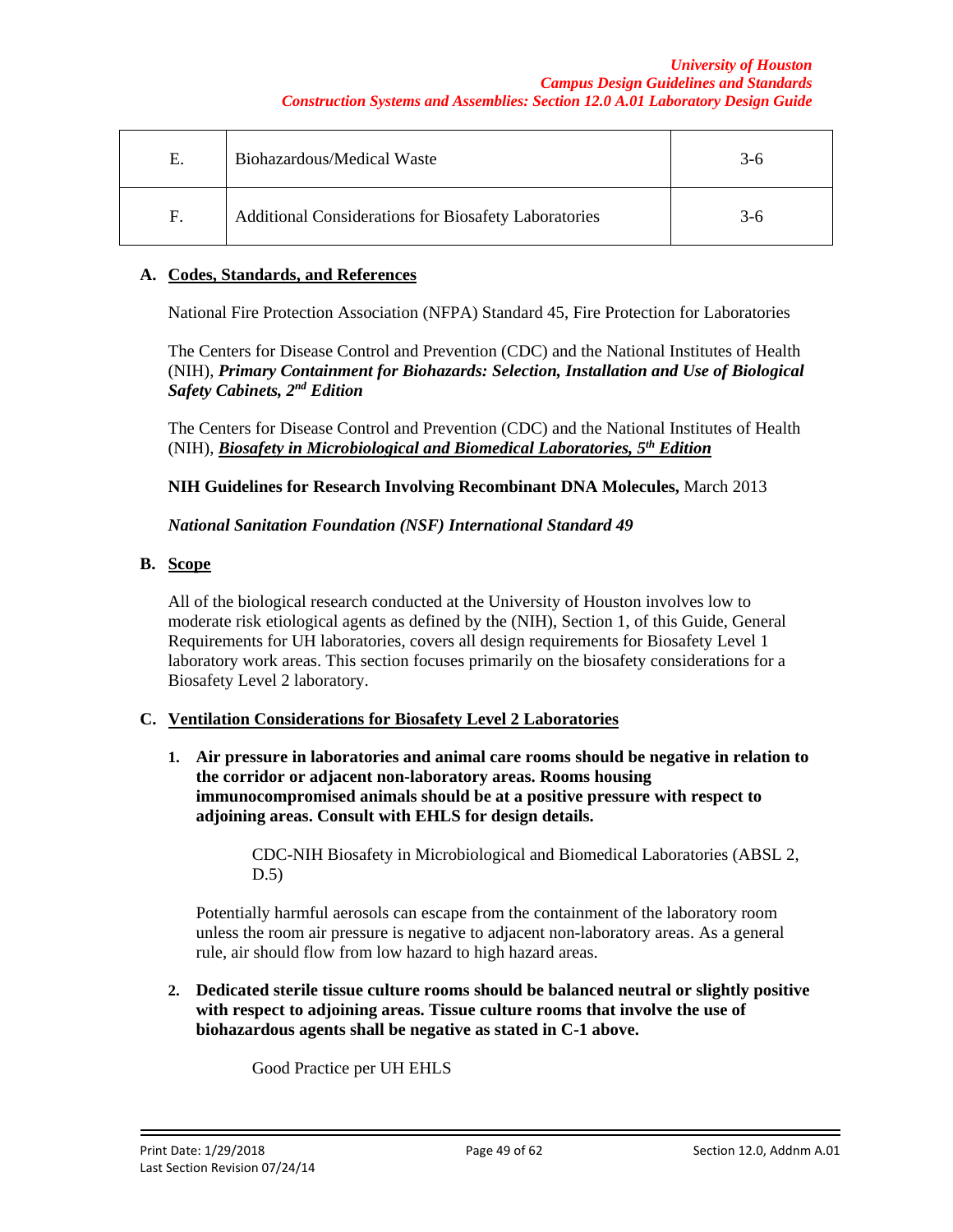This will minimize the potential for possible contamination of experiments within these rooms.

## **3. An autoclave shall be provided with a canopy hood, slotted exhaust, or other suitable means of local exhaust. In addition, autoclave rooms should have a minimum of 10 air changes per hour.**

Good Practice per UH EHLS

Unpleasant heat and odors will linger in the room unless provided with effective local exhaust and adequate frequency of air changes.

## **D. Biological Safety Cabinets and Other Containment Considerations**

## **Approval/Type**

**1. All Biological Safety Cabinets (BSC) must be National Science Foundation (NSF) listed, UL approved, and installed in accordance with the manufacturer's requirements.**

Good Practice per UH EHLS

Cabinets, which when used and installed properly, will provide both product and personnel protection. However, if the cabinet is not installed properly (e.g., not ducting a Class II, B2 cabinet), then it will not be serviceable. Installation of a cabinet, which deviates from the listed NSF requirements, will void the NSF Standard 49 approved listing.

## **2. Biosafety Level 2 applications involving toxic chemicals or radionuclides, a Class II-B type cabinet must be installed.**

Good Practice per UH EHLS

Class II-B cabinets do not allow in-room venting of exhaust air and are thus appropriate for such uses. For Biosafety Level 2 applications, fume hoods are not appropriate; a fume hood is not designed for the usage of biological materials. An appropriate biosafety cabinet must be used. The exact type of BSC should be specified early in the design process.

## *Venting*

**3. The Biosafety cabinet shall be vented from the building if toxic or malodorous chemicals are used. A thimble connection to the exhaust is one way to exhaust a Class IIA cabinet.**

Fume hoods shall not vent into a BSC system. A dedicated duct or manifold system shall be used.

Primary containment for Biohazards, CDC/NIH

Good Practice per UH EHLS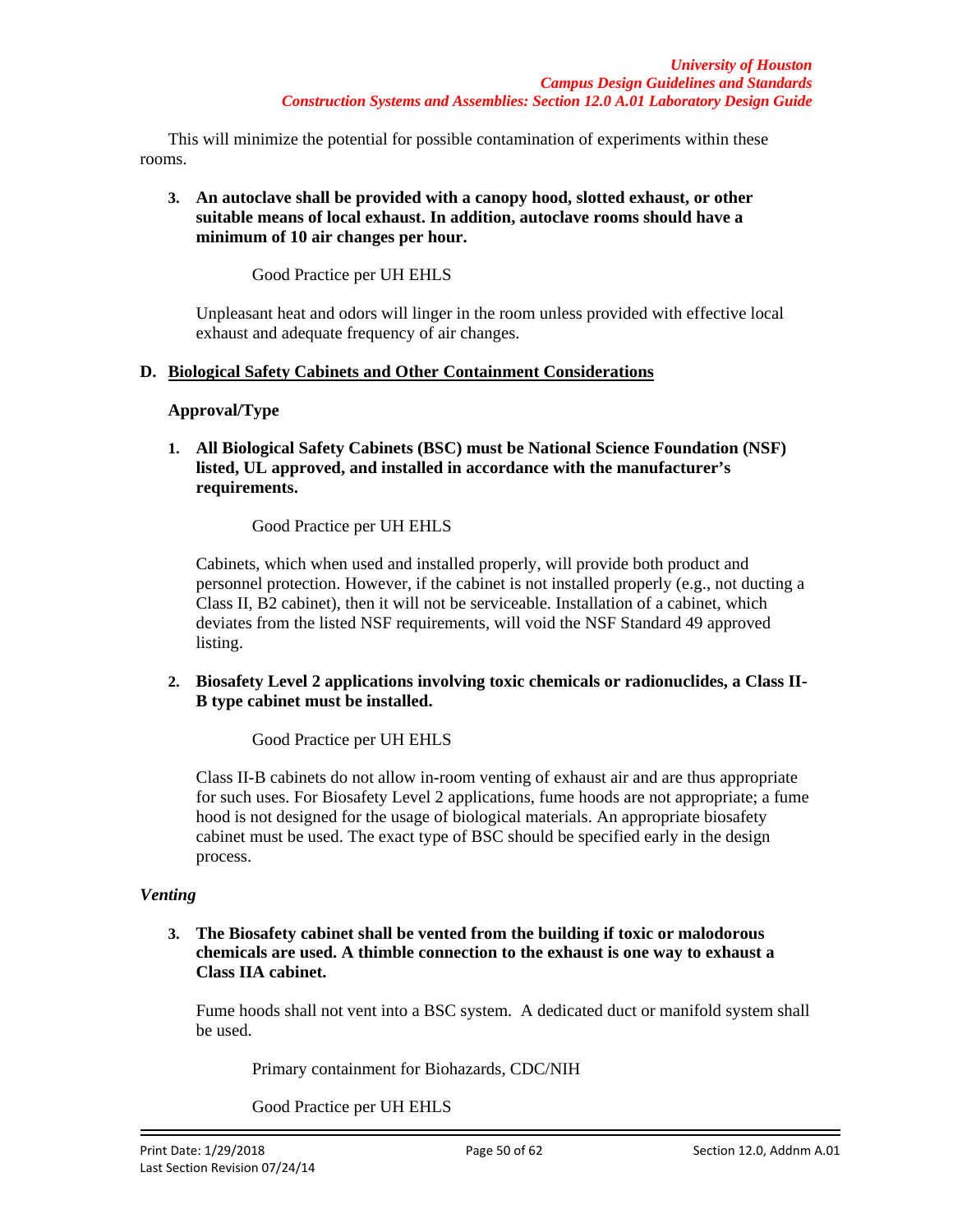### **4. Venting to external ducts shall be monitored.**

Good Practice per UH EHLS

Where cabinets are connected to external ducts, a flow monitoring system with audible and visual annunciations shall be used to alert the cabinet users of loss of external ventilation. Alternatively, thimble connections or canopy mini-enclosures in cabinets shall be fitted with a ribbon streamer or equivalent attached at an edge through which air enters the device to indicate the airflow direction.

## *Location*

**5. Biological safety cabinets (BSCs) must be located away from doors and other high traffic areas.**

NSF Standard 49, Annex E, I.A.1

Currents of air can disrupt and degrade the protective capability of the cabinet. All attempts should be made to neutralize any interference.

### **6. A biosafety cabinet should not be installed directly opposite of another biosafety cabinet or fume hood if spatial considerations allow otherwise.**

NSF Standard 49, Appendix E

Laminar airflow is greatly hindered by the operation of a biosafety cabinet located directly opposite of another biosafety or autoclave. It is recommended to provide at least six feet between cabinets.

## **7. A biosafety cabinet should not be installed directly under air supply inlets.**

NSF Standard 49, Appendix E

External air currents degrade the effectiveness of Biosafety cabinets. If possible, locate cabinets where air supply inlets will not interfere with performance.

## **8. A Biosafety cabinet should not be installed within 10 feet of an autoclave.**

## Good Practice per UH EHLS

Exhaust from an autoclave may contain heat and moisture that will blow into the ace of the cabinet. This will cause air turbulence in the cabinet and adversely affect the performance of the unit. There is also an increase of potential contamination within the cabinet if the autoclave is not functioning properly since the steam may contain spores or aerosols.

**9. A 12-inch clearance should be provided behind and on each side of the cabinet to allow easy access for maintenance, and to ensure that the air return to the**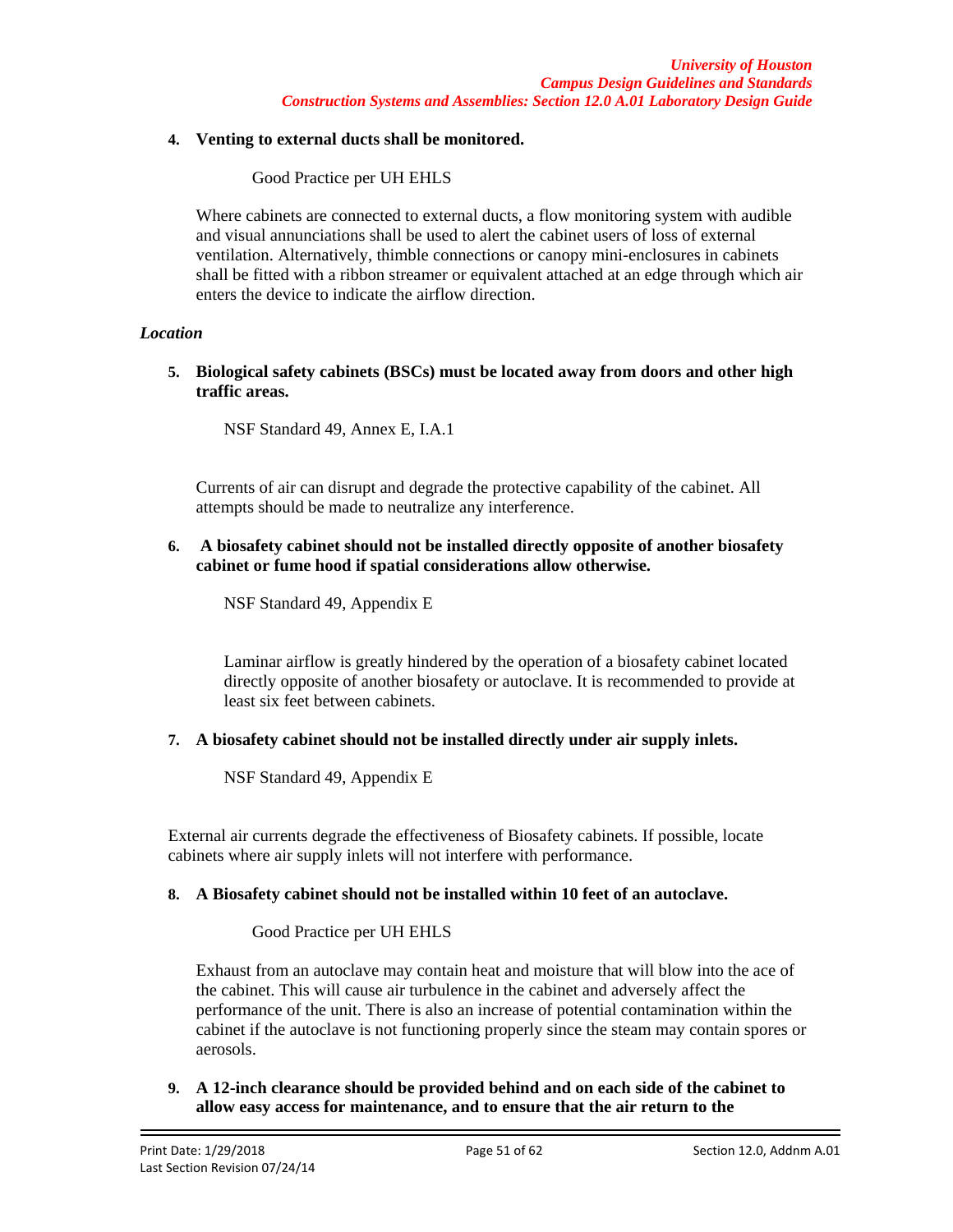**laboratory is not hindered. When the BSC is hard-ducted or connected by thimble unit to the ventilation system adequate space must be provided so as not to interfere with air flow.**

### **10. Only non-ducted biosafety cabinets shall be considered for installation.**

Primary containment for Biohazards, CDC/NIH

These placement considerations are required to ensure maximum effectiveness of the primary barrier (BSC).

#### *Natural Gas*

### **11. Open flames shall not be used in Biosafety Cabinets**

Good Practice per UH EHLS

UH EHLS has taken a strong stance against the use of gas burners or alcohol flames in Biosafety cabinets. The decision has been made in accordance with recommendations from numerous agencies. The Center for Disease Control and Prevention (CDC) reports that 'open-flames are not required in the near microbe-free environment of a biological safety cabinet' and create 'turbulence which disrupts the pattern of air supplied to the work surface' jeopardizing the sterility of the work area. This is also the recommendation of the World Health Organization (WHO) as well as the major Biosafety cabinet manufacturers.

Natural gas shutoffs shall be placed within arm's reach, a maximum of 24", from the from the lab egress door frame.

#### *Autoclaves*

**12. Design previsions should be implemented and EHLS shall be consulted in the event of potentially infections spores, chemicals, or instruments need to be disinfected/sterilized.**

**Natural gas lines must be painted yellow for ease of identification.**

CDC-NIH Biosafety in Microbiological and Biomedical Laboratories (BSL 2, D.6)

Guidelines for Research involving Recombinant DNA Molecules (NIH Guidelines) App. G-II-B-4-f

### **E. Biohazardous/Medical Waste**

### **Biohazardous waste must be contained in appropriate secondary containers prior to disposal**

Good Practice per UH EHLS

Biohazardous and medical waste must be placed in 'red bags' which are located within approved secondary containment. These waste receptacles are in addition to the non-hazardous waste bins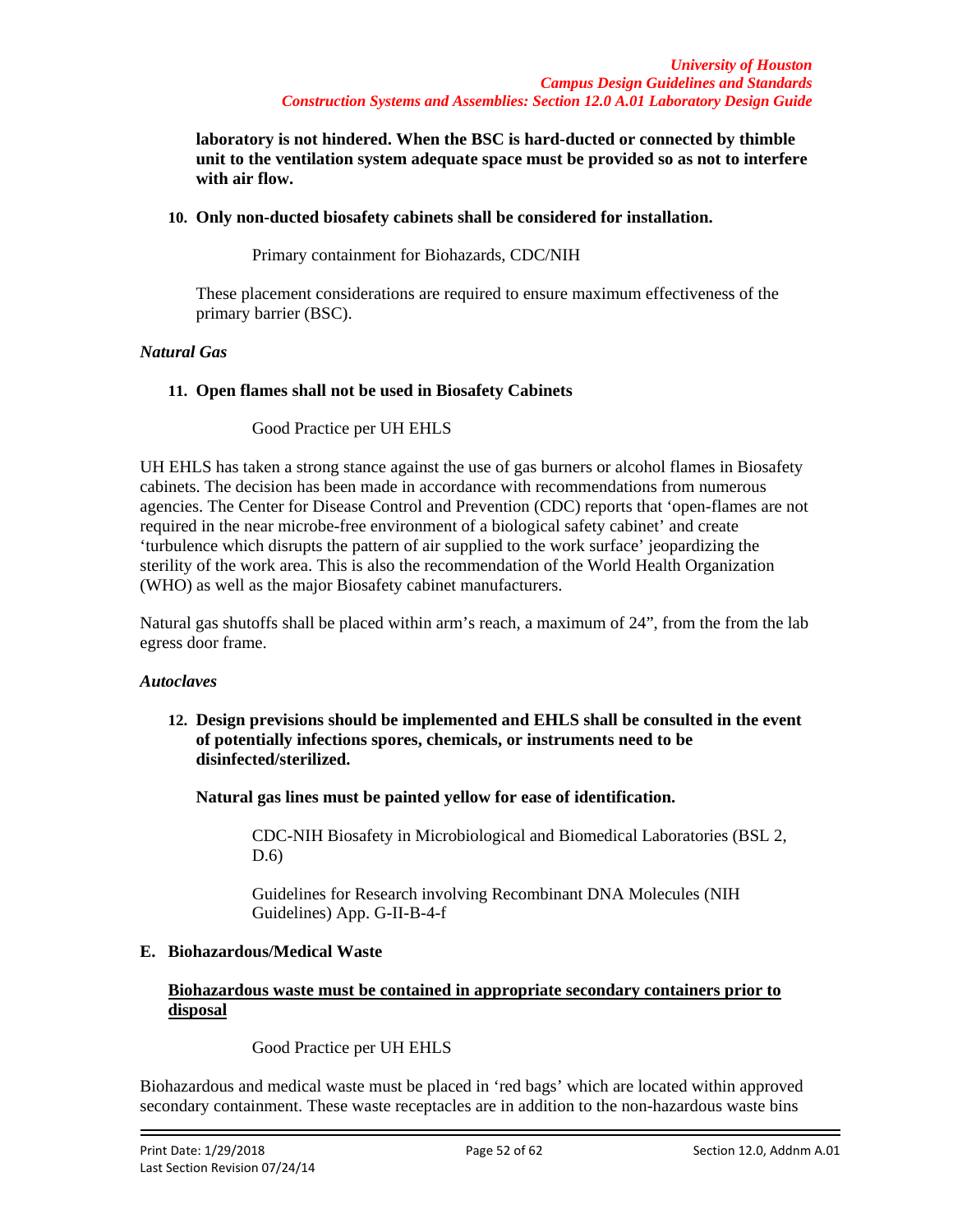used within the laboratory. Sufficient floor space must be planned in order to have enough room for the necessary waste containers.

## **F. Additional Considerations for Biosafety Research Laboratories**

## **A. BSL 1**

- 1. Laboratories should have doors for access control.
- 2. Laboratories must have a sink for hand washing.
- 3. The laboratory should be designed so that it can be easily cleaned. Carpets and rugs in laboratories are not appropriate.
- 4. Laboratory furniture must be capable of supporting anticipated loads and uses. Spaces between benches, cabinets, and equipment should be accessible for cleaning.
	- a. Bench tops must be impervious to water and resistant to heat, organic solvents, acids, alkalis, and other chemicals.
	- b. Chairs used in laboratory work must be covered with a non-porous material that can be easily cleaned and decontaminated with appropriate disinfectant.

## **B. BSL2**

- 1. Laboratory doors should be self-closing and have locks in accordance with the institutional policies.
- 2. Laboratories must have a sink for hand washing. The sink may be manually, hands-free, or automatically operated. It should be located near the exit door.
- 3. The laboratory should be designed so that it can be easily cleaned and decontaminated. Carpets and rugs in laboratories are not permitted.
- 4. Laboratory furniture must be capable of supporting anticipated loads and uses. Spaces between benches, cabinets, and equipment should be accessible for cleaning.
	- a. Bench tops must be impervious to water and resistant to heat, organic solvents, acids, alkalis, and other chemicals.
	- b. Chairs used in laboratory work must be covered with a non-porous material that can be easily cleaned and decontaminated with appropriate disinfectant.

5. BSCs must be installed so that fluctuations of the room air supply and exhaust do not interfere with proper operations. BSCs should be located away from doors, windows that can be opened, heavily traveled laboratory areas, and other possible airflow disruptions.

- 6. Vacuum lines should be protected with liquid disinfectant traps.
- 7. An eyewash station must be readily available.
- 8. There are no specific requirements for ventilation systems. However, planning of new facilities should consider mechanical ventilation systems that provide an inward flow of air without recirculation to spaces outside of the laboratory.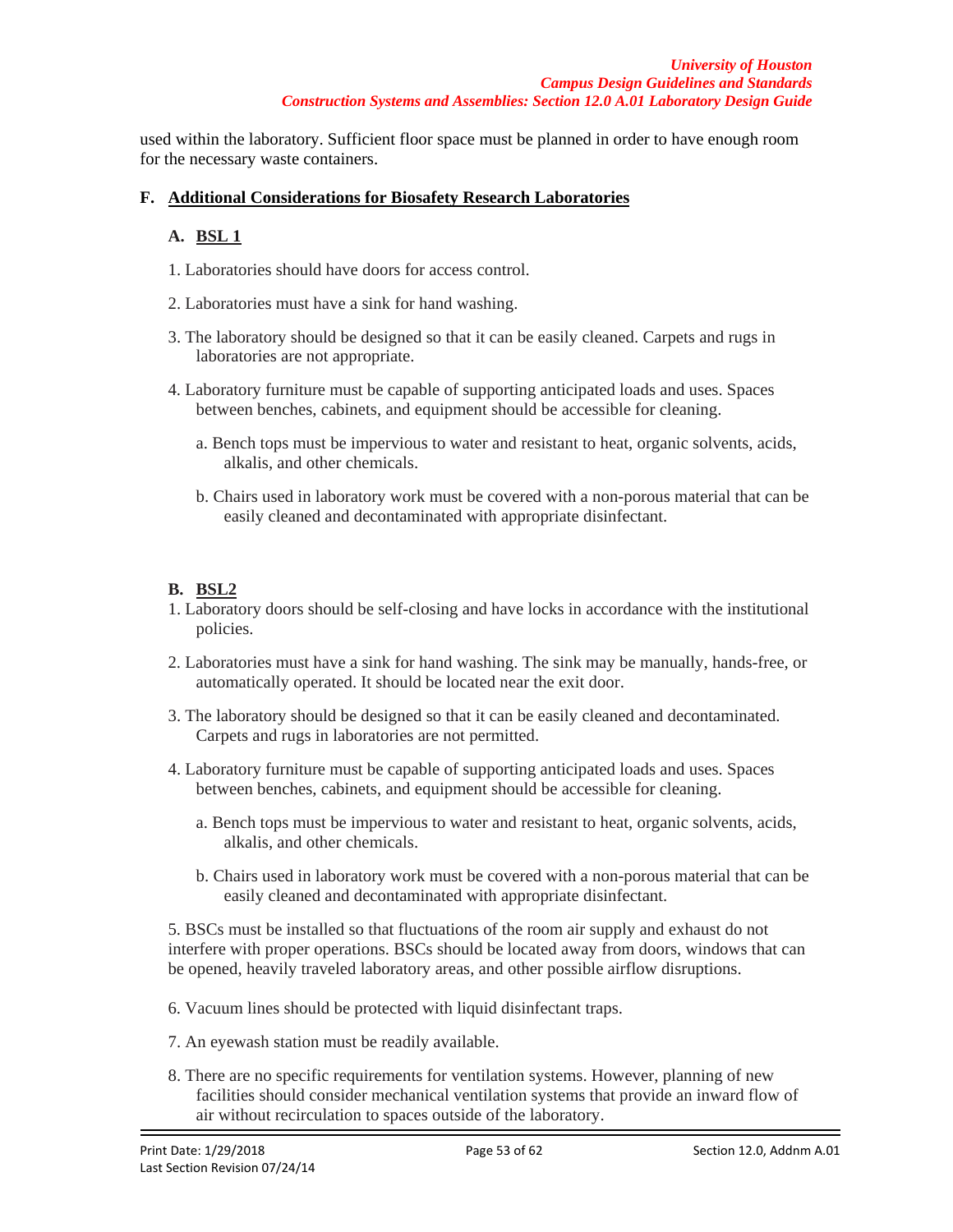9. HEPA filtered exhaust air from a Class II BSC can be safely recirculation back into the laboratory environment if the cabinet is tested and certified at least annually and operated according to manufacturer's recommendations. BSCs can also be connected to the laboratory exhaust system by either a thimble (canopy) connection or directly exhausted to the outside through a hard connection. Provisions to assure proper safety cabinet performance and air system operation must be verified.

10. A method for decontaminating all laboratory wastes should be available in the facility (e.g., autoclave, chemical disinfection, incineration, or other validated decontamination method).

## **C. BSL 3**

- 1. Laboratory doors must be self-closing and have locks in accordance with the institutional policies. The laboratory must be separated from areas that are open to unrestricted traffic flow within the building. Laboratory access is restricted. Access to the laboratory is through two self-closing doors. A clothing change room (anteroom) may be included in the passageway between the two self-closing doors.
- 2. Laboratories must have a sink for hand washing. The sink must be hands-free or automatically operated. It should be located near the exit door. If the laboratory is segregated into different laboratories, a sink must also be available for hand washing in each zone. Additional sinks may be required as determined by the risk assessment.
- 3. The laboratory must be designed so that it can be easily cleaned and decontaminated. Carpets and rugs are not permitted. Seams, floors, walls, and ceiling surfaces should be sealed. Spaces around doors and ventilation openings should be capable of being sealed to facilitate space decontamination.

a. Floors must be slip resistant, impervious to liquids, and resistant to chemicals. Consideration should be given to the installation of seamless, sealed, resilient or poured floors, with integral cove bases.

b. Walls should be constructed to produce a sealed smooth finish that can be easily cleaned and decontaminated.

c. Ceilings should be constructed, sealed, and finished in the same general manner as walls.

d. Decontamination of the entire laboratory should be considered when there has been gross contamination of the space, significant changes in laboratory usage, for major renovations, or maintenance shut downs. Selection of the appropriate materials and methods used to decontaminate the laboratory must be based on the risk assessment.

- 4. Laboratory furniture must be capable of supporting anticipated loads and uses. Spaces between benches, cabinets, and equipment must be accessible for cleaning.
	- a. Bench tops must be impervious to water and resistant to heat, organic solvents, acids, alkalis, and other chemicals.
	- b. Chairs used in laboratory work must be covered with a non-porous material that can be easily cleaned and decontaminated with appropriate disinfectant.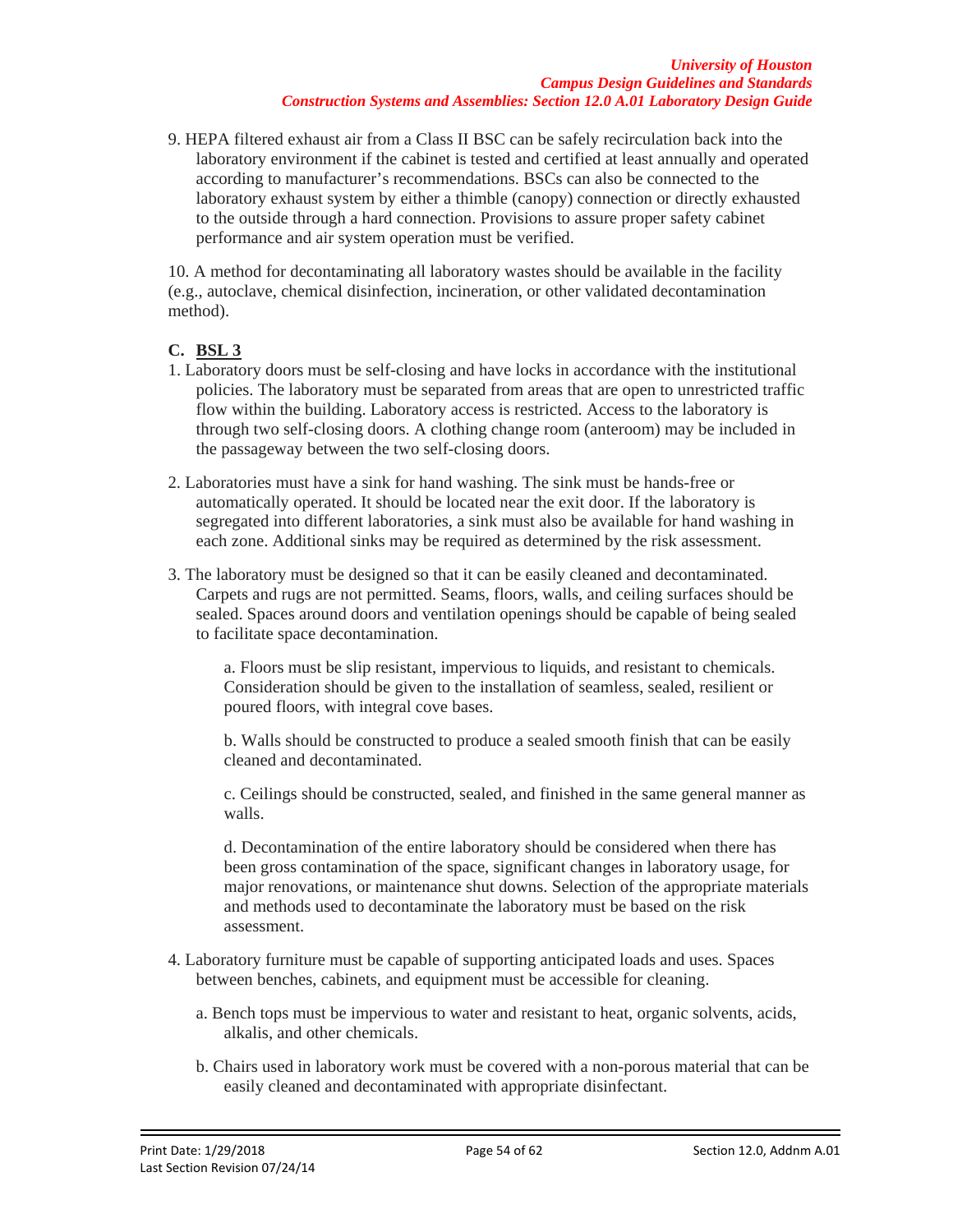- 5. BSCs must be installed so that fluctuations of the room air supply and exhaust do not interfere with proper operations. BSCs should be located away from doors, heavily traveled laboratory areas, and other possible airflow disruptions.
- 6. Vacuum lines must be protected with HEPA filters, or their equivalent. Filters must be replaced as needed. Liquid disinfectant traps may be required.
- 7. An eyewash station must be readily available in the laboratory.
- 8. A ducted air ventilation system is required. This system must provide sustained directional airflow by drawing air into the laboratory from "clean" areas toward "potentially contaminated" areas. The laboratory shall be designed such that under failure conditions the airflow will not be reversed.
	- a. Laboratory personnel must be able to verify directional airflow. A visual monitoring device, which confirms directional airflow, must be provided at the laboratory entry. Audible alarms should be considered to notify personnel of air flow disruption.44 Biosafety in Microbiological and Biomedical Laboratories
- 9. Photohelic type directional flow devices must be calibrated annually and be connected to an emergency power source.
	- a. The laboratory exhaust air must not re-circulate to any other area of the building.
	- b. The laboratory building exhaust air should be dispersed away from occupied areas and from building air intake locations or the exhaust air must be HEPA filtered.
	- c. Caisson systems shall be tested and certified annually.
		- 1. HEPA filter housings shall have gas-tight isolation dampers, decontamination ports, and/or bag-in/bag-out (with appropriate decontamination procedures) capability. The HEPA filter housing should allow for leak testing of each filter and assembly using a DOP challenge using a 99.99% standard. The filters and the housing should be certified at least annually.
- 10. HEPA filtered exhaust air from a Class II BSC can be safely re-circulated into the laboratory environment if the cabinet is tested and certified at least annually and operated according to manufacturer's recommendations. BSCs can also be connected to the laboratory exhaust system by either a thimble (canopy) connection or directly exhausted to the outside through a hard connection. Provisions to assure proper safety cabinet performance and air system operation must be verified. BSCs should be certified at least annually to assure correct performance. Class III BSCs must be directly (hard) connected up through the second exhaust HEPA filter of the cabinet. Supply air must be provided in such a manner that prevents positive pressurization of the cabinet.
- 11. A method for decontaminating all laboratory wastes should be available in the facility, preferably within the laboratory (e.g., autoclave, chemical disinfection, or other validated decontamination method).
- 12. Equipment that may produce infectious aerosols must be contained in primary barrier devices that exhaust air through HEPA filtration or other equivalent technology before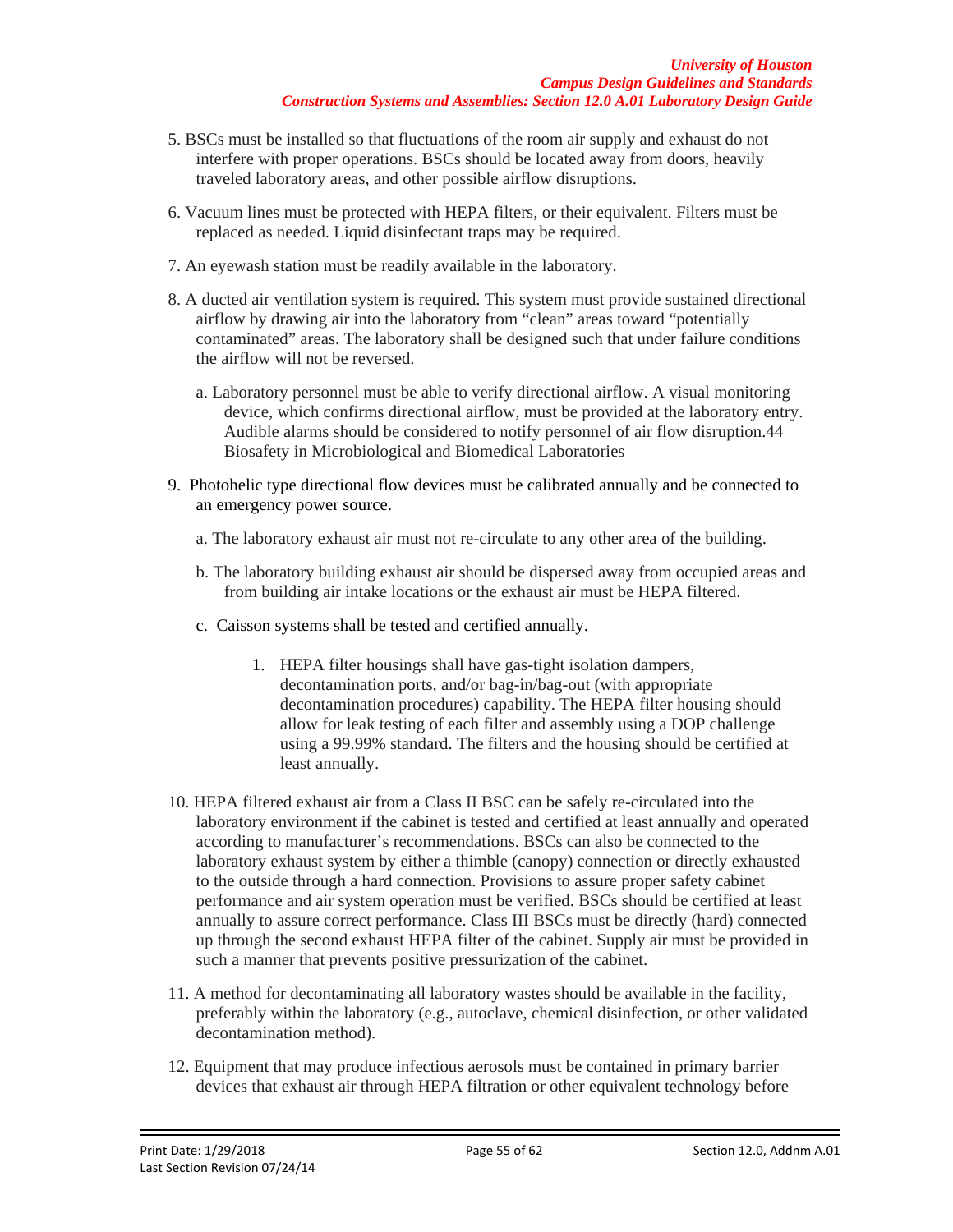being discharged into the laboratory. These HEPA filters should be tested and/or replaced at least annually.

- 13. Facility design consideration should be given to means of decontaminating large pieces of equipment before removal from the laboratory.
- 14. Enhanced environmental and personal protection may be required by the agent summary statement, risk assessment, or applicable local, state, or federal regulations. These laboratory enhancements may include, for example, one or more of the following: an anteroom for clean storage of equipment and supplies with dress-in, shower-out capabilities; gas tight dampers to facilitate laboratory isolation; final HEPA filtration of the laboratory exhaust air; laboratory effluent decontamination; and advanced access control devices, such as biometrics.

15. The BSL-3 facility design, operational parameters, and procedures must be verified and documented prior to operation. Facilities must be re-verified and documented at least annually.

16. Fans should incorporate direct drive motors or close coupled (not belt driven).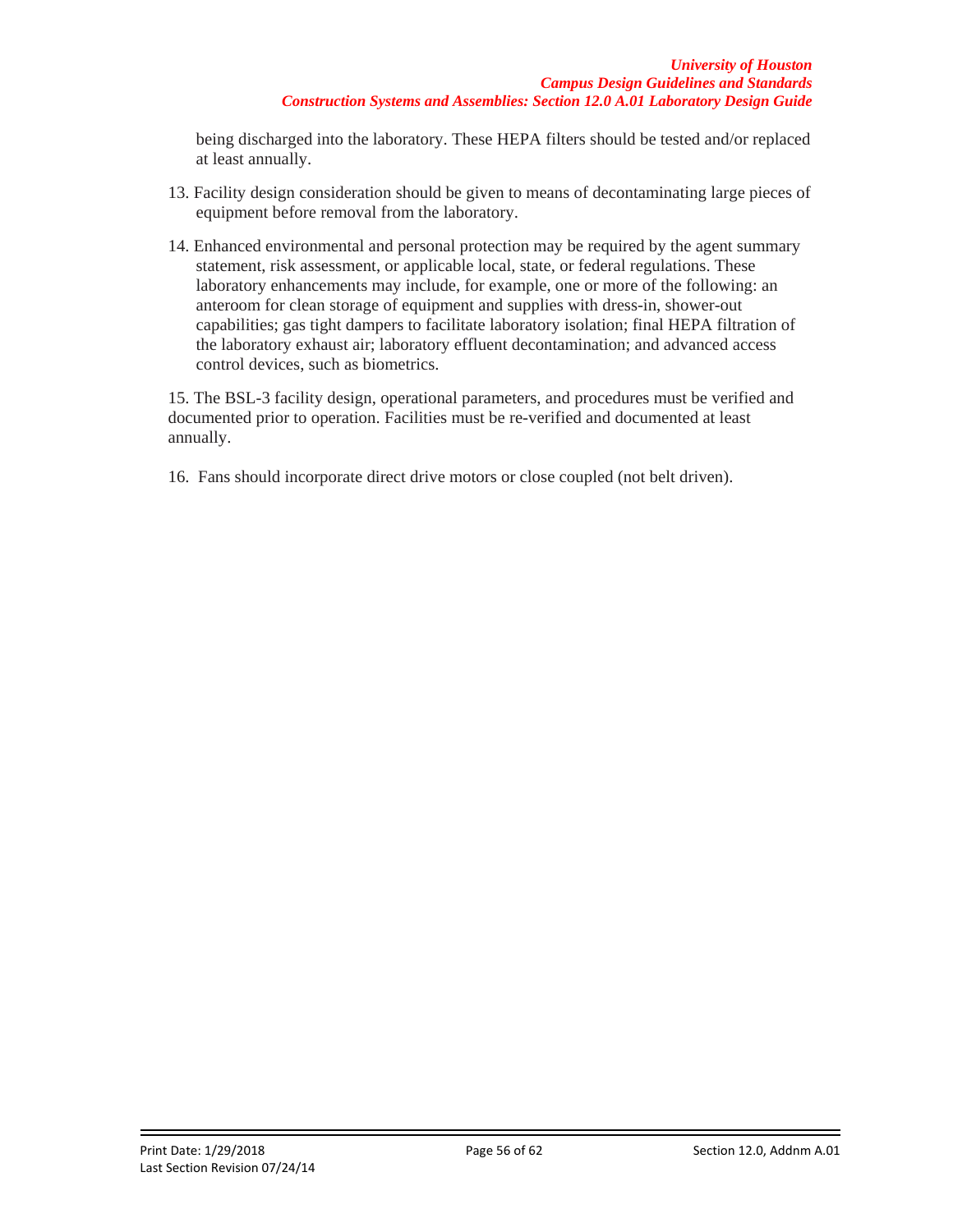# **GLOSSARY**

**Biohazardous Materials:** Infectious agents, the products of infectious agents, or the components of infectious agents presenting a risk of injury or illness.

**Biosafety Level:** Biosafety levels consist of laboratory practices and techniques, safety equipment, and a laboratory facility appropriate for the operations performed and the hazard posed by the particular biohazard material. The Centers for Disease Control (CDC) and the National Institute of Health (NIH) define the four biosafety levels in the publication, Biosafety in Microbiological and Biomedical Laboratories, 1988 and revisions, and recommend biosafety levels for particular pathogenic microorganisms.

**Biosafety Cabinet (BSC)<sup>1</sup>:** A ventilated cabinet, which serves as a primary containment device for operations involving biohazard materials. The three classes of biosafety cabinets are described below:

*Class I Biosafety Cabinet:* The Class I biosafety cabinet is an open-fronted negative-pressured ventilated cabinet with a minimum inward average face velocity at the work opening of at least 75 feet per minute. The exhaust air from the cabinet is filtered by a HEPA filter and discharged without recirculation.

*Class II Biosafety Cabinet:* The Class II biosafety cabinet is an open-fronted, ventilated cabinet. Exhaust air is filtered with a high efficiency particulate air filter (HEPA). This cabinet provides HEPA-filtered downward airflow within the workspace. Class II Cabinets are further classified as type A, type B1, type B2 and type B3.

Class II, type A (non-ducted), biosafety cabinets may have positive pressure contaminated internal ducts and may exhaust HEPA-filtered air back into the laboratory. Shall provide a minimum inward average face velocity of 75 feet per minute at the work opening.

Class II type B1 cabinets have all biologically contaminated internal ducts or plenums under negative pressure or surrounded by negative pressure ducts or plenums, exhaust HEPA filtered air through external ducts to space outside the laboratory, and have HEPA filtered down flow air composed largely of unrecirculated inflow air.

Class II type B2 cabinets (also known as "total exhaust" cabinets) have all biologically contaminated internal ducts or plenums under negative pressure or surrounded by negative pressure ducts or plenums, exhaust HEPA filtered air through external ducts to space outside the laboratory, and have HEPA filtered down flow air drawn from the laboratory or outside air.

Class II type B3 cabinets (also known as "convertible" cabinets) have all biologically contaminated internal ducts or plenums under negative pressure or surrounded by negative pressure ducts or plenums, exhaust HEPA filtered air through external ducts to space outside the laboratory, and have HEPA filtered down flow air that is a portion of the mixed down flow and inflow air from a common exhaust plenum.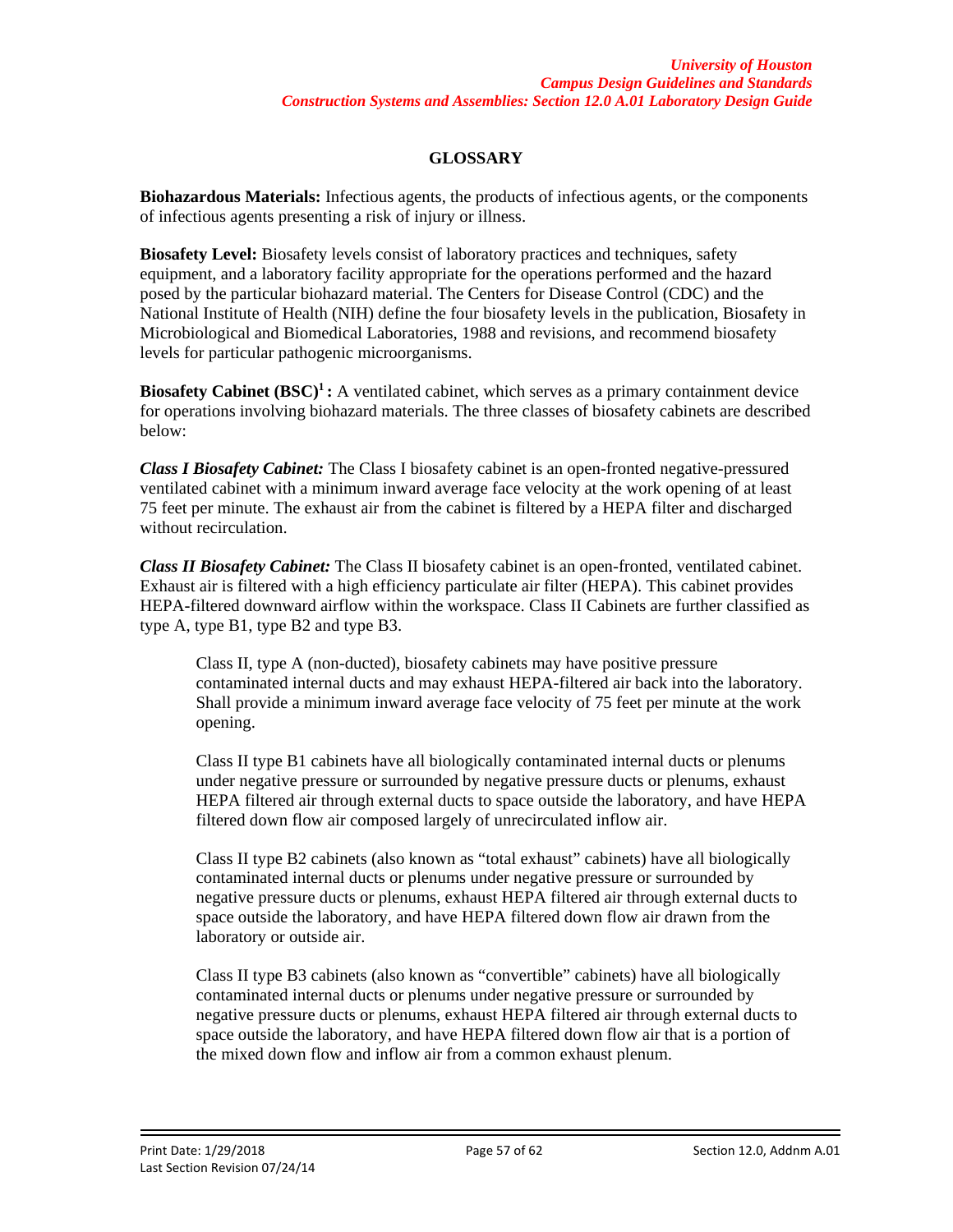**Boiling Point:** The temperature at which the vapor pressure of a liquid equals the surrounding atmospheric pressure. For purposes of defining the boiling point, atmospheric pressure shall be considered to be 14.7 Pisa (760 mm Hg).

NFPA 1

**Carcinogen:** A substance is considered to be a carcinogen if:

- a) It has been evaluated by the International Agency for Research on Cancer (IARC) Monographs and found to be a carcinogen or potential carcinogen; or
- b) It is listed as a carcinogen or potential carcinogen in the Sixth Annual Report on Carcinogens published by the National Toxicology Program (NTP) or,
- c) It is regulated by Fed/OSHA or Cal/OSHA as a carcinogen

**Combustible Liquid:** A combustible liquid shall be defined as any liquid that has a closed-cup flash point at or above  $100^{\circ}$ F (37.8 $^{\circ}$ C).

- a) Class II Liquid. Any liquid that has a flash point at or above  $100^{\circ}F(37.8^{\circ}C)$  and below  $140^{\circ}$ F (60 $^{\circ}$ C).
- b) Class IIIA Liquid. Any liquid that has a flash point at or above 140°F (60°C) but below 200°F (93°C).
- c) Class IIIB Liquid. Any liquid that has a flash point at or above 200°F (93°C).

## **Compressed Gas:**

- a) A gas or mixture of gases having a pressure exceeding 40 Pisa at 70°F in a container, or
- b) A gas or mixture of gases having a pressure exceeding 140 Pisa in a container at 130°F, regardless of the pressure at 70°F, or
- c) A liquid or mixture of liquids having a vapor pressure exceeding 40 Pisa at 100°F as determined by UFC Standard No. 9-5.

**Containment:** The combination of personal practices, procedures, safety equipment, laboratory design, and engineering features to minimize the exposure of workers to hazardous or potentially hazardous agents.

**Control Area:** A building or portion of a building within which the exempted amounts of hazardous materials are allowed to be stored, dispensed, used or handled.

**Corrosive:** A substance that causes visible destruction of, or irreversible alterations in, living tissue by chemical action at the site of contact. For example, a substance is considered to be corrosive if, when tested on the intact skin of albino rabbits by the method described by the U.S. Department of Transportation in Appendix A to 49 CFR Part 173, it destroys or changes irreversibly the structure of the tissue in 4 hours. This term does not refer to action on inanimate surfaces.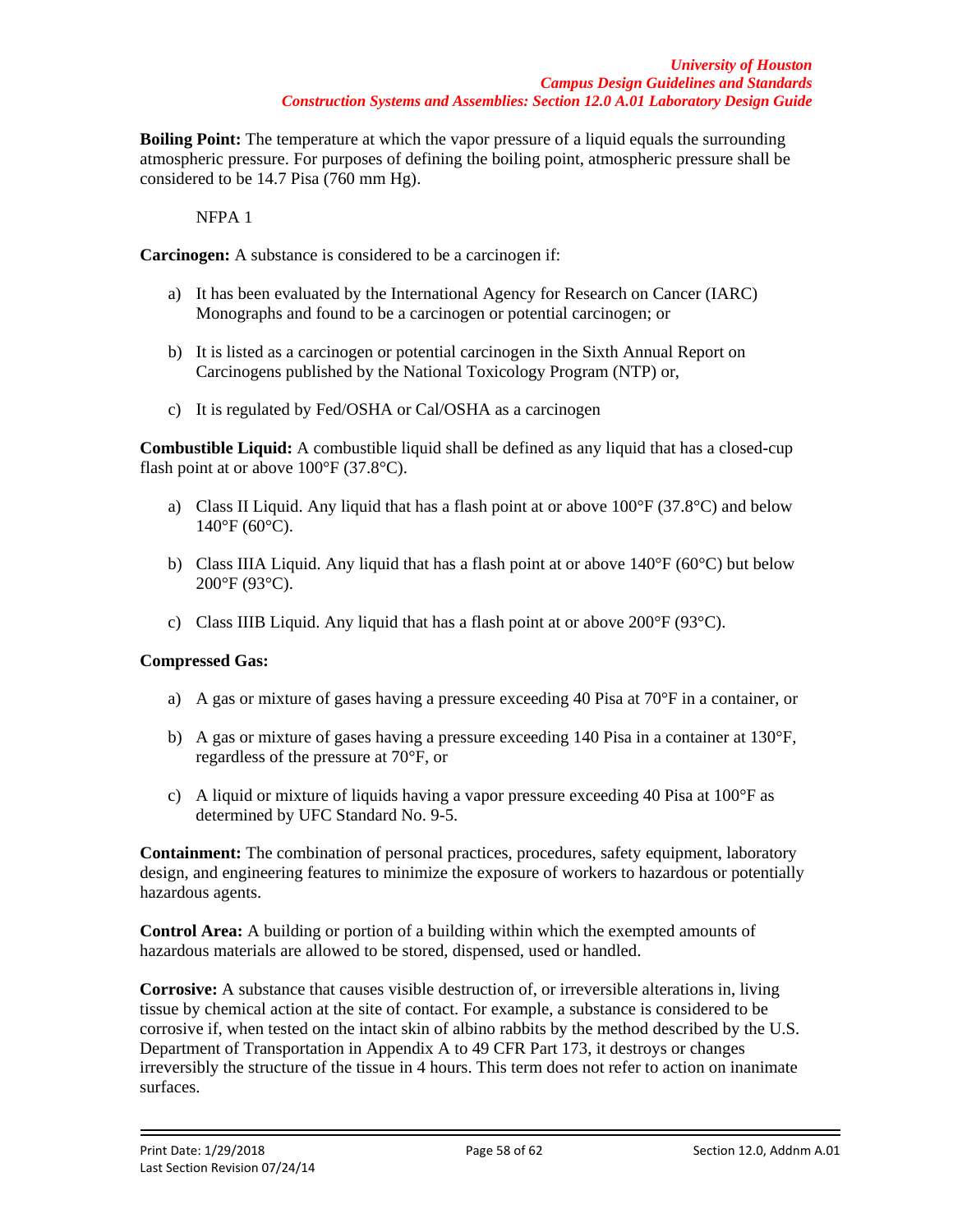**Decontamination:** Removal or destruction of infectious agents; removal or neutralization of toxic agents.

**Emergency shower:** A unit that enables a user to have flushing fluid cascading over the entire body.

**Explosive:** A substance that causes a sudden almost instantaneous release of pressure, gas, and heat when subjected to sudden shock, pressure, or high temperature.

**Eyewash:** A device used to irrigate and flush the eyes.

**Flammable Anesthetic Gas:** A compressed which is flammable and administered as an anesthetic including cyclopropane, dimethyl ether, ethyl chloride, ethyl ether and ethylene.

**Flammable Liquid:** Any liquid that has a closed-cup flash point below 100°F (37.8°C).

- **a) Class I Liquid.** Any liquid that has a closed-cup flash point below 100°F (37.8°C) and a Reid vapor pressure not exceeding 40 psig at 100°F (37.8°C).
	- **1.** Class IA liquids shall include those liquids that have flash points below 73°F  $(22.8\textdegree C)$  and boiling points below 100 $\textdegree F$  (37.8 $\textdegree C$ ).
	- **2.** Class IB liquids shall include those liquids that have flash points below 73°F  $(22.8^{\circ}C)$  and boiling points at or above  $100^{\circ}F(37.8^{\circ}C)$ .
	- **3.** Class IC liquids shall include those liquids that have flash points at or above 73°F  $(22.8\text{°C})$ , but below  $100\text{°F}$  (37.8°C).

NFPA 1

**Flash Point:** The minimum temperature of a liquid at which sufficient vapor is given off to form an ignitable mixture with air near the surface of the liquid or within the vessel used.

NFPA 1

**Fume Hood:** A device enclosed on three sides, as well as the top and bottom, with an adjustable sash or fixed partial enclosure on the remaining side. They are designed, constructed, and maintained so as to draw air inward by means of mechanical ventilation, and so that any operation involving hazardous materials within the enclosure does not require the insertion of any portion of a person's body other than the hands and arms into the work area. (Note: Laboratory fume hoods prevent toxic, flammable, or noxious vapors from entering the laboratory, present a physical barrier from chemical reactions, and serve to contain accidental spills).

All fume hoods must be certified per ASHRAE 110-2013 protocol following installation within the lab, by an independent, third party certifying agency.

• Restricted Bypass Fume Hoods (Phoenix Valves) are designed for operation on a Variable Air Volume (VAV) exhaust system (not included with the fume hood). The bypass slots in these fume hoods have been designed to exhaust the minimum volume of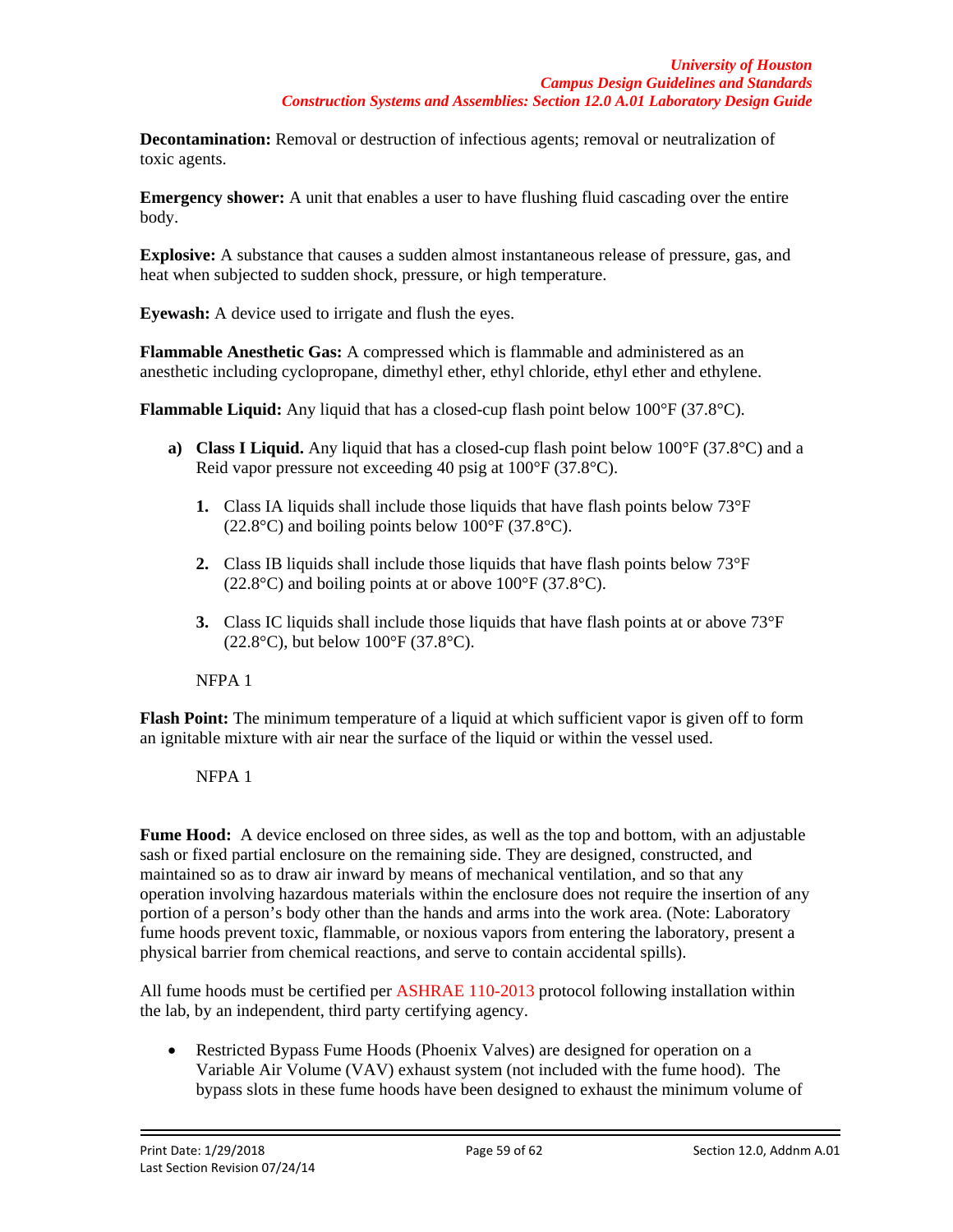air through the fume hood when the sash is closed. All hoods must meet NFPA 45 standards.

- Open Bypass Fume Hoods are designed for controlled airflow patterns within the fume hood for Constant Air Volume (CAV) exhaust conditions. The bypass slots are an alternate route for air to enter the hood as the fume hood sash is closed. These slots are sized to ensure that as the sash is closed, the fume hood face velocity does not increase to more than three and one half (3.5) times the velocity when the sash is fully open. The bottom airfoil guides air into the hood along the work surface. This feature allows a more uniform internal velocity to be maintained within the hood and provides a continuous air stream to sweep fumes from the countertop workspace. All fume hoods must meet NFPA 45 standards.
- Air Sentry (Low Flow Concept) Fume Hood. The future of Fume Hood Technology is here, now, with Air Sentry fume hood. The Air Sentry High Performance Fume Hoods can reduce the required airflow within the laboratory space by as much as half the amount that is normally required by conventional fume hoods. Even though this fume hood operates with reduced exhaust volumes and face velocities, the Air Sentry fume hood actually outperforms conventional fume hoods in containment tests. This high efficiency hood can be used on either CAV, VAV, or a switched two-state exhaust system. The Air Sentry Series fume hoods feature the Vortex Controls System, which automates the back baffle to adjust for external influences which may affect hood performance.

**Hazardous Material:** A material for which there is statistically significant evidence based on at least one study conducted in accordance with established scientific principles that acute or chronic health effects may occur in exposed employees. The term "health hazard" includes materials which are carcinogens, toxic or highly toxic agents, reproductive toxins, irritants, corrosives, sensitizers, hepatotoxins, nephrotoxins, neurotoxins, agents that act on the hematopoietic systems, and agents which damage the lungs, skin, eyes, or mucous membranes. The term "physical hazard" includes materials for which there is scientifically valid evidence that it is a combustible liquid, a compressed gas, cryogenic, explosive, flammable, an organic peroxide, an oxidizer, pyrophoric, unstable (reactive), or water-reactive.

**Hazard Warning:** Any words, pictures, symbols, or combination thereof appearing on a label or other appropriate form of warning that convey the health and physical hazards of the substance(s) present.

**Highly Toxic:** A substance is considered to be highly toxic if:

- a) A substance that has a median lethal dose (LD50) of 50 milligrams or less per kilogram of body weight when administered orally to albino rats weighing between 200 and 300 grams each.
- b) A substance that has a median lethal does (LD50) of 200 milligrams or less per kilogram of body weight when administered by continuous contact for 24 hours (or less if death occurs within 24 hours) with the bare skin of albino rabbits weighing between 2 and 3 kilograms each.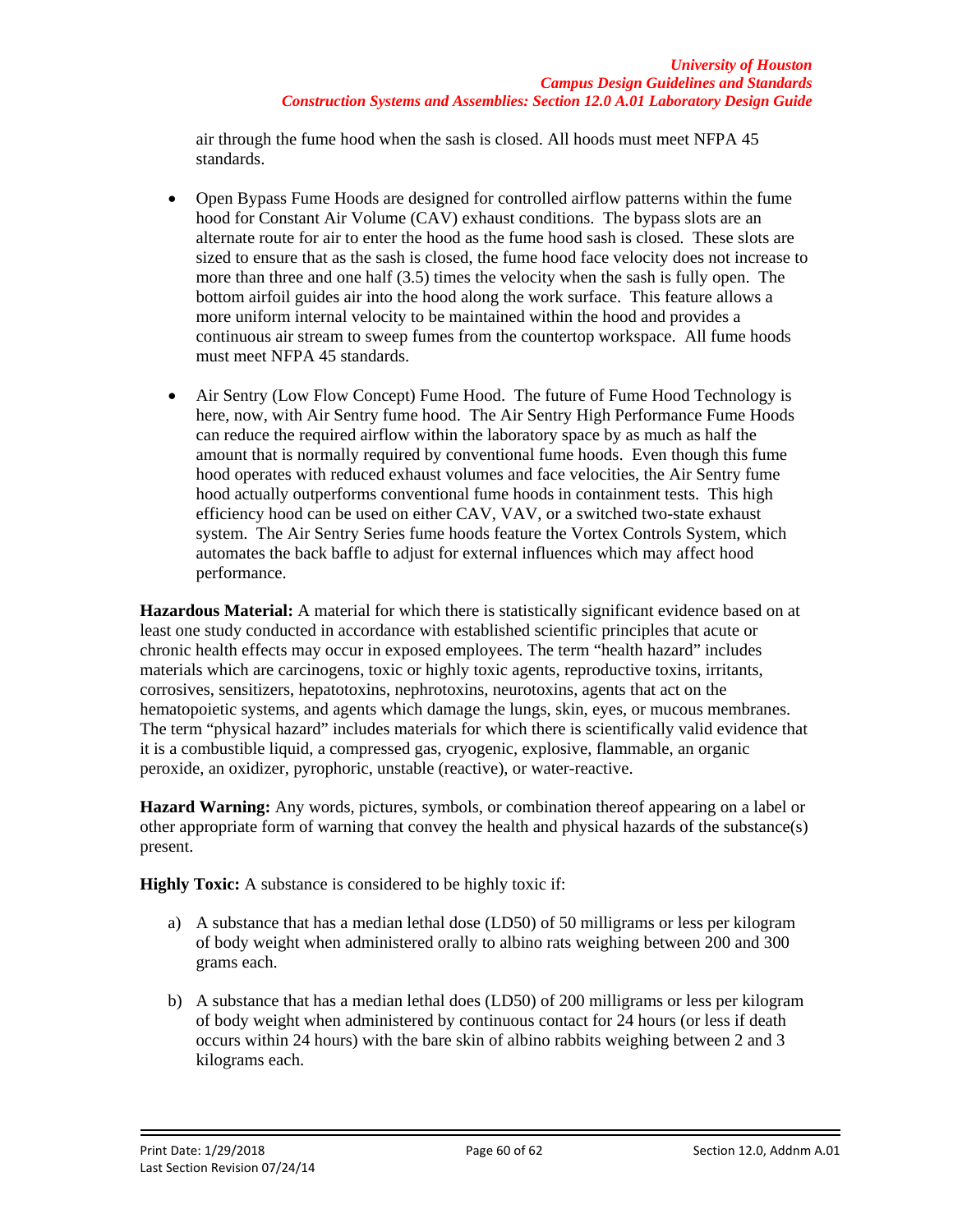c) A substance that has a median lethal dose (LD50) in air of 200 parts per million by volume or less of gas or vapor, or 2 milligrams per liter or less of mist, fume, or dust, when administered by continuous inhalation for one hour (or less if death occurs within one hour) to albino rats weighing between 200 and 300 grams each.

**HIV/HBV Research Facility:** A laboratory producing or using research laboratory scale amounts of HIV or HBV. Research laboratories may produce high concentrations of HIV or HBV but not in the volume found in production facilities.

**Irritant:** A substance which is not corrosive, but which causes a reversible inflammatory effect on living tissue by chemical action at the site of contact. A substance is a skin irritant if, when tested on the intact skin of albino rabbits by the methods of 16 CFR 1500.41 for 24 hours exposure by other appropriate techniques, it results in an empirical score of 5 or more. A substance is an eye irritant if so determined under the procedure listed in 16 CFR 1500.42 or other appropriate techniques.

**NIH:** National Institute of Health

**Nonflammable Medical Gas:** A compressed gas, such as oxygen or nitrous oxide, which is nonflammable and used for therapeutic purposes.

**Organic Peroxide:** An organic compound that contains the bivalent -O-O- structure and which may be considered to be a structural derivative of hydrogen peroxide where one or both or the hydrogen atoms has been replaced by an organic radical.

**Oxidizer:** A substance other than a blasting agent or explosive that initiates or promotes combustion in other materials thereby causing fire either itself or through the release of oxygen or other gases.

**Pyrophoric:** A substance that will ignite spontaneously in air at a temperature of 130° (54.4°C) or below.

# **Risk Levels:**

- 1. LOW RISK: risk level of agents and/or operations having minimal effect on personnel, other animal or plants under ordinary use. This classification is restricted to all etiologic agents designated as Biosafety Level 1 by the CDC.
- 2. MODERATE RISK: risk level of agents/or operations requiring special conditions for control or contaminated because of (a) known pathogenicity to personnel, other animals or plants; (b) concentration; or (c) genetic alteration (synergistic effect) with other materials. This classification includes all etiologic agents designated as Class 2 or 3 by the CDC (Biosafety Level 2 or 3) and oncogenic viruses specified as moderate risk by the National Cancer Institute (NCI).
- 3. HIGH RISK: risk level of agents and/or operations requiring additional control measures beyond those for moderate risk. This classification includes all etiologic agents designated Class 4 or 5 by the CDC and oncogenic viruses classified as high risk by the NCI.